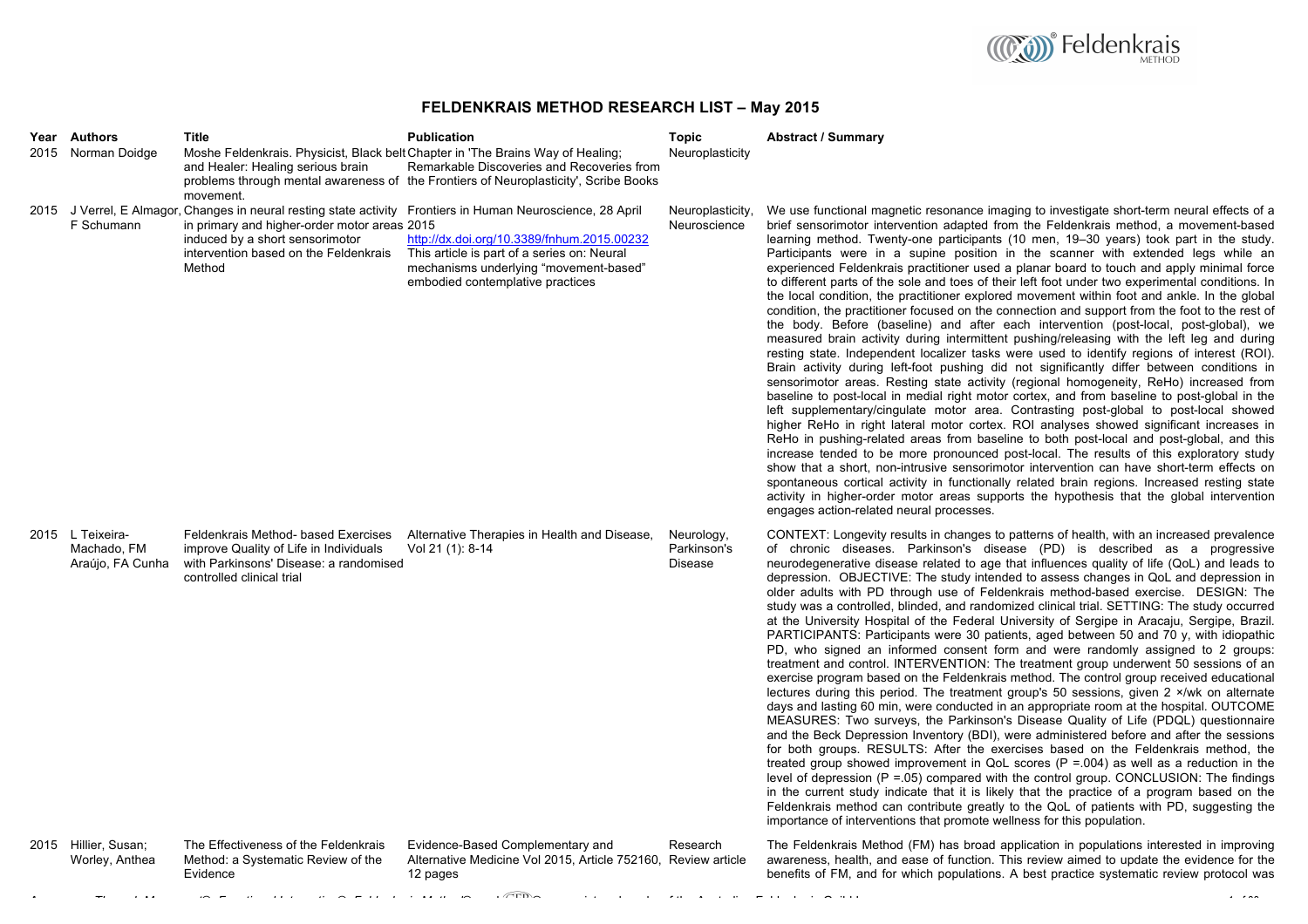

| Year Authors                        | <b>Title</b>                                                                                                                          | <b>Publication</b>                                                                                                                                                                                                           | <b>Topic</b>                                   | <b>Abstract / Summary</b><br>devised. Included studies were appraised using the Cochrane risk of bias approach and trial<br>findings analysed individually and collectively where possible. Twenty RCTs were included<br>(an additional 14 to an earlier systematic review). The population, outcome, and findings<br>were highly heterogeneous. However, meta-analyses were able to be performed with 7<br>studies, finding in favour of the FM for improving balance in ageing populations (e.g., timed<br>up and go test MD -1.14 sec, $95\%$ CI -1.78, -0.49; and functional reach test MD 6.08 cm,<br>95% CI 3.41, 8.74). Single studies reported significant positive effects for reduced perceived<br>effort and increased comfort, body image perception, and dexterity. Risk of bias was high,<br>thus tempering some results. Considered as a body of evidence, effects seem to be generic,<br>supporting the proposal that FM works on a learning paradigm rather than disease-based<br>mechanisms. Further research is required; however, in the meantime, clinicians and<br>professionals may promote the use of FM in populations interested in efficient physical<br>performance and self-efficacy.                                                                                                                                                                                                                                                                                                                                                                                                                                                                                                                                                                                                                                                                                                                                                                                                                                                                                                                                                                                                   |
|-------------------------------------|---------------------------------------------------------------------------------------------------------------------------------------|------------------------------------------------------------------------------------------------------------------------------------------------------------------------------------------------------------------------------|------------------------------------------------|----------------------------------------------------------------------------------------------------------------------------------------------------------------------------------------------------------------------------------------------------------------------------------------------------------------------------------------------------------------------------------------------------------------------------------------------------------------------------------------------------------------------------------------------------------------------------------------------------------------------------------------------------------------------------------------------------------------------------------------------------------------------------------------------------------------------------------------------------------------------------------------------------------------------------------------------------------------------------------------------------------------------------------------------------------------------------------------------------------------------------------------------------------------------------------------------------------------------------------------------------------------------------------------------------------------------------------------------------------------------------------------------------------------------------------------------------------------------------------------------------------------------------------------------------------------------------------------------------------------------------------------------------------------------------------------------------------------------------------------------------------------------------------------------------------------------------------------------------------------------------------------------------------------------------------------------------------------------------------------------------------------------------------------------------------------------------------------------------------------------------------------------------------------------------------------------------------------------|
| 2015 Thomas Kampe                   | 'The Art of Making Choices - The                                                                                                      | Chapter in book: 'Attending to Movement:<br>Feldenkrais Method as a soma-critique' Somatic Perspectives on Living in this World',<br>edited by Sarah Whatley, Natalie Garrett<br>Brown, and Kirsty Alexander; Triarchy Press | Self-<br>development,<br>Education             | This chapter places the Feldenkrais Method in the context of the anti-totalitarian<br>pedagogical thinking of Theodore Adorno. By referring to Adorno's seminal essay 'Education<br>after Auschwitz'(1966), the chapter discusses how the somatic processes within the<br>Feldenkrais Method deliver a critical praxis for self-reflection, embodied questioning and<br>empathy as an 'education towards maturity' (Adorno 1966).                                                                                                                                                                                                                                                                                                                                                                                                                                                                                                                                                                                                                                                                                                                                                                                                                                                                                                                                                                                                                                                                                                                                                                                                                                                                                                                                                                                                                                                                                                                                                                                                                                                                                                                                                                                    |
| 2015 M Kimmel, C Irran,<br>MA Luger | Bodywork as systemic and inter-<br>enactive competence: participatory<br>process management in Feldenkrais®<br>Method and Zen Shiatsu | Frontiers in Psychology January 2015<br>http://dx.doi.org/10.3389/fpsyg.2014.01424                                                                                                                                           | Somatic<br>education,<br>Psychology,<br>Theory | Feldenkrais and Shiatsu enable somatic learning through continuous tactile coupling, a real-<br>time interpersonal dynamic unfolding in a safe dyadic sphere. The first part of our micro-<br>ethnographic study draws on process vignettes and subjective theories to demonstrate how<br>bodywork is infused with systemic sensitivities and awareness for non-linear process<br>management. Expressed in dynamic systems parlance, both disciplines foster metastability,<br>adaptivity, and self-organization in the client's somato-personal system by progressively<br>reconfiguring systemic dispositions, i.e., an attractor landscape. Doing so requires a keen<br>embodied apperception of hierarchies of somato-systemic order. Bodyworkers learn to<br>explore these in their eigenfunction (joints, muscles, and fascia), discriminate coordinative<br>organization in small ensembles, and monitor large-scale dynamic interplay. The<br>practitioner's "extended body" reaching forth into the client's through a resonance loop<br>eventually becomes part of this. Within a bodywork session, practitioners modulate this<br>hierarchical functional architecture. Their ability for sensorially staying apace of systemic<br>emergence allows them to respond to minute changes and customize reactions in a zone of<br>proximal development (dynamic immediacy). They stimulate the client's system with a mix of<br>perturbing and stabilizing interventions that oscillate between eigenfunctions and their<br>coordinative integration. Practical knowledge for "soft-assembling" non-linear synergies is<br>crucial for this (cumulative local effects, high-level functions "slaving" the system, etc.). The<br>paper's second part inventories the bodyworker's operative tool-box—micro-skills providing<br>the wherewithal for context-intelligent intervention. Practitioners deploy "educated senses"<br>and a repertoire of hands-on techniques (grips, stretches, etc.) against a backdrop of<br>somatic habits (proper posture, muscle activation, gaze patterns, etc.). At this level, our<br>study addresses a host of micro-skills through the lens of enactive cognitive science. |
| 2014 Grant, Stephen                 | Vocal Pedagogy of the Feldenkrais<br>Method                                                                                           | Chapter in book: Teaching Singing in the 21st<br>Century. Eds: Scott Harrison & Jessica<br>O'Brien, Springer Netherlands                                                                                                     | Singing,<br>Performance,<br>Theory             | This chapter explores how a vocal pedagogy based on the development of kinaesthetic<br>awareness and movement can enhance the learning experience of vocal students. It will<br>examine how an approach to vocal pedagogy based on the Feldenkrais Method can lead to<br>learning that is more deeply understood in a physical or embodied sense. In doing this, it will<br>look at how the method is taught and how it can form a vital part of an integrated<br>educational approach. It will also attempt to clarify the thinking behind the method and to<br>see how it may offer insights into questions currently being asked about motor learning and<br>its implications for vocal teaching and learning. The chapter will consider how this method<br>may be a useful tool in support of the many different styles of vocal teaching that currently<br>exist, from the most intuitive and traditional to the most scientifically informed. This may be                                                                                                                                                                                                                                                                                                                                                                                                                                                                                                                                                                                                                                                                                                                                                                                                                                                                                                                                                                                                                                                                                                                                                                                                                                                      |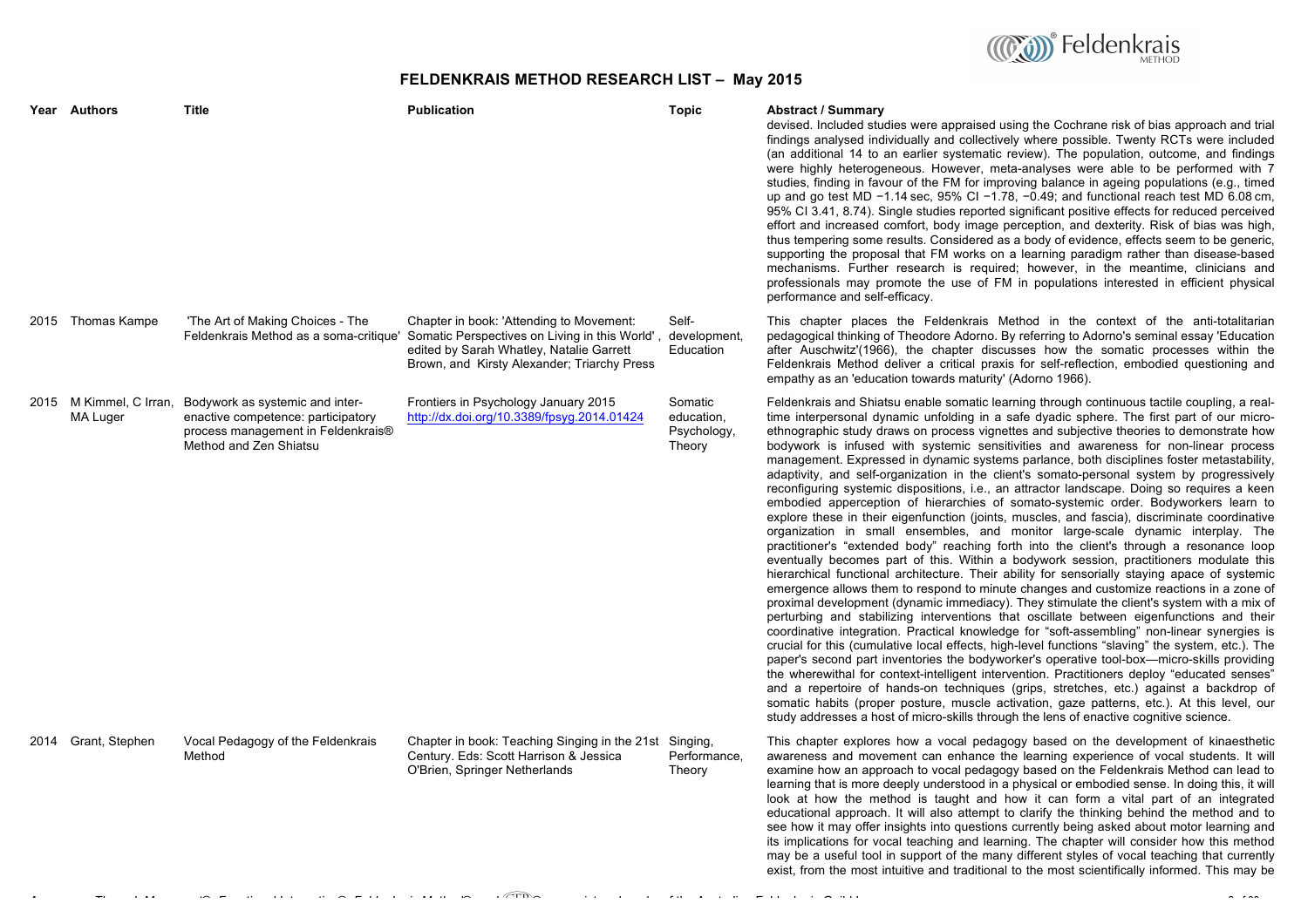

| Year Authors                                      | <b>Title</b>                                                                                                                  | <b>Publication</b>                                                                                                       | <b>Topic</b>          | <b>Abstract / Summary</b><br>due to the sensory specific nature of the learning undertaken and the context in which it can<br>be understood. The Feldenkrais Method can be used to link traditional and scientific vocal<br>pedagogical approaches to the sensory experiences of singers learning their craft. A basic<br>question the Feldenkrais Method poses is: 'How do I bring my intentions into action'? This<br>question is essential in understanding the perspective that the method provides, and also<br>goes a long way towards answering a question posed by Harding (2007), which asks about<br>how we make the link between vocal technical concepts and physical coordination. Or, more<br>specifically, can we help vocal students to place instructions received in the vocal studio into<br>a sensory context that is meaningful for them?                                                                                                                                                                                                                                                                                                                                                                                                                                                                                                                                                                                                                                                                                                                                                                |
|---------------------------------------------------|-------------------------------------------------------------------------------------------------------------------------------|--------------------------------------------------------------------------------------------------------------------------|-----------------------|-------------------------------------------------------------------------------------------------------------------------------------------------------------------------------------------------------------------------------------------------------------------------------------------------------------------------------------------------------------------------------------------------------------------------------------------------------------------------------------------------------------------------------------------------------------------------------------------------------------------------------------------------------------------------------------------------------------------------------------------------------------------------------------------------------------------------------------------------------------------------------------------------------------------------------------------------------------------------------------------------------------------------------------------------------------------------------------------------------------------------------------------------------------------------------------------------------------------------------------------------------------------------------------------------------------------------------------------------------------------------------------------------------------------------------------------------------------------------------------------------------------------------------------------------------------------------------------------------------------------------------|
| 2014 LO Lundqvist, C<br>Zetterlund, HO<br>Richter | Effects of Feldenkrais Method on<br>With Visual Impairment: A Randomized 1661<br>Controlled Trial With One-Year Follow-<br>Up | Archives of Physical Medicine and<br>Chronic Neck/Scapular Pain in People Rehabilitation. Vol 95, Issue 9, Pages 1656–   | Musculoskeletal       | Objective: To determine whether the Feldenkrais method is an effective intervention for<br>chronic neck/scapular pain in patients with visual impairment. Design: Randomized<br>controlled trial with an untreated control group. Setting: Low vision centre. Participants:<br>Patients (N=61) with visual impairment (mean, 53.3y) and nonspecific chronic (mean, 23.8y)<br>neck/scapular pain. Interventions: Participants were randomly assigned to the Feldenkrais<br>method group ( $n=30$ ) or untreated control group ( $n=31$ ). Patients in the treatment group<br>underwent one 2-hour Feldenkrais method session per week for 12 consecutive weeks.<br>Main Outcome Measures: Blind assessment of perceived pain (visual analog scale [VAS])<br>during physical therapist palpation of the left and right occipital, upper trapezius, and levator<br>scapulae muscle areas; self-assessed degree of pain on the Visual, Musculoskeletal, and<br>Balance Complaints questionnaire; and the Medical Outcomes Study 36-Item Short-Form<br>Health Survey bodily pain scale. Results: Patients undergoing Feldenkrais method reported<br>significantly less pain than the controls according to the VAS and Visual, Musculoskeletal,<br>and Balance Complaints questionnaire ratings at post treatment follow-up and 1-year follow-<br>up. There were no significant differences regarding the Medical Outcomes Study 36-Item<br>Short-Form Health Survey bodily pain scale ratings. Conclusions: Feldenkrais method is an<br>effective intervention for chronic neck/scapular pain in patients with visual impairment. |
| 2014 Pugh, Judith;<br>Williams, Anne              | Feldenkrais Method Empowers Adults Holistic nursing practice Vol 28 (3)<br>With Chronic Back Pain                             |                                                                                                                          |                       | Musculoskeletal A phenomenological approach was used to explore the experiences of 11 adults attending<br>Awareness Through Movement® lessons in the Feldenkrais Method to manage chronic-<br>episodic back pain. Semi structured interviews were analysed. The results suggest<br>improving self-efficacy through somatic education and awareness potentially offers a way<br>forward given the back pain epidemic.                                                                                                                                                                                                                                                                                                                                                                                                                                                                                                                                                                                                                                                                                                                                                                                                                                                                                                                                                                                                                                                                                                                                                                                                          |
| 2014 Ullmann, Gerhild;<br>Williams, Harriet       | task postural control in older adults                                                                                         | Effect of Feldenkrais exercises on dual Clinical Interventions in Aging, 9: 1039–1042.                                   | Balance,<br>Neurology | Letter to the Editor detailing why Ullman's research into the Feldenkrais Method and<br>balance should have been included in a recent review article published in this journal.                                                                                                                                                                                                                                                                                                                                                                                                                                                                                                                                                                                                                                                                                                                                                                                                                                                                                                                                                                                                                                                                                                                                                                                                                                                                                                                                                                                                                                               |
| 2014 PA Buchanan, NL<br>Nelsen                    | United States Guild Certified<br>Feldenkrais Teachers®: a survey of<br>characteristics and practice patterns                  | <b>BMC Complementary and Alternative Medicine Practitioner</b><br>2014, 14:217 doi:10.1186/1472-6882-14-217 demographics |                       | Background: Feldenkrais Method® teachers help students improve function and quality of<br>life through verbally and manually guided lessons. The reasons people seek Feldenkrais®<br>lessons are poorly understood. Similarly, little is known about practice characteristics and<br>patterns. To address these knowledge gaps, we conducted an extensive survey of United<br>States Guild Certified Feldenkrais Teachers®. Methods: We invited all Feldenkrais<br>Teachers to participate in this survey delivered in web-based or print formats. Results:<br>Overall response rate was 30.5% (392/1287). Ninety percent of responders had college<br>degrees in diverse fields; 12.5% had credentials outside health care, 36.9% held<br>conventional health care licenses, and 23.1% had complementary and alternative medicine<br>credentials. Mean age was 55.7 years; most teachers were women (83%). California<br>$(n = 100)$ and New York $(n = 34)$ had the most teachers. The primary reason students sought<br>Feldenkrais lessons was pain. A quarter of students self-referred, a fifth were referred by<br>conventional health care providers, and two-thirds paid for services directly. Conclusions:<br>Most Feldenkrais Teachers were well educated, often held additional credentials, were<br>located in the West, were women, were older than 50 years, and had part-time practices.<br>Most students were women, were adults, came from various referral sources, and paid<br>directly for services. Teachers and students utilized the Feldenkrais Method in diverse                                   |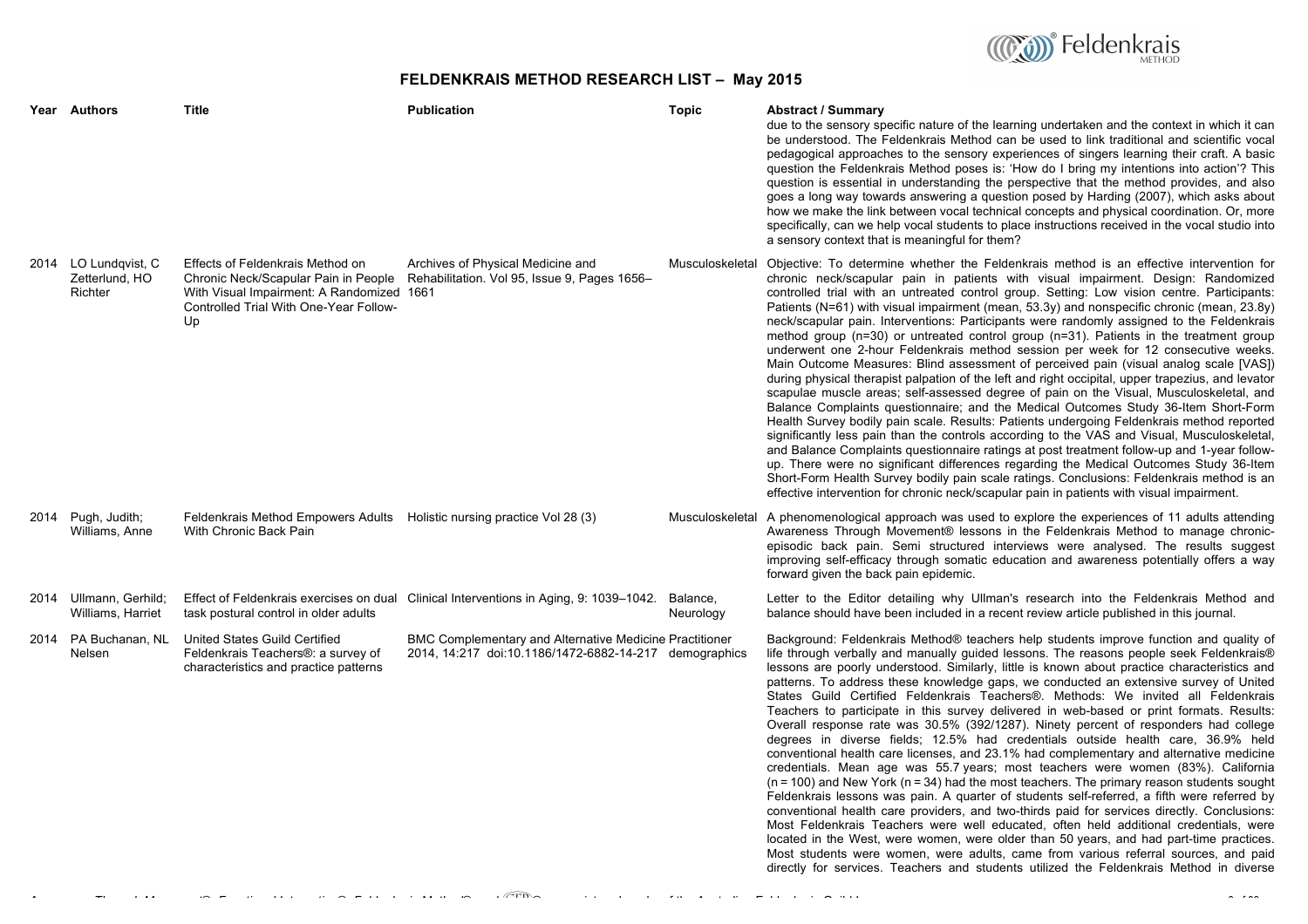

|      | Year Authors                                                                     | <b>Title</b>                                                                                                                                                                       | <b>Publication</b>                                                                                                                                                      | <b>Topic</b>          | <b>Abstract / Summary</b><br>settings and applications.                                                                                                                                                                                                                                                                                                                                                                                                                                                                                                                                                                                                                                                                                                                                                                                                                                                                                                                                                                                                                                                                                                                                                                                                                                                                                                                                                                                                                                                                                                                                                                                                                                                                                                            |
|------|----------------------------------------------------------------------------------|------------------------------------------------------------------------------------------------------------------------------------------------------------------------------------|-------------------------------------------------------------------------------------------------------------------------------------------------------------------------|-----------------------|--------------------------------------------------------------------------------------------------------------------------------------------------------------------------------------------------------------------------------------------------------------------------------------------------------------------------------------------------------------------------------------------------------------------------------------------------------------------------------------------------------------------------------------------------------------------------------------------------------------------------------------------------------------------------------------------------------------------------------------------------------------------------------------------------------------------------------------------------------------------------------------------------------------------------------------------------------------------------------------------------------------------------------------------------------------------------------------------------------------------------------------------------------------------------------------------------------------------------------------------------------------------------------------------------------------------------------------------------------------------------------------------------------------------------------------------------------------------------------------------------------------------------------------------------------------------------------------------------------------------------------------------------------------------------------------------------------------------------------------------------------------------|
| 2014 | Hargrove, Todd                                                                   | A Guide to Better Movement: the<br>science and practice of moving with<br>more skill and less pain.                                                                                | Book, published by Better Movement, USA                                                                                                                                 | Pain,<br>Neuroscience | This book by a Feldenkrais Practitioner offers a clear and practical look at emerging science<br>related to the brain's role in movement and pain.                                                                                                                                                                                                                                                                                                                                                                                                                                                                                                                                                                                                                                                                                                                                                                                                                                                                                                                                                                                                                                                                                                                                                                                                                                                                                                                                                                                                                                                                                                                                                                                                                 |
|      | 2014 G. Nambi, P. S.<br>Trivedi, S. M.<br>Momin, S. Patel,<br>and D. P. Pancholi | Comparative effect of Pilates and<br>Feldenkrais intervention on functional<br>balance and quality of life in ambulatory<br>geriatric population: a randomized<br>controlled study | International Journal of Health Sciences and<br>Research, vol. 4, no. 3, pp. 71-77, 2014                                                                                | Balance, Ageing       | Background: Approximately 35%-40% of adults who are above 65 fall at least once in a<br>year. The reasons for it may be declines in sensory and motor function and integration<br>leading to poor balance and falls. Therefore, preventive measures for falls and falls-related<br>injuries in elderly individuals are of critical importance. Therefore the purpose of the study is<br>to compare the effectiveness of two approaches such as Pilates intervention (PI) and<br>Feldenkrais Intervention (FI) in improving functional balance and quality of life (QOL) in<br>ambulatory geriatrics. Material & Methodology: Total 60 Ambulatory geriatrics subjects were<br>selected and randomly allocated into three groups (Pilates intervention-PI; Feldenkrais<br>intervention-FI and Control). Each group had 20 subjects in it. All the groups completed 6<br>weeks of intervention. Functional reach test (FRT), Timed up and go test (TUG), Dynamic<br>gait index (DGI) for functional balance and RAND-36 for Quality of life is measured at<br>baseline and After 6 weeks of training. Results: The 6 weeks of PI & FI protocol resulted in<br>significant improvement of functional balance (FRT, TUG & DGI: p=0.000) and QOL (RAND-<br>36: p=0.000) in elderly individuals which was not evident in the control group. However PI<br>was found to be more clinically effective compared to FI in all outcome scores.<br>Conclusions: Both Pilates and Feldenkrais are effective in improving functional balance and<br>decreasing propensity to fall in ambulatory geriatrics thereby improving QOL. However,<br>Pilates Intervention was found to be superior to Feldenkrais Intervention to improve<br>functional QOL among ambulatory geriatrics. |
|      |                                                                                  | Slattery, C Truman and the Feldenkrais method                                                                                                                                      | 2013 L Loke, GP Khut, M Re-sensitising the body: interactive art International Journal of Arts and Technology, Art<br>Vol 6, Issue 4. DOI:<br>10.1504/IJART.2013.058283 |                       | This article describes interdisciplinary research undertaken by a group of artists, designers,<br>curators and somatic bodywork practitioners to explore a human-centred approach to the<br>potential of touch, movement, balance and proprioception as modalities for interactive art.<br>Somatic bodywork methodologies such as the Feldenkrais method provide highly developed<br>frameworks for attending to these very phenomena. Re-sensitising the body through<br>somatic investigations allowed us as makers of body-focussed interactive art to translate the<br>subtle shifts in attention and nuances of felt sensation into the audience experience of<br>sensor-based interactive artworks. We describe the results of a yearlong project through our<br>experience of the making of one specific experimental artwork, surging verticality. We reflect<br>on the conditions for audience engagement and the profound connections we experienced<br>between Feldenkrais somatic bodywork and art practice as modes of enquiry into the world                                                                                                                                                                                                                                                                                                                                                                                                                                                                                                                                                                                                                                                                                                         |
|      | 2013 Webb, Robert;<br>Lizama, Luis;<br>Galea, Mary                               | Moving with Ease: Feldenkrais Method Evidence Based Complementary and<br>for people with osteoarthritis                                                                            | Alternative Medicine Volume 2013, Article ID<br>479142,12 pages,<br>http://dx.doi.org/10.1155/2013/479142                                                               | Musculoskeletal       | The objective of the study was to investigate the effects of Feldenkrais Method classes on<br>gait, balance, function, and pain in people with osteoarthritis. 15 participants (with a mean<br>age of 67) participated in two classes a week for 30 weeks. A number of outcome measures<br>were used, including the Western Ontario and McMaster Universities osteoarthritis scale,<br>Human Activity Profile, stair climbing test, 6-minute walk test, timed up-and-go test, Four<br>Square Step Test (4SST), gait analysis, and assessment of quality of life (AQoL).<br>Participants reported a greater ease of movement and improved on the 4SST and on some<br>gait parameters.                                                                                                                                                                                                                                                                                                                                                                                                                                                                                                                                                                                                                                                                                                                                                                                                                                                                                                                                                                                                                                                                               |
|      | 2013 Kathryn Goldman<br>Shuyler                                                  | From the Ground Up: Revisioning<br>Sources and Methods of Leadership<br>Development                                                                                                | Chapter in book: 'The Embodiment of<br>Leadership', Edited by Lois Melina. Josssey<br><b>Bass</b>                                                                       | Leadership            |                                                                                                                                                                                                                                                                                                                                                                                                                                                                                                                                                                                                                                                                                                                                                                                                                                                                                                                                                                                                                                                                                                                                                                                                                                                                                                                                                                                                                                                                                                                                                                                                                                                                                                                                                                    |
|      | 2013 Sobie, Timothy                                                              | Body Schema and Feldenkrais: effects<br>on subjects with low back pain.                                                                                                            | Global Adv Health Med.<br>2013;2(Suppl):P03.03- (conference poster)                                                                                                     | Body Schema           | Musculoskeletal, 40 people with low back pain attended sessions which were not directed specifically at the<br>painful areas, but involved global body movements. Back pain diminished and body schema<br>perception was changed in the participants.                                                                                                                                                                                                                                                                                                                                                                                                                                                                                                                                                                                                                                                                                                                                                                                                                                                                                                                                                                                                                                                                                                                                                                                                                                                                                                                                                                                                                                                                                                              |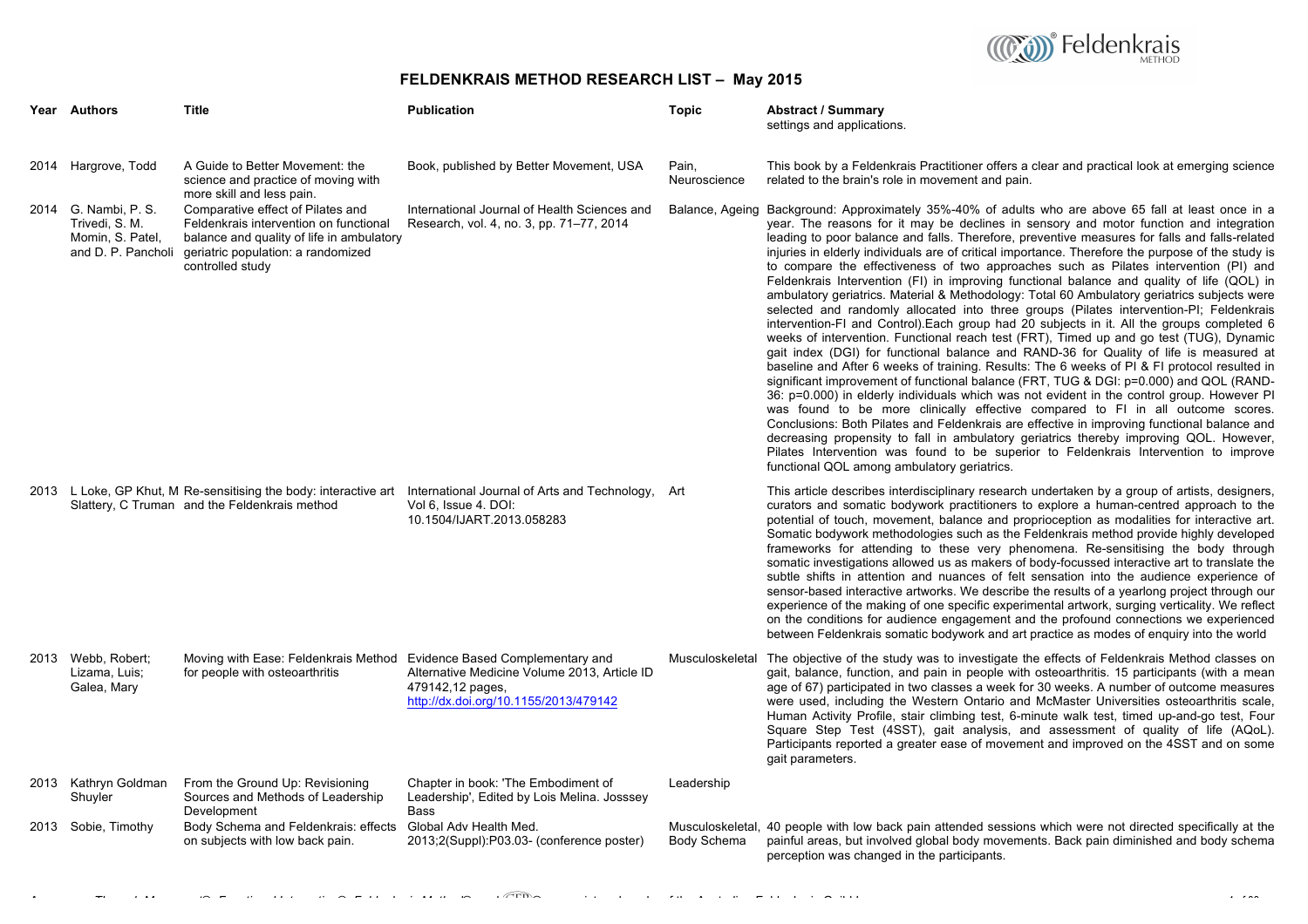

| Year Authors<br>2013 A Ramli, JH<br>Leonard, R Harun | <b>Title</b><br>Method as an alternative therapy for<br>patients with chronic obstructive<br>pulmonary disease                               | <b>Publication</b><br>Preliminary evidence on the Feldenkrais Focus on Complementary and Alternative<br>Therapies. Vol 18 (3): 126-132 | <b>Topic</b>                  | <b>Abstract / Summary</b><br>Cardiorespiratory Background: The Feldenkrais Method (FM) is an alternative therapy used by patients with<br>chronic obstructive pulmonary disease (COPD). However, evidence of the effectiveness of<br>the FM among persons with COPD is lacking. Objective: To investigate the impact of the FM<br>in patients with COPD. Methods: An observational pilot study was conducted in 11 COPD<br>patients attending a university teaching hospital. The FM was administered for a period of 8<br>weeks. The 6-min walking test (6MWT) was used to measure functional capacity; forced<br>expiratory volume in 1-s, predicted percent (FEV1 pred %) was used to evaluate lung<br>function, and the Health-Related Quality of Life questionnaire was used to measure QoL<br>before and after the intervention. Results: Paired t-tests showed significant improvements in<br>6MWT from baseline to 8 weeks post-FM [P=0.01, t=-4.869, difference (Df)=10, 95%<br>confidence interval (CI): $-113.9$ , 42.4] with a large effect size (d=0.72). Similarly, there was<br>a significant improvement in the FEV1 pred % (P=0.01, t=6.278, Df=10, 95% CI: 17.9,<br>$-37.6$ ) with a large effect size (d= $-2.0$ ). Conclusion: The FM improved functional capacity<br>and lung function among patients with COPD. |
|------------------------------------------------------|----------------------------------------------------------------------------------------------------------------------------------------------|----------------------------------------------------------------------------------------------------------------------------------------|-------------------------------|---------------------------------------------------------------------------------------------------------------------------------------------------------------------------------------------------------------------------------------------------------------------------------------------------------------------------------------------------------------------------------------------------------------------------------------------------------------------------------------------------------------------------------------------------------------------------------------------------------------------------------------------------------------------------------------------------------------------------------------------------------------------------------------------------------------------------------------------------------------------------------------------------------------------------------------------------------------------------------------------------------------------------------------------------------------------------------------------------------------------------------------------------------------------------------------------------------------------------------------------------------------------------------------------------------------------------------------|
| 2012 Fortin, Sylive;<br>Vanasse, Chantal             | The Feldenkrais Method and Women<br>with Eating Disorders                                                                                    | 3, Numbers 1-2, 27 April 2012, pp. 127-<br>143(17)                                                                                     |                               | Journal of Dance & Somatic Practices, Volume Eating Disorders In this article, we present an action research project conducted over 21 weeks with seven<br>women suffering from eating disorders for an average of 34 years. The aim was to (1)<br>describe the women's experiences of Feldenkrais classes via a variety of qualitative data<br>collection methods and (2) to identify any possible relationships between changes of their<br>body awareness and their eating disorders. A thematic analysis inspired by grounded theory<br>showed that the action research using the Feldenkrais Method of somatic education<br>demonstrated a potential for helping the participants to consciously challenge dominant<br>social discourse by engendering concrete changes in the way they perceived themselves.<br>They reported being able to occasionally change their daily activities and various eating<br>habits, thus revealing transfer of learning from the Feldenkrais classes to their daily lives.                                                                                                                                                                                                                                                                                                                     |
| 2012 Baniel, Anat                                    | Kids Beyond Limits                                                                                                                           | Book, published by Penguin, New York                                                                                                   | Children,<br>Neuroscience     | In this book, Anat Baniel describes her work with children with special needs to maximise<br>their potential. She credits Dr Moshe Feldenkrais as her teacher. There are 15 pages of<br>references at the back of the book, linking her work to supporting research.                                                                                                                                                                                                                                                                                                                                                                                                                                                                                                                                                                                                                                                                                                                                                                                                                                                                                                                                                                                                                                                                  |
| 2012 Urbansky, K                                     | Overcoming Performance Anxiety: A<br>Systematic Review of the Benefits of<br>Yoga, Alexander Technique, and the<br><b>Feldenkrais Method</b> | Honours Thesis, Music, Ohio University                                                                                                 | Performance,<br>Music         | A series of four performances were completed and before taking the stage each time, the<br>performer engaged in one of three physical relaxation techniques. The non-medicinal<br>techniques used for the research were Yoga, Alexander Technique, and the Feldenkrais<br>Method. It was hypothesized that these three methods would improve performance and<br>would reduce symptoms of anxiety as experienced by the performer. It was further<br>hypothesized that the performer would experience improvement in muscle tension,<br>breathing, musical ability, and overall performance. Various forms of data were compiled in<br>this research, including readings with electromyography technology, recordings of public<br>performances, professor feedback, and performer experiences that were written in a journal.<br>During the course of this study, the researcher observed that the physical methods<br>evaluated were effective in overcoming performance anxiety in regards to the playing of<br>wind instruments.                                                                                                                                                                                                                                                                                                   |
| 2012 Smyth, Cliffe                                   | The Contribution of the Feldenkrais<br>Method to Mind Body Medicine                                                                          | Masters Thesis, Saybrook University,<br>California                                                                                     | Mind Body<br>Medicine, Theory |                                                                                                                                                                                                                                                                                                                                                                                                                                                                                                                                                                                                                                                                                                                                                                                                                                                                                                                                                                                                                                                                                                                                                                                                                                                                                                                                       |
| 2012 Butler, Connie                                  | Integration of the Feldenkrais<br>Method(TM) into the Life and Practice of USA<br>a Select Number of Physical Therapists                     | Masters Thesis, Union Institute and University, Theory                                                                                 |                               | This qualitative study utilized a phenomenological methodology to investigate the<br>experience of integrating the Feldenkrais Method into the life and practice of seven physical<br>therapists, trained first in physical therapy, and later as Feldenkrais practitioners. A pilot<br>study was conducted, using in-depth, face-to-face, structured interviews and a convenience<br>sample of three dual-trained physical therapists/Feldenkrais practitioners (named dual-<br>trained therapists for the study). Interviews were audio taped, videotaped, or both,<br>depending on the participant's preference, and conducted in the participant's home or office.<br>Results indicated five transitional stages, eight themes, and 41 invariant qualities as                                                                                                                                                                                                                                                                                                                                                                                                                                                                                                                                                                     |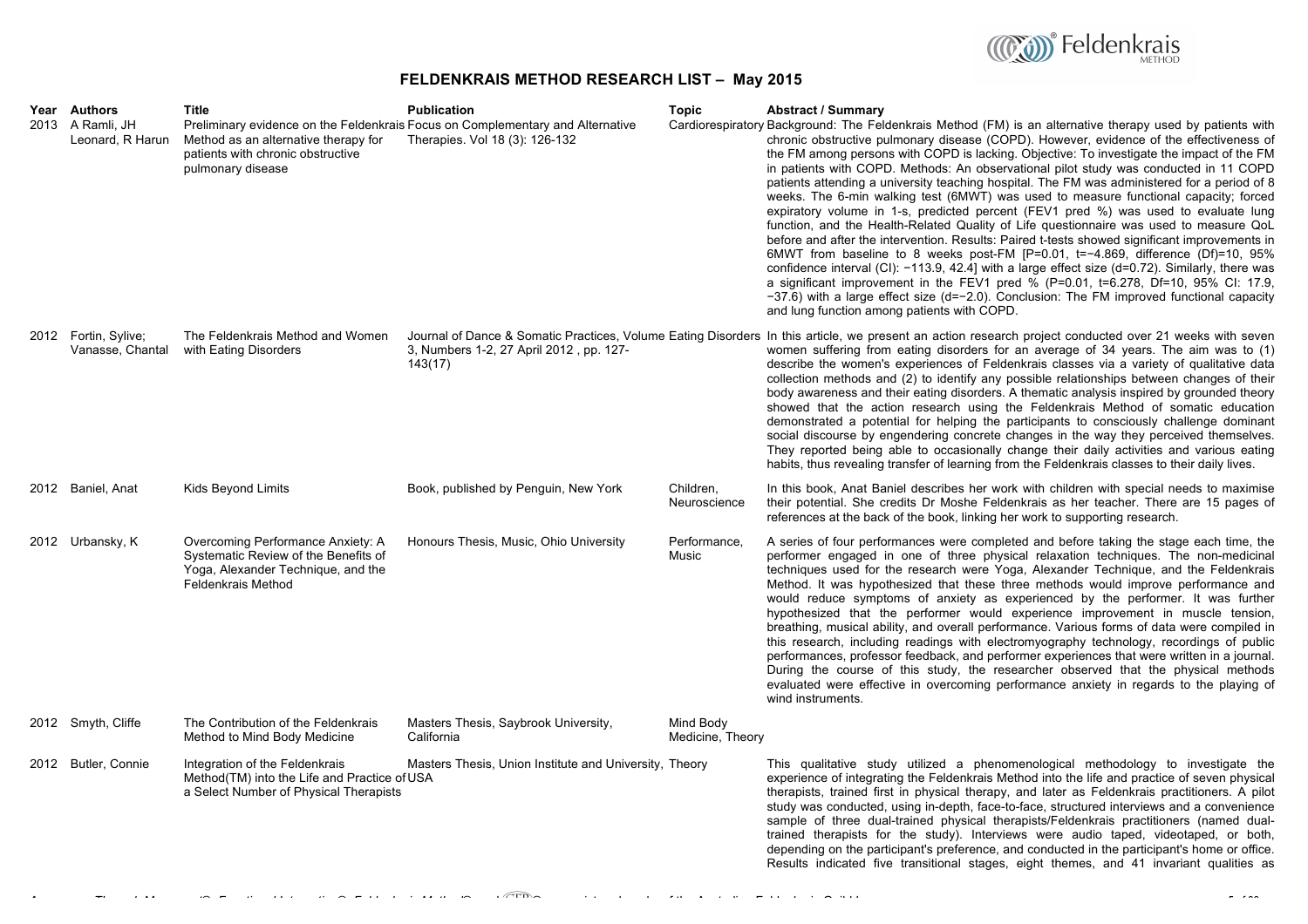

|      | Year Authors                                            | <b>Title</b>                                                                                                                                          | <b>Publication</b>                                                                                                         | <b>Topic</b> | <b>Abstract / Summary</b><br>common to all seven participants. Themes included a readiness for a new approach to<br>patient care, paradigm clashes and shifts in practice and identity, and finding deeper<br>meaning and effectiveness in practice. Participants shared feelings of joy, creativity, and a<br>sense of purpose that they associated with their Feldenkrais experience. An interview with<br>the researcher (a dual-trained therapist), and analysis of this interview can be found in the<br>Appendix. Similarities and differences between the practices of physical therapy and the<br>Feldenkrais Method also are included, as well as implications of this study for the education<br>and practice of both physical therapists and practitioners of the Feldenkrais Method are<br>suggested.                                                                                                                                                                                                                           |
|------|---------------------------------------------------------|-------------------------------------------------------------------------------------------------------------------------------------------------------|----------------------------------------------------------------------------------------------------------------------------|--------------|---------------------------------------------------------------------------------------------------------------------------------------------------------------------------------------------------------------------------------------------------------------------------------------------------------------------------------------------------------------------------------------------------------------------------------------------------------------------------------------------------------------------------------------------------------------------------------------------------------------------------------------------------------------------------------------------------------------------------------------------------------------------------------------------------------------------------------------------------------------------------------------------------------------------------------------------------------------------------------------------------------------------------------------------|
|      |                                                         | 2012 Buchanan, Patricia The Feldenkrais Method of Somatic<br>Education                                                                                | Chapter in book: A Compendium of Essays on Description of<br>Alternative Therapy, Editor Arup Bhattacharya the Feldenkrais | Method       | In this chapter Buchanan describes the origins of the Feldenkrais Method and how it is<br>practised. She also provides an overview of research into the Method.                                                                                                                                                                                                                                                                                                                                                                                                                                                                                                                                                                                                                                                                                                                                                                                                                                                                             |
|      | 2011 Plastaras, C;<br>Chen M; Landry R and Feldenkrais. | Complementary and alternative<br>Schran, S; Kim, N; treatment for neck pain: chiropractic,<br>Sorosky, S; Darr D; acupuncture, massage, yoga, tai chi | North America: Management of Neck Pain<br>(2011) Vol 22 (3): 521-37                                                        |              | Physical Medicine and Rehabilitation Clinics of Musculoskeletal Extract: The Feldenkrais Method of somatic education offers a clinical tool to help alleviate<br>neck pain and to restore natural function Feldenkrais may be used for headaches,<br>cervicalgia, post laminectomy symptoms, degenerative disc disease, thoracic outlet<br>syndrome, postural mal-alignment, hyperlodosis and flat cervical spine                                                                                                                                                                                                                                                                                                                                                                                                                                                                                                                                                                                                                           |
| 2011 | Bitter, F; Hillier,<br>Susan; Civetta, L                | Change in dexterity with sensory<br>awareness training: a randomised<br>control trial                                                                 | Perceptual & Motor Skills (2011) Vol 112 (3):<br>783-798                                                                   | Neurology    | The role of sensory awareness in movement control is receiving increasing interest in sports<br>and clinical literature as a feed-forward and feedback mechanism. The aim of the study was<br>to assess the feasibility and effect of training in sensory awareness on dexterity in healthy<br>adults. 29 healthy students were randomly allocated to a single-group, sensory awareness<br>lesson with the dominant hand, the same lesson with the non-dominant hand, or to a sham<br>control group. Dexterity measures included the Purdue Pegboard Test, a grip-lift<br>manipulation, and perceived changes using a questionnaire. The sensory awareness lesson<br>with the dominant hand produced a statistically significant improvement in mean dexterity<br>compared to the control group, but not between the other two pairs of groups. The sensory<br>awareness training paradigm is feasible and a single session improved dexterity in healthy<br>adults.                                                                        |
|      | 2011 Thomas Kampe                                       | Recreating histories: transdisciplinary<br>and transcultural perspectives on<br>performance making.                                                   | The Dybbuk, Choreography.<br>www.papersearch.com 253-75                                                                    | Performance  | Theatre, Dance, This article discussed potentials and resonances of the application of the Feldenkrais<br>Method, a somatic movement education practice, within the context of the performance<br>making. Questions regarding transdisciplinarity arise through the application of such<br>methodology within a collaborative creative process, where dance-, theatre-, and<br>educational discourses are critically applied through lived, embodied practice.                                                                                                                                                                                                                                                                                                                                                                                                                                                                                                                                                                              |
| 2011 | Edinborough<br>Campbell                                 | Developing decision-making skills for<br>performance through the practice of<br>mindfulness in somatic training                                       | Theatre, Dance and Performance Training<br>(2011) Vol 2 (1):                                                               | Performance  | Theatre, Dance, Decision-making is a fundamental part of the actor's work. Actors must choose how to<br>present a character, how to tell a story, and how to communicate with an audience. This<br>article examines how certain somatic practices used in actor training can improve processes<br>of decision-making through the development of mindfulness. Through examining the way in<br>which the psychologist Ellen Langer correlates increased mindfulness with a clearer sense<br>of the available options during decision-making, the article shows the relationship between<br>Langer's experimental studies and the practices developed by the somatic practitioners<br>Moshe Feldenkrais (developer of the Feldenkrais Method) and Minoru Inaba (Aikido<br>master). In conclusion, the article suggests that somatic practices and physical training<br>should not merely be seen as tools to improve physical technique, but as valuable<br>processes for improving the actor's embodied sense of self during decision-making. |
| 2011 | Connors, Karol;<br>Pile, Carolyn;<br>Nichols, Margo     | difference? An investigation into the use 2011, Vol 15 (4): 446-52<br>of outcome measurement tools for<br>evaluating changes in clients.              | Does the Feldenkrais Method make a Journal of Bodywork and Movement Therapies Outcome                                      | measures,    | Evidence-based practice confirms the need for outcome measures to establish the effects of<br>health interventions. Feldenkrais Method practitioners struggle to use such tools because of<br>Musculoskeletal the broad scope of the Feldenkrais Method and the difficulty identifying suitable<br>measurement tools. A pre/post test design was used to investigate the use of three outcome<br>measurement tools [Patient-specific Functional Scale (PSFS), Pain Outcome Profile (POP)<br>and Short Form12v2 Health questionnaire (SF12v2)] for clients experiencing problems                                                                                                                                                                                                                                                                                                                                                                                                                                                             |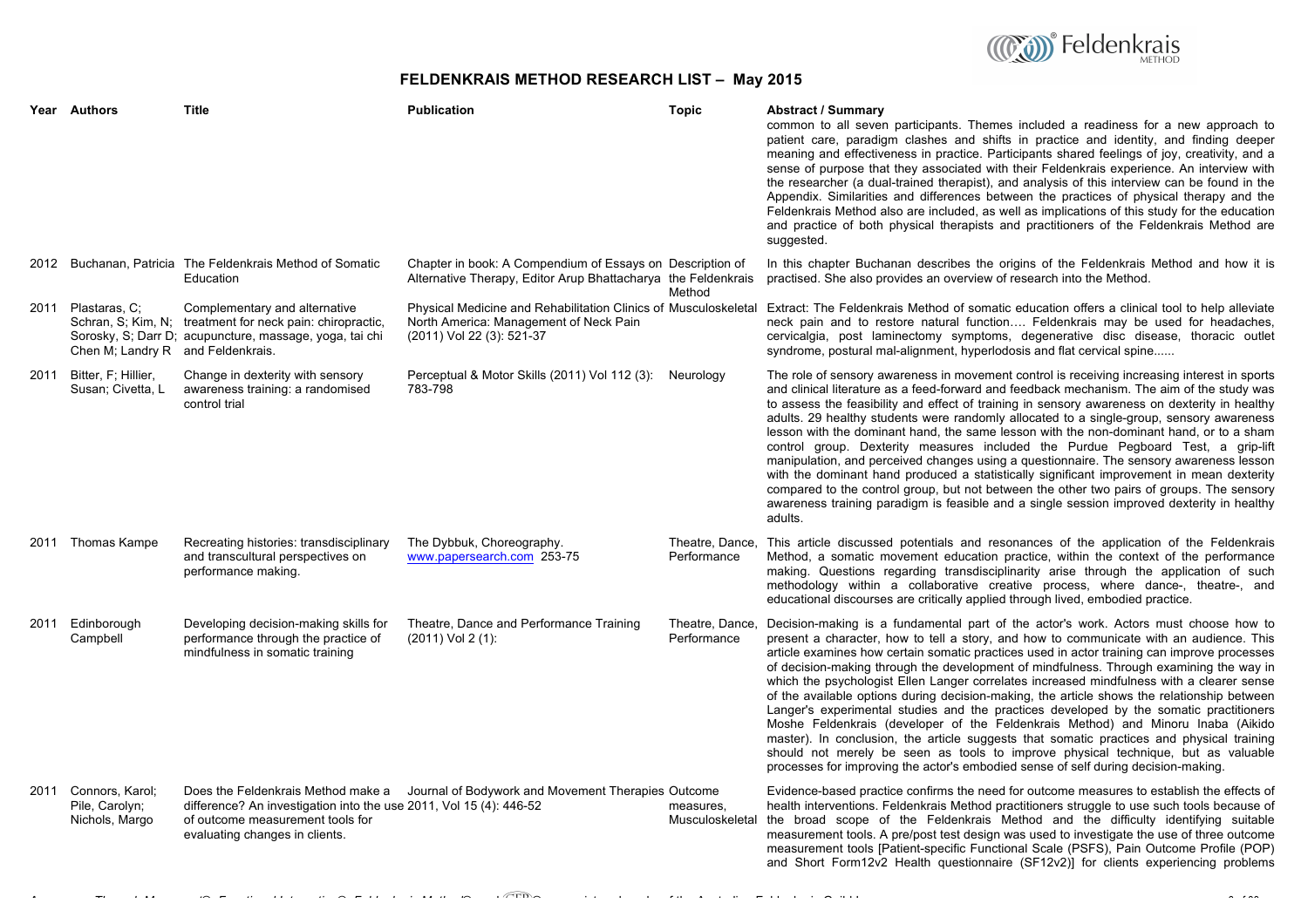

| Year Authors                                                               | <b>Title</b>                                                                                                                               | <b>Publication</b>                                                                                                                  | <b>Topic</b>                           | <b>Abstract / Summary</b><br>performing everyday functional tasks who attended Feldenkrais sessions. Changes were<br>detected in the clients' ability to perform everyday tasks (PSFS improved 3.8 points,<br>p<0.001), levels of pain decreased (POP improved in current pain p=0.001, physical index<br>p<0.001 and affective index p=0.001) and quality of life improved significantly in six of the<br>eight SF12v2 domains. These three tools have been found to be suitable for detecting<br>changes in client function before and after a series of Feldenkrais sessions.                                                                                                                                                                                                                                                                                                                                                                                                                                                                                                                                                                                                                                                                                                                                                                                                                    |
|----------------------------------------------------------------------------|--------------------------------------------------------------------------------------------------------------------------------------------|-------------------------------------------------------------------------------------------------------------------------------------|----------------------------------------|-----------------------------------------------------------------------------------------------------------------------------------------------------------------------------------------------------------------------------------------------------------------------------------------------------------------------------------------------------------------------------------------------------------------------------------------------------------------------------------------------------------------------------------------------------------------------------------------------------------------------------------------------------------------------------------------------------------------------------------------------------------------------------------------------------------------------------------------------------------------------------------------------------------------------------------------------------------------------------------------------------------------------------------------------------------------------------------------------------------------------------------------------------------------------------------------------------------------------------------------------------------------------------------------------------------------------------------------------------------------------------------------------------|
| MP, Said CM                                                                | 2011 Connors KA. Galea Feldenkrais Method balance classes<br>improve balance in older adults: a<br>controlled trial                        | <b>Evidence Based Complementary and</b><br>Alternative Medicine Volume 2011 Article ID<br>873672, 9 pages, doi: 10.1093/ecam/nep055 | <b>Balance</b>                         | Objective: To investigate the effects of Feldenkrais Method balance classes on balance and<br>mobility in older adults. Design: Prospective non-randomized controlled study with pre/post<br>measures. Setting: General community. Participants: Convenience sample of 26<br>community-dwelling older adults (median age 75 years) attending Feldenkrais Method<br>balance classes formed the Intervention group. Thirty-seven volunteers were recruited for<br>the Control group (median age 76.5 years). Intervention: Series of Feldenkrais Method<br>balance classes (the 'Getting Grounded Gracefully' series), two classes/week for 10 weeks.<br>Main outcome measures: Activities-specific Balance Confidence (ABC) questionnaire, Four<br>Square Step Test (4SST), self- selected gait speed (using GAITRite™ instrumented gait<br>mat). Results: At re-testing, the Intervention group showed significant improvement on all of<br>the measures (ABC, p=0.016, 4SST, p=0.001, gait speed, p<0.001). The Control group<br>improved significantly on one measure (4SST, p<0.001). Compared to the Control group,<br>the Intervention group made a significant improvement in their ABC score $(p=0.005)$ , gait<br>speed (p=0.017) and 4SST time (p=0.022). Conclusions: These findings suggest that<br>Feldenkrais Method balance classes may improve mobility and balance in older adults. |
| & Behringer,<br>Elizabeth (Editor)                                         | 2010 Feldenkrais, Moshe Embodied Wisdom: Collected Papers<br>by Moshe Feldenkrais (Book)                                                   | North Atlantic Books 2010                                                                                                           | Theory                                 | Forward by David Zemach-Bersin. A collection of articles written by Dr Feldenkrais and<br>transcripts from recorded interviews he participated in.                                                                                                                                                                                                                                                                                                                                                                                                                                                                                                                                                                                                                                                                                                                                                                                                                                                                                                                                                                                                                                                                                                                                                                                                                                                  |
| 2010 Wildman, Frank                                                        | Change your Age: Using your body and DaCapo Press, USA, 2010<br>brain to feel younger, stronger and more<br>fit. (Book)                    |                                                                                                                                     | Ageing,<br>Exercise,<br>Wellbeing      |                                                                                                                                                                                                                                                                                                                                                                                                                                                                                                                                                                                                                                                                                                                                                                                                                                                                                                                                                                                                                                                                                                                                                                                                                                                                                                                                                                                                     |
| 2010 Hillier, Susan;<br>Porter, Louise;<br>Jackson, Kate &<br>Petkov, John | The Effects of Feldenkrais Classes on<br>Health and Function of an Ageing<br>Australian Sample: a Pilot Study                              | The Open Rehabilitation Journal, 2010, 3:62-<br>66                                                                                  | Ageing,<br>Exercise,<br><b>Balance</b> | 22 older adults attended either a regular exercise class or a Feldenkrais class. Participants<br>were compared on a range of mobility and health measures before and after a series of<br>classes. Participates of both classes made significant improvements, indicating that the<br>Feldenkrais Method is al effective as regular classes at improving mobility and well being in<br>older adults.                                                                                                                                                                                                                                                                                                                                                                                                                                                                                                                                                                                                                                                                                                                                                                                                                                                                                                                                                                                                |
| 2010 Ohman, Ann;<br>Astrom, Lena;<br>Malmgren-Olsson,<br>Eva-Britt         | for chronic pain - a qualitative<br>evaluation                                                                                             | Feldenkrais Therapy as group treatment Journal of Bodywork and Movement Therapies Pain<br>2010 Vol 15(2): 153-61                    |                                        | Read More: http://www.amsciepub.com/doi/abs/10.2466/15.22.PMS.112.3.783-798                                                                                                                                                                                                                                                                                                                                                                                                                                                                                                                                                                                                                                                                                                                                                                                                                                                                                                                                                                                                                                                                                                                                                                                                                                                                                                                         |
| 2010 Connors, Karol;<br>Galea, Mary; Said,<br>Cathy; Remedios,<br>Louisa   | Feldenkrais Method balance classes<br>are based on principles of motor<br>learning and postural control retraining:<br>a qualitative study | Physiotherapy 2010 Vol 96 (4): 324-336                                                                                              | <b>Balance</b>                         |                                                                                                                                                                                                                                                                                                                                                                                                                                                                                                                                                                                                                                                                                                                                                                                                                                                                                                                                                                                                                                                                                                                                                                                                                                                                                                                                                                                                     |
| 2010 Posadzki, Paul;<br>Stockl, Andrea;<br>Mucha, Dariusza                 | Qi Gong exercises and Feldenkrais<br>method from the perspective of Gestalt 2010 14: 227-233<br>concept and humanistic psychology          | Journal of Bodywork and Movement Therapies Psychology                                                                               |                                        | This study describes two similar approaches to human movement: Qi Gong exercises and<br>the Feldenkrais method. These systems are investigated in terms of Gestalt concepts and<br>humanistic psychology. Moshe Feldenkrais created the concept known as Awareness<br>Through Movement. This concept assumes that by becoming more aware of one's<br>movements, one functions at a higher level. In similar ways to those using the Feldenkrais<br>method, individuals may become more aware of their own movements by performing Qi<br>Gong exercises: A therapeutic modality that facilitates mind-body integration. Qi Gong<br>exercises commonly lead to increased personal awareness accompanied by enhanced<br>quality, fluency and smoothness of movement. These two methods of movement therapies<br>are explored in terms of their relations with Gestalt concept and humanistic psychology.                                                                                                                                                                                                                                                                                                                                                                                                                                                                                               |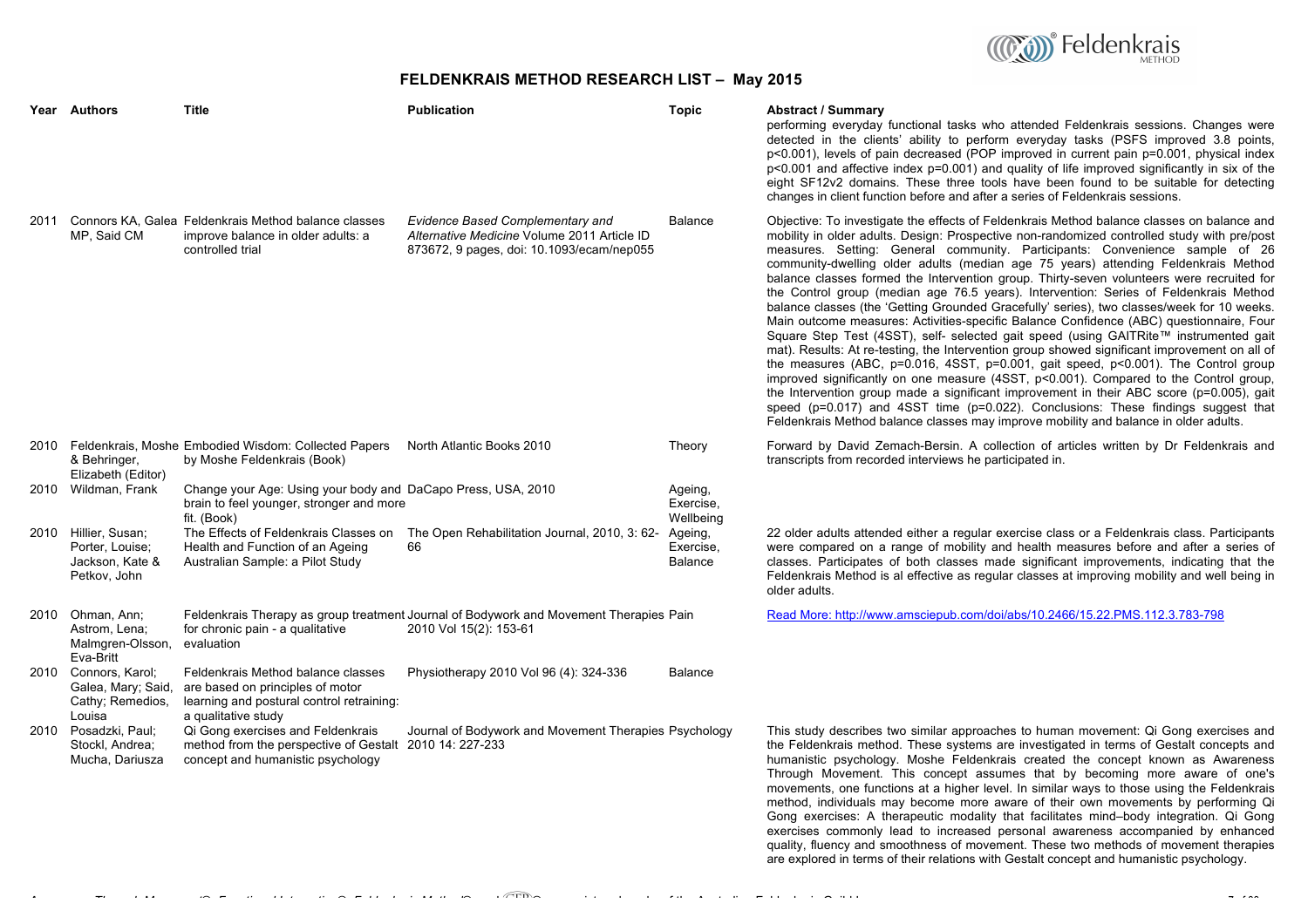

|      | Year Authors<br>2010 Ullmann, Gerhild;<br>Williams, Harriet;<br>Hussey, James;<br>Durstine, J;<br>McClenaghan,<br><b>Bruce</b> | Title<br>Effects of Feldenkrais Exercises on<br>balance, mobility, balance confidence<br>and gait performance in community-<br>dwelling adults age 65 and older.                                                | <b>Publication</b><br>The Journal of Alternative and Complementary Balance<br>Medicine 16:97-105                                                               | <b>Topic</b>    | <b>Abstract / Summary</b><br>Background: Falls and fall-related injuries are a major public health concern, a financial<br>challenge for health care providers, and critical issues for older adults. Poor balance and<br>limited mobility are major risk factors for falls. Objective: The purpose of this study was to<br>examine effects of Feldenkrais exercises in improving balance, mobility, and balance<br>confidence in older adults. Methods: Participants ( $N = 47$ , mean age 75.6) were randomly<br>assigned to a Feldenkrais group (FG, $n = 25$ ) or to a control group (CG, $n = 22$ ). The FG<br>group attended a 5-week Feldenkrais program, 60 minutes three times per week, while the<br>CG group was a waitlist control. The outcome measures were balance (tandem stance),<br>mobility (Timed Up and Go), gait characteristics (GAITRite Walkway System), balance<br>confidence (Balance Confidence Scale; ABC), and fear of falling (Falls Efficacy Scale). Pre-<br>and post-tests were conducted. Results: After completion of the program, balance ( $p =$<br>0.030) and mobility ( $p = 0.042$ ) increased while fear of falling ( $p = 0.042$ ) decreased<br>significantly for the FG group. No other significant changes were observed. However,<br>participants of the FG group showed improvements in balance confidence ( $p = 0.054$ ) and<br>mobility while performing concurrently a cognitive task ( $p = 0.067$ ). Conclusions: These<br>results indicate that Feldenkrais exercises are an effective way to improve balance and<br>mobility, and thus offer an alternative method to help offset age-related declines in mobility<br>and reduce the risk of falling among community-dwelling older adults. A long-term follow-up<br>study of balance and mobility is warranted. Further research is needed to identify whether<br>Feldenkrais exercises may impact cognitive processes. |
|------|--------------------------------------------------------------------------------------------------------------------------------|-----------------------------------------------------------------------------------------------------------------------------------------------------------------------------------------------------------------|----------------------------------------------------------------------------------------------------------------------------------------------------------------|-----------------|--------------------------------------------------------------------------------------------------------------------------------------------------------------------------------------------------------------------------------------------------------------------------------------------------------------------------------------------------------------------------------------------------------------------------------------------------------------------------------------------------------------------------------------------------------------------------------------------------------------------------------------------------------------------------------------------------------------------------------------------------------------------------------------------------------------------------------------------------------------------------------------------------------------------------------------------------------------------------------------------------------------------------------------------------------------------------------------------------------------------------------------------------------------------------------------------------------------------------------------------------------------------------------------------------------------------------------------------------------------------------------------------------------------------------------------------------------------------------------------------------------------------------------------------------------------------------------------------------------------------------------------------------------------------------------------------------------------------------------------------------------------------------------------------------------------------------------------------------------------------------------------------------------------------------------|
| 2010 |                                                                                                                                | Schuyler, Kathryn Increasing leadership integrity through<br>mind training and embodied learning                                                                                                                | Consulting Psychology Journal: practice and<br>research 62(1): 32-38                                                                                           | Psychology      |                                                                                                                                                                                                                                                                                                                                                                                                                                                                                                                                                                                                                                                                                                                                                                                                                                                                                                                                                                                                                                                                                                                                                                                                                                                                                                                                                                                                                                                                                                                                                                                                                                                                                                                                                                                                                                                                                                                                |
| 2010 |                                                                                                                                | of United States Guild-certified<br>Feldenkrais practitioners                                                                                                                                                   | Buchanan, Patricia A preliminary survey of practice patterns BMC Complementary and Alternative Medicine Feldenkrais<br>2010 10:12 Doi: 10.1186/1472-6882-10-12 | Practice        | The purpose of this study was to determine an overview of the characteristics of Feldenkrais<br>Practitioners in the United States of America.                                                                                                                                                                                                                                                                                                                                                                                                                                                                                                                                                                                                                                                                                                                                                                                                                                                                                                                                                                                                                                                                                                                                                                                                                                                                                                                                                                                                                                                                                                                                                                                                                                                                                                                                                                                 |
|      | 2009 Vrantsidis, F; Hill,<br>K; Mooree, K;<br>Webb, R; Hunt, S;<br>Dowson, L                                                   | Getting Grounded Gracefully:<br>effectiveness and acceptability of<br>Feldenkrais in improving balance.                                                                                                         | Journal of Aging and Physical Activity 17 (1):<br>57-76                                                                                                        | Balance         | The Getting Grounded Gracefully program, based on the Awareness Through Movement<br>lessons of the Feldenkrais Method, was designed to improve balance and function in older<br>people. Fifty-five participants (mean age 75, 85% female) were randomised to the<br>intervention (twice weekly group classes over 8 weeks) or the control group (continued with<br>their usual activity) after being assessed at baseline, then reassessed eight weeks later.<br>Significant improvement was identified for the intervention group relative to the control group<br>using ANOVA between groups repeated measures analysis for the Modified Falls Efficacy<br>Scale score ( $p = 0.003$ ) and gait speed ( $p = 0.028$ ), and a strong trend evident in the Timed<br>Up and Go ( $p = 0.056$ ). High class attendance (88%) and survey feedback indicate that the<br>program was viewed positively by participants and may therefore be acceptable to other<br>older people. Further investigation of the Getting Grounded Gracefully program is<br>warranted.                                                                                                                                                                                                                                                                                                                                                                                                                                                                                                                                                                                                                                                                                                                                                                                                                                                                  |
| 2009 | Connors, Karol;<br>Campbell, Lisa &<br>Svendsen, Diana                                                                         | The Feldenkrais Method (Chapter 25), Churchill Livingstone, 2010<br>In "Headache, Orofacial Pain and<br>Bruxism: diagnosis and multidisciplinary<br>approaches to management", (Book) P<br>Selvaratnam (Editor) |                                                                                                                                                                | Musculoskeletal |                                                                                                                                                                                                                                                                                                                                                                                                                                                                                                                                                                                                                                                                                                                                                                                                                                                                                                                                                                                                                                                                                                                                                                                                                                                                                                                                                                                                                                                                                                                                                                                                                                                                                                                                                                                                                                                                                                                                |
| 2007 | Stephens, Jim                                                                                                                  | Future Directions for Research on the<br><b>Feldenkrais Method</b>                                                                                                                                              | IFF Academy Feldenkrais Research Journal 3 Research                                                                                                            |                 |                                                                                                                                                                                                                                                                                                                                                                                                                                                                                                                                                                                                                                                                                                                                                                                                                                                                                                                                                                                                                                                                                                                                                                                                                                                                                                                                                                                                                                                                                                                                                                                                                                                                                                                                                                                                                                                                                                                                |
| 2007 | Barrows, Stacey                                                                                                                | Future Directions for Research on the<br><b>Feldenkrais Method</b>                                                                                                                                              | IFF Academy Feldenkrais Research Journal 3 Research                                                                                                            |                 |                                                                                                                                                                                                                                                                                                                                                                                                                                                                                                                                                                                                                                                                                                                                                                                                                                                                                                                                                                                                                                                                                                                                                                                                                                                                                                                                                                                                                                                                                                                                                                                                                                                                                                                                                                                                                                                                                                                                |
| 2007 | Baniel, Anat                                                                                                                   | A revolutionary approach for<br>transforming the lives of children with<br>special needs.                                                                                                                       | Massage & Bodywork, December/ January<br>2007, 68-75                                                                                                           | Children        |                                                                                                                                                                                                                                                                                                                                                                                                                                                                                                                                                                                                                                                                                                                                                                                                                                                                                                                                                                                                                                                                                                                                                                                                                                                                                                                                                                                                                                                                                                                                                                                                                                                                                                                                                                                                                                                                                                                                |
|      |                                                                                                                                |                                                                                                                                                                                                                 | . $\widehat{\mathcal{C}}$ to $\widehat{\mathcal{C}}$                                                                                                           |                 |                                                                                                                                                                                                                                                                                                                                                                                                                                                                                                                                                                                                                                                                                                                                                                                                                                                                                                                                                                                                                                                                                                                                                                                                                                                                                                                                                                                                                                                                                                                                                                                                                                                                                                                                                                                                                                                                                                                                |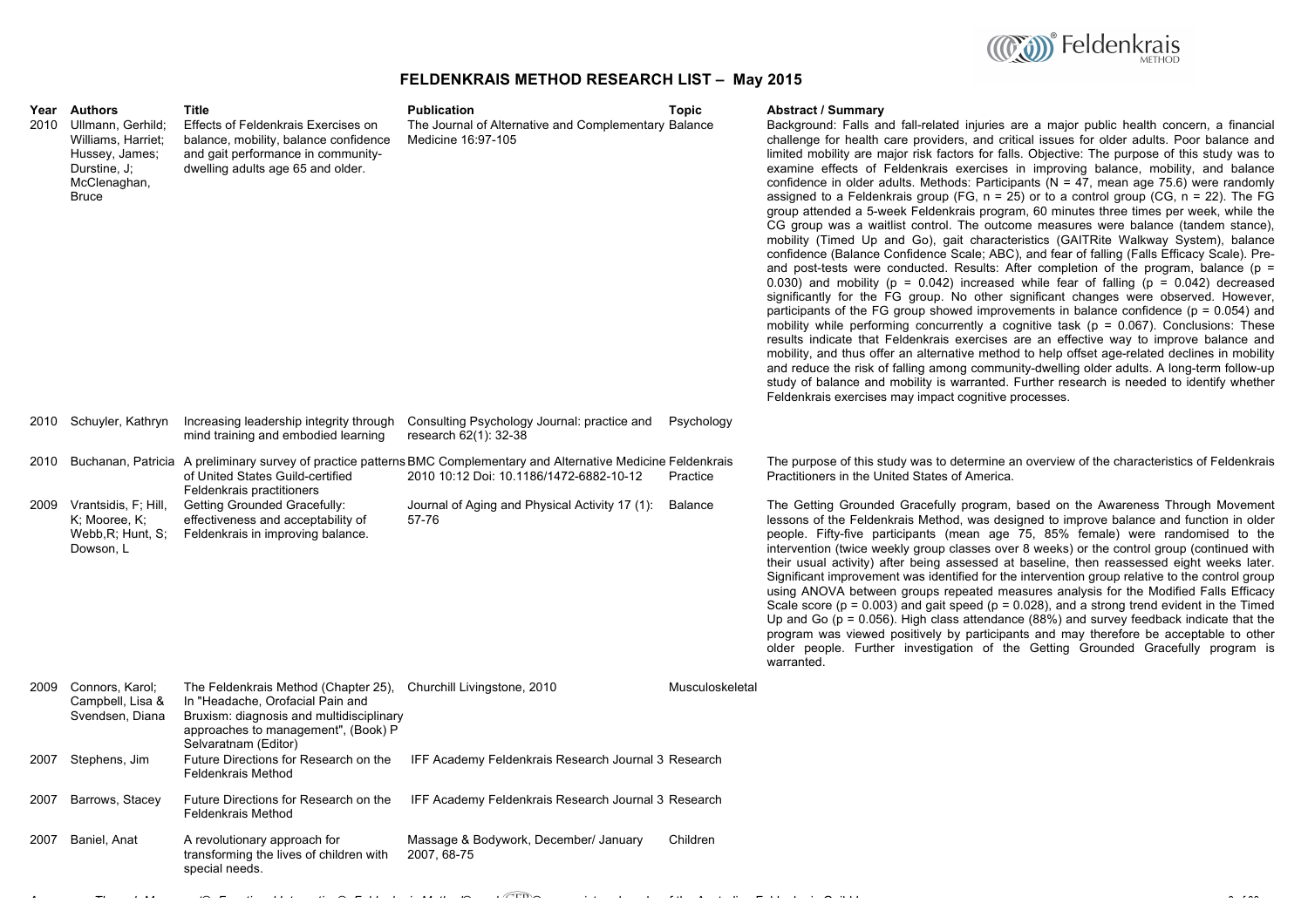

|      | Year Authors<br>2006 Alexander, A               | <b>Title</b><br>Perceived pain and disability decreases Masters Thesis. Cal State, Northridge<br>after Feldenkrais' Awareness Through<br>Movement.                             | <b>Publication</b>                                                                                   | <b>Topic</b><br>Pain         | <b>Abstract / Summary</b>                                                                                                                                                                                                                                                                                                                                                                                                                                                                                                                                                                                                                                                                                                                                                                                                                                                                                                                                                                                                                                                                                                                                                                                                   |
|------|-------------------------------------------------|--------------------------------------------------------------------------------------------------------------------------------------------------------------------------------|------------------------------------------------------------------------------------------------------|------------------------------|-----------------------------------------------------------------------------------------------------------------------------------------------------------------------------------------------------------------------------------------------------------------------------------------------------------------------------------------------------------------------------------------------------------------------------------------------------------------------------------------------------------------------------------------------------------------------------------------------------------------------------------------------------------------------------------------------------------------------------------------------------------------------------------------------------------------------------------------------------------------------------------------------------------------------------------------------------------------------------------------------------------------------------------------------------------------------------------------------------------------------------------------------------------------------------------------------------------------------------|
| 2006 | Joyce, Ann                                      | Individuals with dementia learn new<br>habits and are empowered through the<br>Feldenkrais method                                                                              | Alzheimer's Care Quarterly, 7(4), 278-286                                                            | Dementia                     |                                                                                                                                                                                                                                                                                                                                                                                                                                                                                                                                                                                                                                                                                                                                                                                                                                                                                                                                                                                                                                                                                                                                                                                                                             |
| 2006 | Stephens, J.,<br>Davidson, J.,<br>& Saltzman, N | Lengthening the hamstring muscles<br>without stretching using "awareness"<br>Derosa, J., Kriz, M., through movement".                                                          | Physical Therapy, 86(12), 1641-1650.                                                                 | Stretching                   | BACKGROUND AND PURPOSE: Passive stretching is widely used to increase muscle<br>flexibility, but it has been shown that this process does not produce long-term changes in<br>the viscoelastic properties of muscle as originally thought. The authors tested a method of<br>lengthening hamstring muscles called "Awareness Through Movement" (ATM) that does not<br>use passive stretching. SUBJECTS: Thirty-three subjects who were randomly assigned to<br>ATM and control groups met the screening criteria and completed the intervention phase of<br>the study. METHODS: The ATM group went through a process of learning complex active<br>movements designed to increase length in the hamstring muscles. Hamstring muscle length<br>was measured before and after intervention using the Active Knee Extension Test.<br>RESULTS: The ATM group gained significantly more hamstring muscle length (+7.04<br>degrees) compared with the control group (+1.15 degrees). DISCUSSION AND<br>CONCLUSION:: The results suggest that muscle length can be increased through a process<br>of active movement that does not involve stretching. Further research is needed to<br>investigate this finding                   |
| 2006 | Shusterman,<br>Richard                          | Thinking through the body: educating<br>for the humanities.                                                                                                                    | Journal of Aesthetic Education, 40(1), 1-21.                                                         | Education                    | Deploys Feldenkrais notions to argue for the value of enhanced somatic awareness for<br>performance in the arts and the humanities, and relating Feldenkrais work to the field of<br>somaesthetics.                                                                                                                                                                                                                                                                                                                                                                                                                                                                                                                                                                                                                                                                                                                                                                                                                                                                                                                                                                                                                         |
| 2005 | Batson, Glenna &<br>Deutsch, Judith E.          | <b>Effects of Feldenkrais Awareness</b><br>Through Movement on balance in adults (3), 203-210.<br>with chronic neurological deficits<br>following stroke: A preliminary study. | Complementary Health Practice Review, 10<br>http://chp.sagepub.com/cgi/content/abstract/10<br>13/203 | <b>Balance</b>               | The Feldenkrais Method is a complementary approach to motor learning that purports to<br>induce change in chronic motor behaviours. This preliminary study describes the effects of a<br>Feldenkrais program on balance and quality of life in individuals with chronic neurological<br>deficits following stroke. Two male (48 and 53 years old) and 2 female participants (61 and<br>62 years old), 1 to 2.5 years post stroke, participated as a group in a 6-week Feldenkrais<br>program. Pretest and posttest evaluations of the Berg Balance Scale (BBS), the Dynamic<br>Gait Index (DGI), and the Stroke Impact Scale (SIS) were administered. Data were analyzed<br>using a Wilcoxon signed-rank test. DGI and BBS scores improved an average of 55.2%<br>(p=.033) and 11% (p=.034), respectively. SIS percentage recovery improved 35%. Findings<br>suggest that gains in functional mobility are possible for individuals with chronic stroke using<br>Feldenkrais movement therapy in a group setting.                                                                                                                                                                                                           |
| 2005 | Burkart S.<br>Steinberg FL, Kelso<br>JA.        | Nair DG, Fuchs A, Assessing recovery in middle cerebral Brain Inj. Dec; 19(13): 1165-76.<br>artery stroke using functional MRI.                                                |                                                                                                      | Neurology                    | PRIMARY OBJECTIVE: To understand the temporal evolution of brain reorganization during<br>recovery from stroke. RESEARCH DESIGN: A patient who suffered left middle cerebral<br>artery stroke 9 months earlier was studied on three occasions, approximately 1 month apart.<br>This patient received interventions based on Feldenkrais Method twice a week for 8 weeks.<br>METHODS AND PROCEDURES: Brain activation was studied using functional Magnetic<br>Resonance Imaging (fMRI). During each session, the patient performed a finger-to-thumb<br>opposition task, which involved one bimanual and two unimanual conditions. Each condition<br>consisted of overt movement of fingers and imagery of the same task. RESULTS: With<br>recovery, greater recruitment was observed of the affected primary motor cortex (M1) and a<br>decrease in activation of the unaffected M1 and supplementary motor area. In addition, the<br>widespread activation of brain areas seen during the initial session changed to a more<br>focused pattern of activation as the patient recovered. Imagery tasks resulted in similar<br>brain activity as overt execution pointing to imagery as a potential tool for rehabilitation. |
| 2005 | Guimond, Odette                                 | of view of the Feldenkrais method of 2.<br>somatic education.                                                                                                                  | "Who's there? / Who goes there?" Point IFF Academy Feldenkrais Research Journal,                     | Performance,<br>/ Self Image | Referring to seminal texts and influential authors in the field of biology of cognition, the<br>Body Awareness author discusses connections between mind and body, insisting on the critical role of the<br>body in the acquisition of knowledge viewed as biological phenomena. She reviews in that                                                                                                                                                                                                                                                                                                                                                                                                                                                                                                                                                                                                                                                                                                                                                                                                                                                                                                                        |

*Awareness Through Movement*®, *Functional Integration*®, *Feldenkrais Method*®, and ® are registered marks of the Australian Feldenkrais Guild Inc. 9 of 33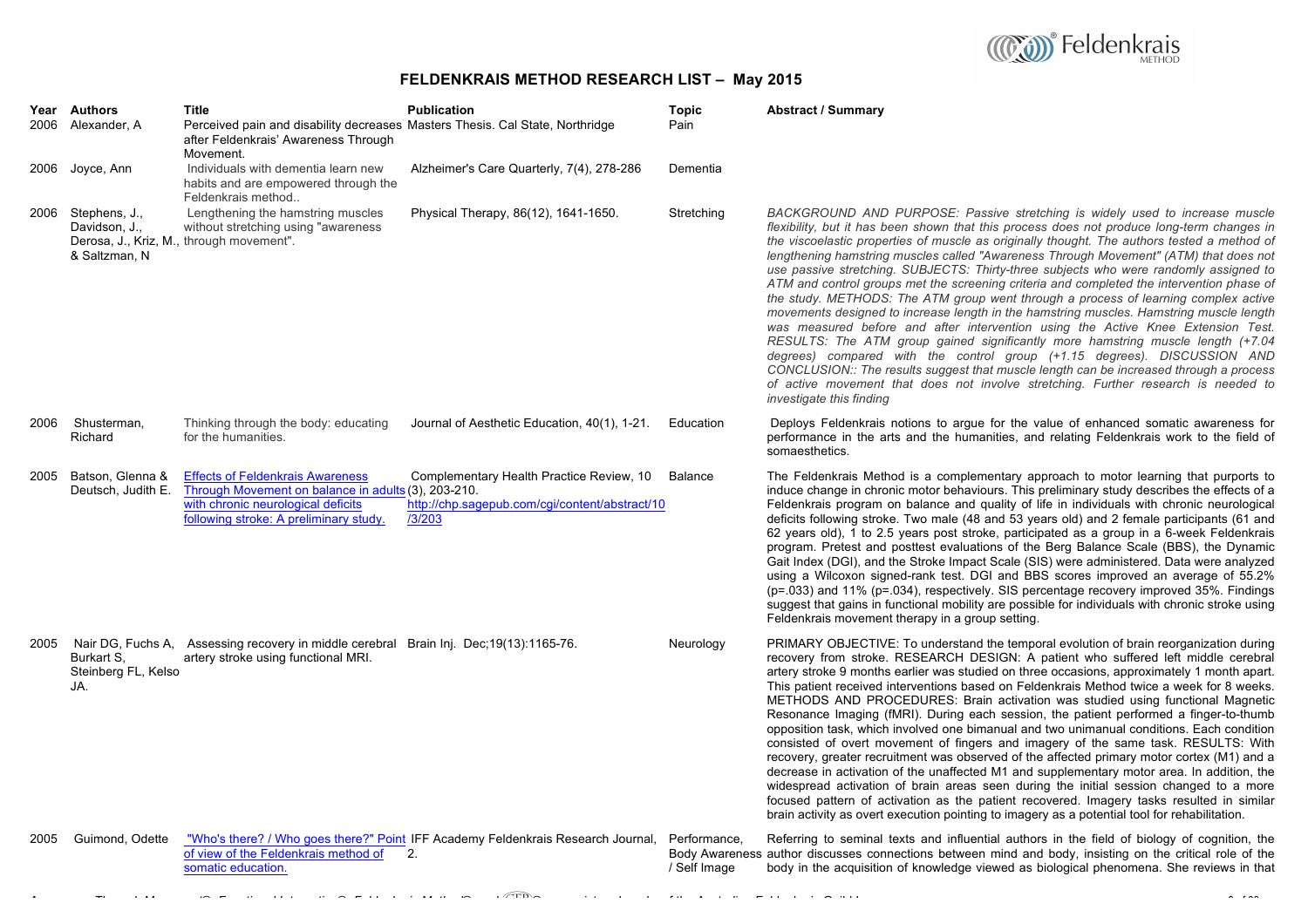

|      | Year Authors                                                                        | <b>Title</b>                                                                                                                                                   | <b>Publication</b>                                                                                                 | <b>Topic</b> | <b>Abstract / Summary</b><br>context the principles of the Feldenkrais method of somatic education whose goal is<br>essentially to restore the integrity and unity of sensorial, affective and intellectual levels of<br>the self. This approach designed to enhance body awareness and consolidate body image<br>through sequences of movements and functional integration is said to be most beneficial to<br>actors and artists in their search for creativity but it may benefit as well individuals who seek<br>improvement of their health and personal growth.<br>http://www.iffresearchjournal.org/guimondenglish.htm                                                                                                                                                                                                                                                                                                                                                                                                                                                                                                                                                                                                                                                                                                                                                                                                                                                                                                                                                                                                                                                                                                                                                                 |
|------|-------------------------------------------------------------------------------------|----------------------------------------------------------------------------------------------------------------------------------------------------------------|--------------------------------------------------------------------------------------------------------------------|--------------|-----------------------------------------------------------------------------------------------------------------------------------------------------------------------------------------------------------------------------------------------------------------------------------------------------------------------------------------------------------------------------------------------------------------------------------------------------------------------------------------------------------------------------------------------------------------------------------------------------------------------------------------------------------------------------------------------------------------------------------------------------------------------------------------------------------------------------------------------------------------------------------------------------------------------------------------------------------------------------------------------------------------------------------------------------------------------------------------------------------------------------------------------------------------------------------------------------------------------------------------------------------------------------------------------------------------------------------------------------------------------------------------------------------------------------------------------------------------------------------------------------------------------------------------------------------------------------------------------------------------------------------------------------------------------------------------------------------------------------------------------------------------------------------------------|
|      | 2005 Gard, G.                                                                       | Body awareness therapy for patients<br>with fibromyalgia and chronic pain.                                                                                     | DISABILITY AND REHABILITATION, 27(12),<br>725-728.                                                                 | / Self Image | Body Awareness There are several therapies designed to increase body awareness. They are commonly<br>known as body awareness therapies (BAT) and include Basic BAT, Mensendieck and<br>Feldenkrais therapy. A focus on emotions is important in all these therapies. In this article<br>the aim and development of Basic BAT is described together with evaluations of treatments<br>including Basic BAT. Multidisciplinary studies have shown that Basic BAT can increase<br>health-related quality of life and cost-effectiveness. However Basic BAT needs to be further<br>studied in relation to patients with fibromyalgia (FM) and chronic pain. Studies so far indicate<br>that Basic BAT has positive effects                                                                                                                                                                                                                                                                                                                                                                                                                                                                                                                                                                                                                                                                                                                                                                                                                                                                                                                                                                                                                                                                         |
| 2005 | Mehling, W.E.<br>F.                                                                 | Bias control in trials of bodywork: A<br>DiBlasi, Z., & Hecht, review of methodological issues.                                                                | Journal of Alternative and Complementary<br>Medicine, 11(2), 333-342.                                              | Research     | Objective: To review and summarize the methodological challenges in clinical trials of<br>bodywork or hands-on mind-body therapies such as Feldenkrais Method, Alexander<br>Technique, Trager Work, Eutony, Body Awareness Therapy, Breath Therapy, and Rolfing,<br>and to discuss ways these challenges can be addressed. Design: Review and commentary.<br>Methods: Search of databases PubMed and EMBASE and screening of bibliographies.<br>Published clinical studies were included if they used individual hands-on approaches and a<br>focus on body awareness, and were not based on technical devices. Results: Of the 53<br>studies identified, 20 fulfilled inclusion criteria. No studies blinded subject to the treatment<br>being given, but 5 used an alternative treatment and blinded participants to differential<br>investigator expectations of efficacy. No study used a credible placebo intervention. No<br>studies reported measures of patient expectations. Patient expectations have been<br>measured in studies of other modalities but not of hands-on mind-body therapies. Options<br>are presented for minimizing investigator and therapist bias and bias from differential patient<br>expectations, and for maintaining some control for non-specific treatment effects. Practical<br>issues with recruitment and attrition resulting from volunteer bias are addressed.<br>Conclusions: Rigorous clinical trials of hands-on complementary and alternative therapy<br>interventions are scarce, needed, and feasible. Difficulties with blinding, placebo, and<br>recruitment can be systematically addressed by various methods that minimize the<br>respective biases. The methods suggested here may enhance the rigor of further<br>explanatory trials. |
|      | 2005 Stephens, James,<br>Pendergast,<br>Beth Ann, &<br>Weiskittel, Robert<br>Scott. | Learning to improve mobility and<br>quality of life in a well elderly population: From:<br>Christopher, Roller, the benefits of awareness through<br>movement. | IFF Academy Feldenkrais Research Journal, 2. Balance and<br>http://www.iffresearchjournal.org/stephens2005<br>.htm | Mobility     | Objectives: This study tested the hypothesis that an alternative movement learning method,<br>Awareness Through Movement, would produce improvements in coordination, mobility,<br>economy of movement and quality of life in older adults. Methods: A group of 31 older adults<br>was studied using a prospective, repeated measures control group design. The SF-36 was<br>used to assess health status - quality of life. Video motion analysis was used to collect data<br>on walking and on a floor to stand transfer movement. Results: Coordination of the transfer<br>movement improved significantly in the experimental group. Vitality and mental health<br>scores also improved significantly in this group. Interesting differences between young-old<br>and old-old changes were observed. Conclusions: Awareness Through Movement may be<br>an additional effective method for pursuing the objectives of Healthy People 2010.                                                                                                                                                                                                                                                                                                                                                                                                                                                                                                                                                                                                                                                                                                                                                                                                                                                 |
| 2005 | Eisenberg, R.,<br>ChÂjvez, C.,<br>Cuevas, V.,<br>Gutiérrez, J.,<br>Rosas, $S. & v$  | Psycho-corporal recovery as the<br>essence of environmental values<br>training.                                                                                | IFF Academy Feldenkrais Research Journal, 2.<br>http://www.iffresearchjournal.org/eisenbergengl<br>ish.htm         |              |                                                                                                                                                                                                                                                                                                                                                                                                                                                                                                                                                                                                                                                                                                                                                                                                                                                                                                                                                                                                                                                                                                                                                                                                                                                                                                                                                                                                                                                                                                                                                                                                                                                                                                                                                                                               |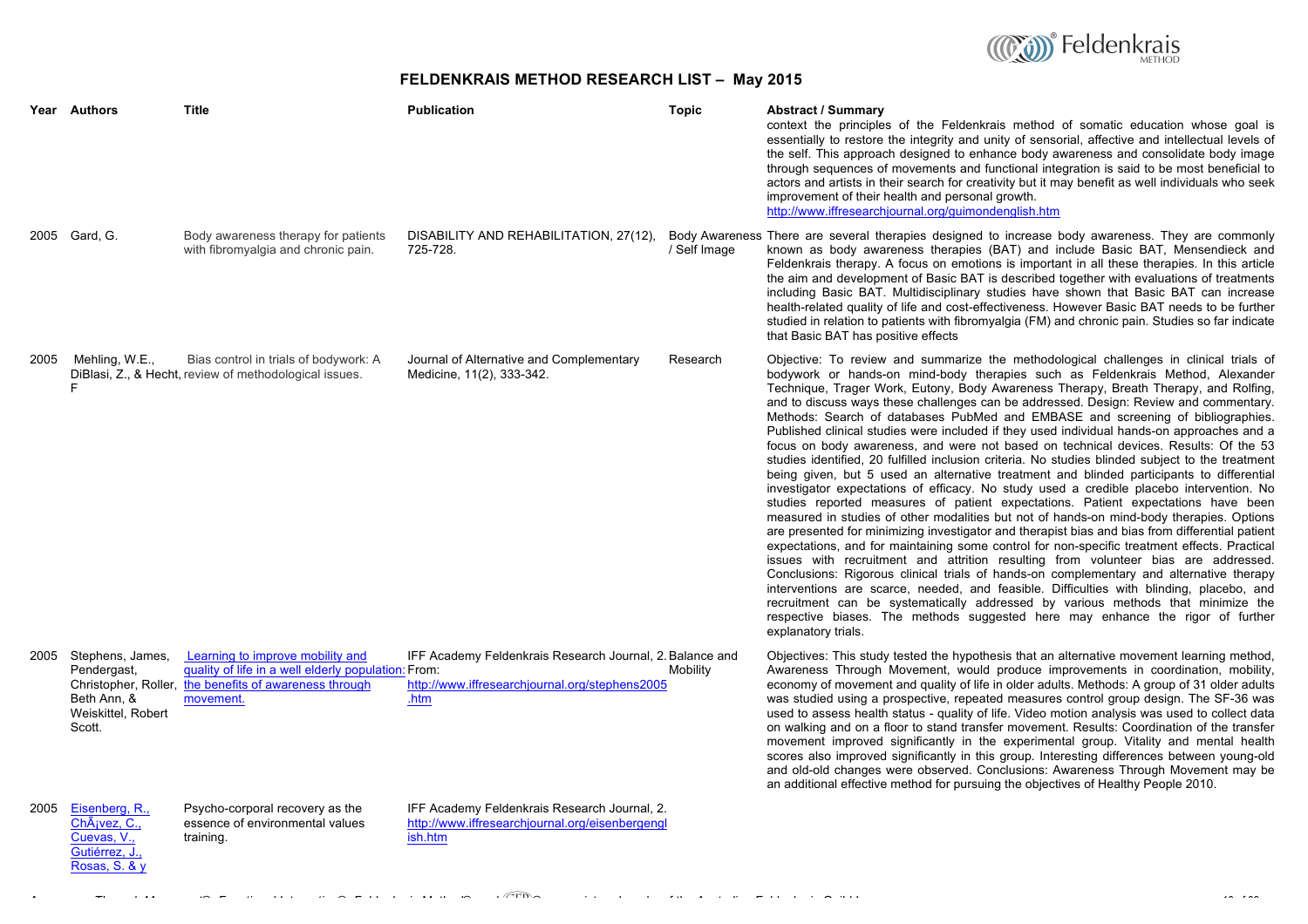

|      | Year Authors<br>LandA <sub>i</sub> zuri, A.M.  | <b>Title</b>                                                                                                                               | <b>Publication</b>                                                                                                                                                                                                                                                                                                                                                | <b>Topic</b>                              | <b>Abstract / Summary</b>                                                                                                                                                                                                                                                                                                                                                                                                                                                                                                                                                                                                                                                                                                                                                                                                                                                                                                                                                                                                                                                                                                                      |
|------|------------------------------------------------|--------------------------------------------------------------------------------------------------------------------------------------------|-------------------------------------------------------------------------------------------------------------------------------------------------------------------------------------------------------------------------------------------------------------------------------------------------------------------------------------------------------------------|-------------------------------------------|------------------------------------------------------------------------------------------------------------------------------------------------------------------------------------------------------------------------------------------------------------------------------------------------------------------------------------------------------------------------------------------------------------------------------------------------------------------------------------------------------------------------------------------------------------------------------------------------------------------------------------------------------------------------------------------------------------------------------------------------------------------------------------------------------------------------------------------------------------------------------------------------------------------------------------------------------------------------------------------------------------------------------------------------------------------------------------------------------------------------------------------------|
|      | 2005 Guimond, Odette                           | Feldenkrais d'éducation somatique.                                                                                                         | Qui va I $\tilde{A}$ ? Point de vue de la méthode IFF Academy Feldenkrais Research Journal,<br>2. Article publié à l'origine dans PRISME,<br>Psychiatrie, recherche et intervention en santé Performance<br>mentale de l'enfant, no 37 (Corps Culture<br>Identité), Montréal, Hôpital Sainte-Justine,<br>2002, pp.98-106. ISBN: 2-922770-34-06;<br>ISSN:17-1-7599 | / Self Image,                             | Body Awareness Referring to seminal texts and influential authors in the field of biology of cognition, the<br>author discusses connections between mind and body, insisting on the critical role of the<br>body in the acquisition of knowledge viewed as biological phenomena. She reviews in that<br>context the principles of the Feldenkrais method of somatic education whose goal is<br>essentially to restore the integrity and unity of sensorial, affective and intellectual levels of<br>the self. This approach designed to enhance body awareness and consolidate body image<br>through sequences of movements and functional integration is said to be most beneficial to<br>actors and artists in their search for creativity but it may benefit as well individuals who seek<br>improvement of their health and personal growth.                                                                                                                                                                                                                                                                                               |
|      | P.                                             | 2005 Ernst E., & Canter The Feldenkrais Method - A systematic PHYSIKALISCHE MEDIZIN<br>review of randomised clinical trials.               | <b>REHABILITATIONSMEDIZIN</b><br>KURORTMEDIZIN, 15 (3), 151-156.                                                                                                                                                                                                                                                                                                  | Research                                  | Objective: The Feldenkrais Method (FM) is being promoted for a range of medical<br>conditions. This article is aimed at summarising and critically evaluating the results of<br>randomised controlled trials of FM. Design: Systematic review; literature searches were<br>carried out in 7 electronic databases. All randomised controlled trials of FM were included<br>regardless of indication. No language restrictions were applied. The data were extracted<br>and valuated by two independent reviewers. The methodological quality of the primary<br>studies was assessed with the Jadad score. Setting: Academic centre, UK. Participants: All<br>human volunteers participating in trials. Interventions: Not applicable. Results: Six studies<br>met our inclusion criteria. They were all burdened with significant methodological<br>weaknesses. The indications included multiple sclerosis, neck/shoulder problems and<br>chronic back pain. All but one trial reported positive results. Conclusion: The evidence for<br>the FM is encouraging but, due to the paucity and low quality of studies, by no means<br>compelling. |
|      | 2005 Shusterman.<br>Richard, William<br>James, | Somatic introspection, and care of the Philosophical Forum, 36, 429-450.<br>self.                                                          |                                                                                                                                                                                                                                                                                                                                                                   | / Self Image,<br>Philosophy               | Body Awareness A discussion of the perceptual principles underlying the methodology and tactical<br>techniques of the body scan and the use of enhanced awareness in self-knowledge and<br>self-care. The discussion emerges through a critical analysis of the theories of William<br>James's influential theories of consciousness.                                                                                                                                                                                                                                                                                                                                                                                                                                                                                                                                                                                                                                                                                                                                                                                                          |
|      | 2004 Hanley, F                                 | The Dynamic Body Image And The<br>Moving Body: A Theoretical And<br><b>Empirical Investigation</b>                                         | Submitted in fulfilment of the requirements for<br>the degree of Doctor of Philosophy, School of Awareness/Self<br>Psychology, Faculty of Arts. Victoria University. Image                                                                                                                                                                                        | Bodv                                      | A Feldenkrais practitioner explores concepts of body image in this thesis.                                                                                                                                                                                                                                                                                                                                                                                                                                                                                                                                                                                                                                                                                                                                                                                                                                                                                                                                                                                                                                                                     |
| 2004 | Jain S. Janssen K.<br>DeCelle S.               | Alexander technique and Feldenkrais<br>Method®: a critical overview.                                                                       | Physical Medicine & Rehabilitation Clinics of<br>North America. 15(4):811-25, vi, 2004 Nov.                                                                                                                                                                                                                                                                       | Comparison with<br>Alexander<br>technique | This article develops an overall better understanding of the Alexander technique and<br>Feldenkrais method. Initially, a brief history is provided to lay the groundwork for the<br>development of these techniques. A description of the techniques, training requirements,<br>and mechanism of action follows. Indications, contraindications, and patient selection are<br>discussed. This article reviews and identifies what research has been completed and what<br>areas need further investigation. Overall, the goal is to establish a guide to aid in<br>determining who may benefit from these techniques and outcomes to expect when using<br>these techniques.                                                                                                                                                                                                                                                                                                                                                                                                                                                                    |
| 2004 | et al.                                         | Burkhardt SL, Nair Assessing recovery of hand function<br>DG, Burkhardt BA from stroke using the Feldenkrais<br>Method: the case of Norman | Poster presented at the Feldenkrais Annual<br>Research Forum, Seattle WA,                                                                                                                                                                                                                                                                                         | Neurology                                 |                                                                                                                                                                                                                                                                                                                                                                                                                                                                                                                                                                                                                                                                                                                                                                                                                                                                                                                                                                                                                                                                                                                                                |
|      | 2004 Connors K and<br>Grenough P.              | Redevelopment of the Sense of Self<br>following Stroke, using the Feldenkrais Research Forum, Seattle WA<br>Method.                        | Poster presented at the Feldenkrais Annual                                                                                                                                                                                                                                                                                                                        | Neurology                                 |                                                                                                                                                                                                                                                                                                                                                                                                                                                                                                                                                                                                                                                                                                                                                                                                                                                                                                                                                                                                                                                                                                                                                |
|      | 2004 Bruce, F.M.                               | Making sense in movement: the<br>dynamics of self-learning and self-<br>change. Thesis (Ph.D.)                                             | [Microform Thesis or Dissertation] Kinesiology<br>Publications, University of Oregon Eugene,<br>OR, 2004                                                                                                                                                                                                                                                          | Dynamic<br>systems theory,                | The purpose of this study is to explore the relationship between self-generated movement<br>and processes of self-learning and self-change. It is hypothesized that: 1) Moving is a<br>primary mode of interacting with a world that we construct through our interactions; 2) self-<br>moving is a way of knowing, which structures both the knowing self and the perception of                                                                                                                                                                                                                                                                                                                                                                                                                                                                                                                                                                                                                                                                                                                                                               |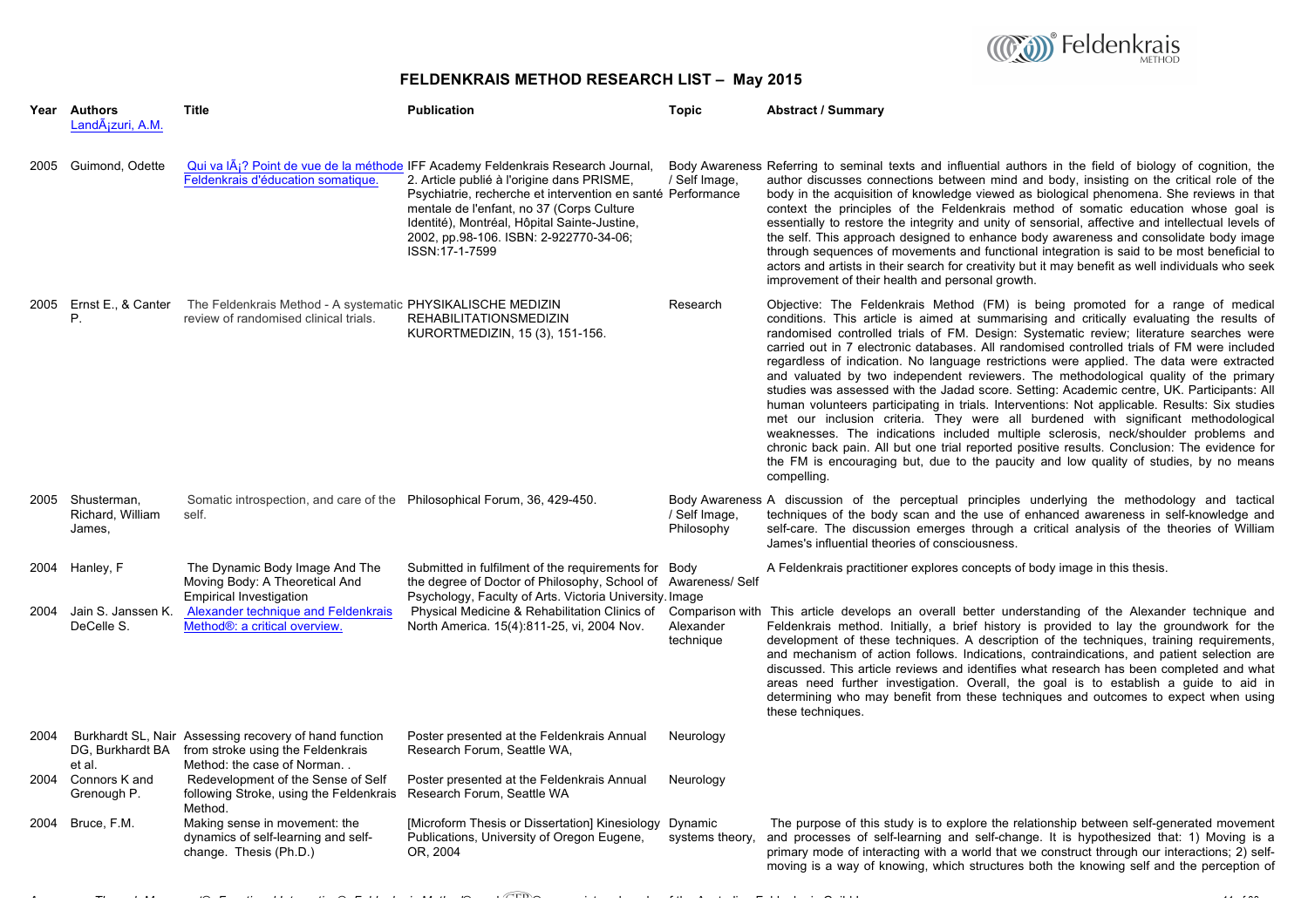

|      | Year Authors                                               | <b>Title</b>                                                            | <b>Publication</b>                                                                                            | <b>Topic</b> | <b>Abstract / Summary</b><br>personal reality; 3) self-change is a process of self-learning which changes the ways in<br>which the self perceives and interacts with personal reality, the nature of which reality<br>changes in a mutually causal relationship with processes of self-change. This study is a<br>philosophical inquiry in narrative form, informed by my experience as a dancer and a<br>practitioner of The Feldenkrais Method of Somatic Education. Dynamical Systems Theory is<br>employed as a concept-generating metaphor, by means of which personal experience is<br>interwoven with theoretical approaches to cognition as embodied and environmentally<br>embedded. A conceptual structure is developed in which the cognizing self, as a dynamical<br>system, is defined as an environmentally dependent self-organizing, complex of structural<br>change, absent any central controller. The cognitive domain encompasses all the possible<br>functional interactions, where function is taken to comprise moving, sensing, feeling, and<br>thinking. The integrated nature of function stipulates that: 1) Each component of function<br>represents and postulates the others and functions as a whole; 2) all human actions,<br>including processes of abstract thought, are accompanied by distinct patterns of muscular<br>activity. Thus, a change in habitual patterns of movement is reflected in a change in habitual<br>patterns of function, and a change in any other aspect of function is reflected in changes in<br>patterns of movement. The implications for processes of learning and change are<br>discussed, together with potential pedagogical applications. |
|------|------------------------------------------------------------|-------------------------------------------------------------------------|---------------------------------------------------------------------------------------------------------------|--------------|---------------------------------------------------------------------------------------------------------------------------------------------------------------------------------------------------------------------------------------------------------------------------------------------------------------------------------------------------------------------------------------------------------------------------------------------------------------------------------------------------------------------------------------------------------------------------------------------------------------------------------------------------------------------------------------------------------------------------------------------------------------------------------------------------------------------------------------------------------------------------------------------------------------------------------------------------------------------------------------------------------------------------------------------------------------------------------------------------------------------------------------------------------------------------------------------------------------------------------------------------------------------------------------------------------------------------------------------------------------------------------------------------------------------------------------------------------------------------------------------------------------------------------------------------------------------------------------------------------------------------------------------------------------------------------------------------------------|
|      | 2004 Junker J.<br>Oberwittler C.<br>Jackson D. Berger<br>K | of complementary and alternative<br>medicine in patients with dystonia. | Utillization and perceived effectiveness Movement Disorders. 19(2):158-61, 2004 Feb. Neurology                |              | The use of complementary and alternative medicine (CAM) is increasing worldwide,<br>especially by patients with chronic diseases. To date, no data are available about utilization<br>and perceived effectiveness of CAM in patients with dystonia. 180 members of the German<br>Dystonia Society, a patient advocate group, completed a questionnaire survey on utilization<br>and costs of CAM. In total, 131 dystonia patients (73%) were current or former users of<br>CAM, 55 patients used CAM in addition to botulinum toxin A injections, and 86 patients had<br>experience with three or more CAM methods. The options used most widely were<br>acupuncture (56%), relaxation techniques (44%), homeopathy (27%), and massages (26%).<br>Among users of specific CAM methods, breathing therapy, Feldenkrais, massages, and<br>relaxation techniques were perceived as most effective. On average, patients spent 1,513<br>Euro on CAM without reimbursement. There was no correlation between costs and<br>perceived effectiveness of different methods. In line with other studies on chronically ill<br>patients, our results show that dystonia patients frequently utilize CAM methods, often in<br>addition to conventional treatment. There is a growing need to evaluate scientifically the<br>effect of CAM methods on symptom severity and quality of life in dystonia, to prevent<br>utilization of costly and ineffective CAM treatments.                                                                                                                                                                                                                                                |
| 2004 | Theuring, Carolin                                          | Beginners' guide to science.                                            | IFF Academy Feldenkrais Research Journal, 1 Research<br>http://www.iffresearchjournal.org/theuringeng.h<br>tm |              | The idea for this beginners guide came to my mind during a meeting in Munich, Germany,<br>initiated and sponsored by Roger Russell, Ulla Schläfke and Prof. Klaus Schneider in July<br>2003, where two university professors, Beatrix Vereijken from Norway and Klaus Schneider<br>from Germany, sat down with something like 40 Feldenkrais practitioners to collect ideas for<br>research projects in connection with the Feldenkrais method. So we were discussing and<br>working and everybody was very motivated, but at one point we got suddenly stuck. In this<br>situation it occurred to me that full-time researchers don't know how the ordinary<br>(Feldenkrais) person thinks and the ordinary (Feldenkrais) person has no idea of the<br>thinking of a scientist. To create a little bit more understanding for the Feldenkrais people in<br>this project I pulled out all my notes and books from my research method classes and tried<br>to give a little introduction to them, to facilitate the dialogue with the scientific world we are<br>facing. Now with the IFF Academy Research Journal we again move a little bit forward on<br>this road with collecting and presenting a lot of thoughts and studies about the Feldenkrais<br>Method. It seems to be the right place for this beginners guide to science again, to introduce<br>to basic concepts lying behind the studies.                                                                                                                                                                                                                                                                                                      |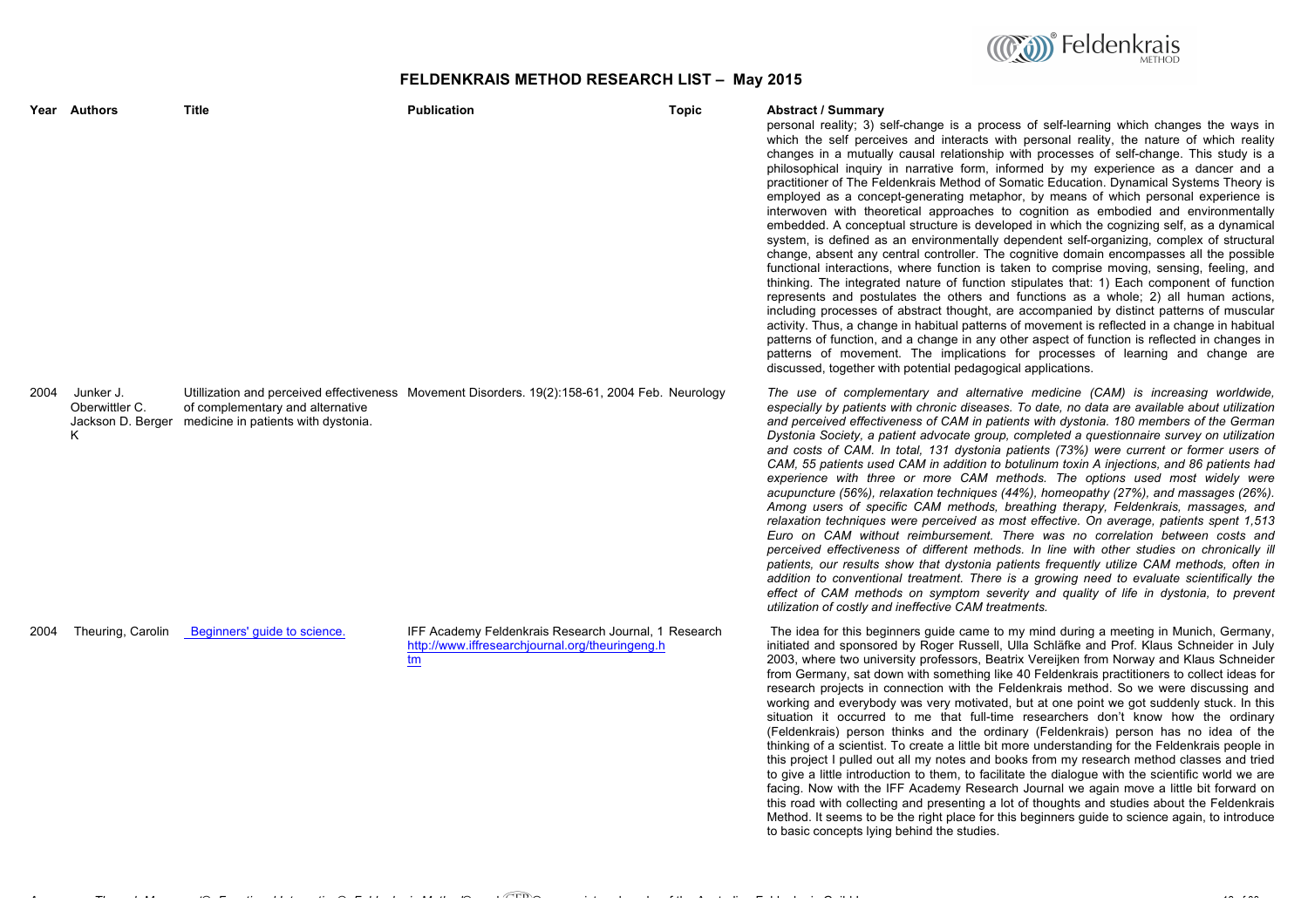

|      | Year Authors<br>2004 Stephens, J., &<br>Miller, T.H. | Title<br>through your life with grace and ease.<br>(Or optimizing your potential for living.)                                                      | <b>Publication</b><br>Feldenkrais Method: Learning to move In C. Davis (Ed.): Complimentary Therapies in Wellness<br>Rehabilitation: Evidence for Efficacy,<br>Prevention and Wellness. Slack Publishers.         | <b>Topic</b> | <b>Abstract / Summary</b><br>Review chapter that includes discussion of cases in which Awareness Through Movement<br>and Functional Integration were used. Review of research available through 2003.                                                                                                                                                                                                                                                                                                                                                                                                                                                                                                                                                                                                                                                                                                                                                                                                                                                                                                                                                                                                                                                                                                                                                                                                                                                                                                                                                                                                                                                                                                                                                                                                                                                                                                                                                                                                                                                                                                                                                                                                                                                                                                                                                   |
|------|------------------------------------------------------|----------------------------------------------------------------------------------------------------------------------------------------------------|-------------------------------------------------------------------------------------------------------------------------------------------------------------------------------------------------------------------|--------------|---------------------------------------------------------------------------------------------------------------------------------------------------------------------------------------------------------------------------------------------------------------------------------------------------------------------------------------------------------------------------------------------------------------------------------------------------------------------------------------------------------------------------------------------------------------------------------------------------------------------------------------------------------------------------------------------------------------------------------------------------------------------------------------------------------------------------------------------------------------------------------------------------------------------------------------------------------------------------------------------------------------------------------------------------------------------------------------------------------------------------------------------------------------------------------------------------------------------------------------------------------------------------------------------------------------------------------------------------------------------------------------------------------------------------------------------------------------------------------------------------------------------------------------------------------------------------------------------------------------------------------------------------------------------------------------------------------------------------------------------------------------------------------------------------------------------------------------------------------------------------------------------------------------------------------------------------------------------------------------------------------------------------------------------------------------------------------------------------------------------------------------------------------------------------------------------------------------------------------------------------------------------------------------------------------------------------------------------------------|
|      | 2004 Stephens, J                                     | Evaluating research on the Feldenkrais IFF Academy Research Journal, 1.<br>method from the outside. Some<br>observations and suggestions.          | http://www.iffresearchjournal.org/stephenseng.<br>htm                                                                                                                                                             | Research     | As we debate the process and usefulness of research within our ranks, people are looking<br>at us from the outside to try to evaluate the effectiveness of what we are doing in achieving<br>the claims that we make. One of the ways we communicate our work is through the sharing<br>of personal experience. Another way is the presentation of formal research that documents<br>the outcomes of our work and suggests the context within which in may be most effective.<br>This article will review some of the criteria that people use when they look at our work from<br>the outside and discuss some of the conclusions about research on Feldenkrais Method<br>based on those criteria. We have made a good start in addressing the outcomes of the work<br>that we do but we have a long way to go to address the full range of the work that we do.<br>Suggestions are made at the end for some next possible steps along the path of improving<br>the research we do.                                                                                                                                                                                                                                                                                                                                                                                                                                                                                                                                                                                                                                                                                                                                                                                                                                                                                                                                                                                                                                                                                                                                                                                                                                                                                                                                                                     |
| 2004 | Schacker, Werner                                     | Finding our own language.                                                                                                                          | IFF Academy Research Journal, 1<br>http://www.iffresearchjournal.org/schackereng<br>htm                                                                                                                           | Research     | The Feldenkrais Method is first and foremost an experimental practice guided by certain<br>fundamental assumptions both explicit and implicit. These assumptions have been<br>influenced by a variety of experiences/concepts/theories In "The Case of Nora – Body<br>Awareness as Healing Therapy" Moshe Feldenkrais wrote that the working hypothesis for<br>this case study "is somewhere between intuition and future scientific gospel." As yet we are<br>still far from approaching this future science, but the conditions for its emergence have<br>improved. Such science can only be developed through dialogue. I am interested here in the<br>number of possibilities and preconditions for such a dialogue with different sciences and<br>what Feldenkrais teachers and scientists can learn from one another. Our practice is to<br>some extent already interdisciplinary and many-voiced because we are always dealing with<br>living human beings who cannot be fitted into the limitations and fragmentations of separate<br>disciplines. Thus we need many dialog partners. We should not only favour the natural<br>sciences. If we wish to get in a dialogue with others, we have to be able to express what is<br>important to us in our work, what experiences we have and what insights we gain. This<br>requires that we develop and practise using a language of our own. In December 2002<br>leading scientists and Feldenkrais teachers met in Paris for a dialogue (1) In an atmosphere<br>that was both pleasantly relaxed and stimulating, a group of Feldenkrais teachers from all<br>over the world listened to lectures with great interest. These four days were a beginning but<br>not as yet a proper dialogue. The lectures and conversations with colleagues prompted me<br>to write down a few thoughts about the relationship between Feldenkrais and science. This<br>is a personal response, founded on my individual and professional background as much as<br>on what I experienced in Paris – and what I felt to be missing there. Others would respond<br>differently; and thus a dialogue might ensue which could take us further. My thoughts are<br>associative and fragmentary rather than systematic. They are intended to encourage<br>discussion rather than trying to prove or justify something. |
|      | 2004 Joly, Yvan                                      | The experience of being embodied:<br>qualitative research and somatic<br>education a perspective based on the<br>Feldenkrais Method <sup>®</sup> . | IFF Academy Research Journal, 1, from<br>http://www.iffresearchjournal.org/jolieeng.htm<br>Originally published (1995) in French: Revue<br>de l'Association pour la recherche qualitative,<br>Vol. 12, pp. 87-99. | Research     | Somatic Education is the name of a new disciplinary field that focuses on the living body, on<br>the biological basis of consciousness and awareness, and on movement as experienced in<br>space. The Feldenkrais Method and all other methods for somatic education share the need<br>for qualitative research: to formulate their theories and define the scientific basis of their<br>concepts; to measure the effects of their practices; to understand and improve the training<br>process for practitioners and teachers. The paradoxical nature of verbally conducted<br>research dealing with a non-verbal research object such as the body also needs to be<br>clarified. Any researcher concerned with the quality of somatic education must bring to the<br>research process an awareness of her/his own body. This is both a characteristic feature<br>and an undeniable necessity for such research                                                                                                                                                                                                                                                                                                                                                                                                                                                                                                                                                                                                                                                                                                                                                                                                                                                                                                                                                                                                                                                                                                                                                                                                                                                                                                                                                                                                                                        |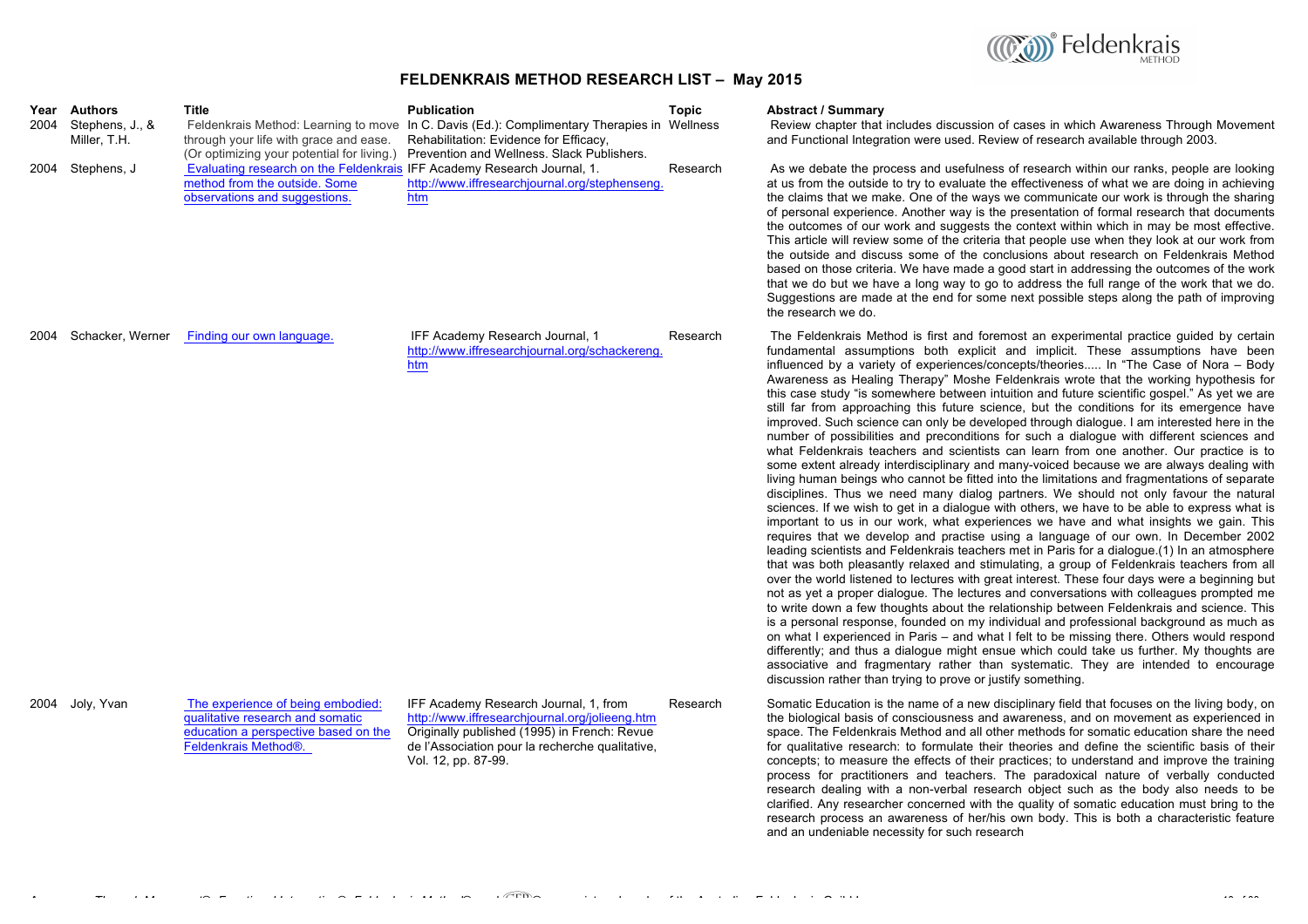

|      | Year Authors<br>M., Fichter, M., &<br>Milz, H.                                       | Title<br>2004 Laumer, U., Bauer, Therapeutic effects of the Feldenkrais<br>Method (Awareness Through<br>Movement®) in eating disorders.  | <b>Publication</b><br>IFF Academy Feldenkrais Research Journal, 1 Eating Disorders                                                           | <b>Topic</b> | <b>Abstract / Summary</b><br>Based on the movement-pedagogical concept of Feldenkrais and the findings of disturbed<br>body perception by eating disordered patients this research aimed at studying the<br>therapeutical effects of the Feldenkrais Method "Awareness through Movement" with eating<br>disorder patients. 15 eating disordered patients treated at the Roseneck hospital for<br>behavioural medicine rated – by means of a questionnaire consisting of scales of the Body<br>Cathexis Scale (BCS), the Body Parts Satisfaction Scale (BPSS), the questionnaire for body<br>perception (Fragebogen zum Körpererleben; FKE), the Emotion Inventory<br>(Emotionalitätsinventar; EMI-B), the Anorexia-Nervosa-Inventory for Self-rating (ANIS) and<br>the Eating Disorder Inventory-2 (EDI) – various aspects of their eating disorder before and<br>after participating in a nine hour course of the Feldenkrais Method. The data of these<br>patients were compared to those of the members of a control group, also consisting of 15<br>eating disordered patients who did not participate in a Feldenkrais course. The participants<br>of the Feldenkrais-course showed increasing contentment with regard to problematic zones<br>of their body and their own health as well as concerning acceptance and familiarity with their<br>own body. Other results were a more spontaneous, open and self-confident behaviour, the<br>decrease of feelings of helplessness and decrease of the wish to return to the security of the<br>early childhood, which indicates the development of felt sense of self, self-confidence and a<br>general process of maturation of the whole personality. The outcome points to the<br>therapeutical effectiveness of the Feldenkrais Method with eating-disorder patients within a<br>multimodal treatment                                                                                                                                                                                 |
|------|--------------------------------------------------------------------------------------|------------------------------------------------------------------------------------------------------------------------------------------|----------------------------------------------------------------------------------------------------------------------------------------------|--------------|-----------------------------------------------------------------------------------------------------------------------------------------------------------------------------------------------------------------------------------------------------------------------------------------------------------------------------------------------------------------------------------------------------------------------------------------------------------------------------------------------------------------------------------------------------------------------------------------------------------------------------------------------------------------------------------------------------------------------------------------------------------------------------------------------------------------------------------------------------------------------------------------------------------------------------------------------------------------------------------------------------------------------------------------------------------------------------------------------------------------------------------------------------------------------------------------------------------------------------------------------------------------------------------------------------------------------------------------------------------------------------------------------------------------------------------------------------------------------------------------------------------------------------------------------------------------------------------------------------------------------------------------------------------------------------------------------------------------------------------------------------------------------------------------------------------------------------------------------------------------------------------------------------------------------------------------------------------------------------------------------------------------------------------------------|
|      | 2004 Kemp, Friedhelm                                                                 | <b>Walking Upright - On Moshe</b><br>1995/99.                                                                                            | IFF Academy Feldenkrais Research Journal.1.<br>Feldenkrais, 1969 Let's get things right! http://www.iffresearchjournal.org/kempereng.ht<br>m |              |                                                                                                                                                                                                                                                                                                                                                                                                                                                                                                                                                                                                                                                                                                                                                                                                                                                                                                                                                                                                                                                                                                                                                                                                                                                                                                                                                                                                                                                                                                                                                                                                                                                                                                                                                                                                                                                                                                                                                                                                                                               |
| 2004 | Perron, Wendy                                                                        | Movement Nature Meant, with Ruthy<br>Alon                                                                                                | March 2004 Feldenkrais in Dance.<br>http://www.moveintobalance.com/InTheNews.p<br>hp?refspec=feld                                            | Dance        |                                                                                                                                                                                                                                                                                                                                                                                                                                                                                                                                                                                                                                                                                                                                                                                                                                                                                                                                                                                                                                                                                                                                                                                                                                                                                                                                                                                                                                                                                                                                                                                                                                                                                                                                                                                                                                                                                                                                                                                                                                               |
| 2004 | Burby, Liza.                                                                         | Mind Your Body.                                                                                                                          | Dance Magazine, 78(4), 31. April 2004,<br>Feldenkrais in dance.<br>http://www.moveintobalance.com/InTheNews.p<br>hp?refspec=feld             | Dance        |                                                                                                                                                                                                                                                                                                                                                                                                                                                                                                                                                                                                                                                                                                                                                                                                                                                                                                                                                                                                                                                                                                                                                                                                                                                                                                                                                                                                                                                                                                                                                                                                                                                                                                                                                                                                                                                                                                                                                                                                                                               |
|      | A, Silverstein J,<br>Staab E, duShuttle<br>D, Hatcher C,<br>Shmunes J.<br>Slaninka C | 2003 Stephens JL, Cates Awareness Through Movement®<br>P, Jentes E, Perich Improves Quality of Life in People with<br>Multiple Sclerosis | J Neurol Phys Ther. 27(4): 170, 2003.                                                                                                        | Neurology    | PURPOSE/HYPOTHESIS: To assess quality of life changes associated with a successful<br>balance intervention in a group of people with MS. NUMBER OF SUBJECTS: 12 people<br>with MS mean age 54 yrs, mean Kurtzke EDSS level 4.75 MATERIALS/METHODS:<br>Subjects were randomly assigned to 2 groups: Awareness Through Movement intervention<br>(ATM) and control group (EDU). The ATM group participated in 8 Awareness Through<br>Movement sessions while the EDU group participated in 4 educational sessions over 2<br>months. Balance and mobility measures were performed before and after the intervention<br>period. These results were published in Neurology Report 2001; 25(2): 39-49. To assess<br>quality of life the MSQLI was administered before and after the intervention. The MSQLI has<br>10 sub-scales including: Modified Fatigue Impact (MFIS), Pain Effects, Perceived Deficits<br>(PDQ), and Modified Social Support Survey (MSSS). All scales are valid for people with MS<br>with reliability scores ranging from .78 to .97. Data analysis used Kruskal - Walis ANOVA for<br>group comparisons and Spearman rs for correlations. RESULTS: There were 3 significant<br>group differences: 1) increase in pain effects in the ATM group ( $p < 0.03$ ); 2) decrease in<br>perceived difficulty recalling recent events (PDQ-RM) in the ATM group ( $p < 0.035$ ); and 3)<br>improvement in perceived availability of others for companionship (MSSS-POS) in the ATM<br>group (p< 0.035). Improvement on the PDQ-RM was highly correlated with decreased<br>Fatigue Impact. Improvement in MSSS-POS was highly correlated with decrease in<br>cognitive fatigue impact and a decrease in total PDQ, retrospective memory and planning<br>and organization subscale scores. CONCLUSIONS: The larger picture that emerges is that<br>an intervention that was successful in improving balance and mobility had other spin-off<br>benefits that were physical, psychological and social improving quality of life. ATM is |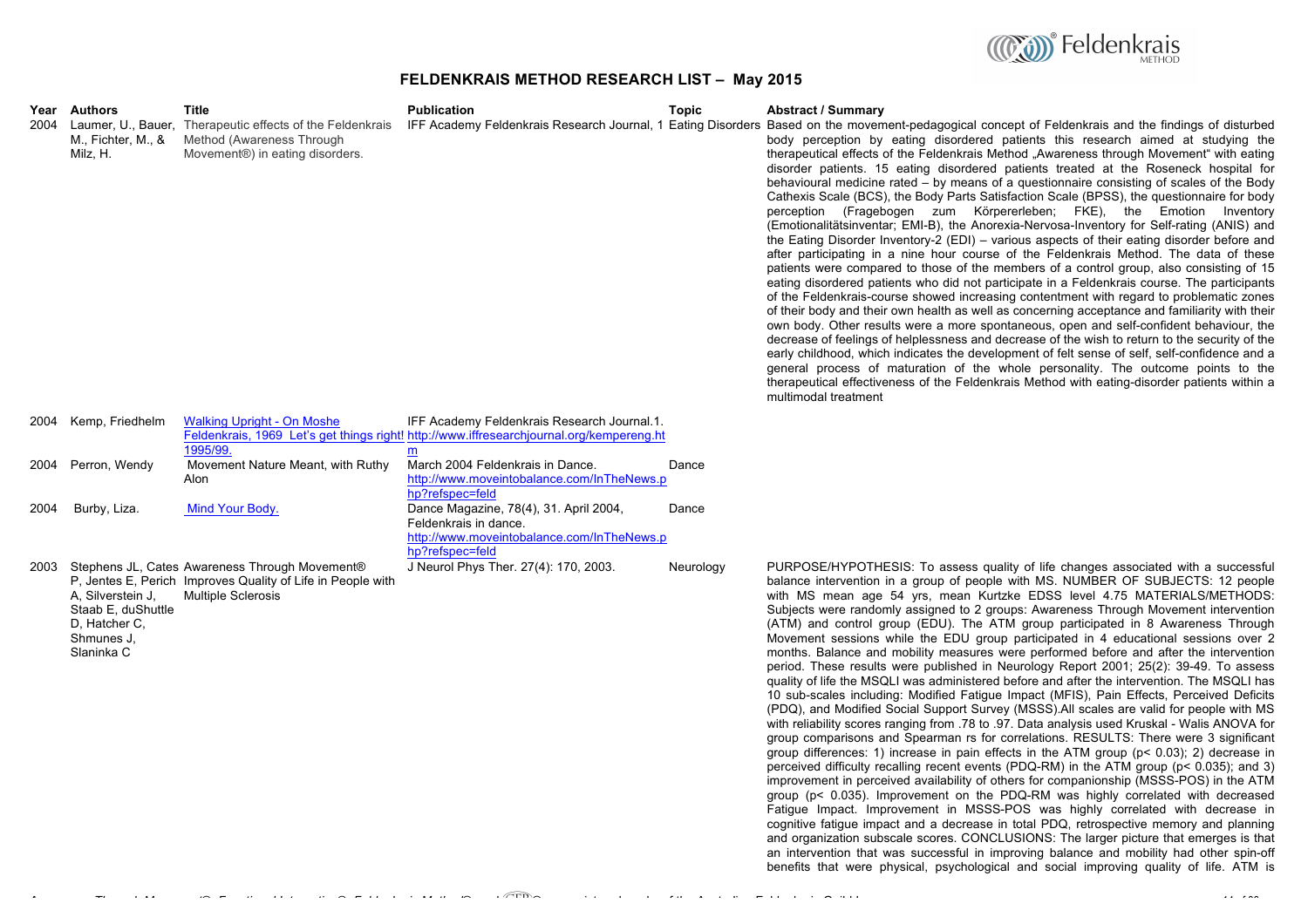

| Year Authors                         | <b>Title</b>                                                                                                    | <b>Publication</b>                                                                       | <b>Topic</b>               | <b>Abstract / Summary</b><br>intended to improve people's awareness and understanding of their bodies and to help<br>individuals create alternative strategies for setting and achieving goals in their life. This spin-<br>off impact may be present in other kinds of interventions but it has not been measured or<br>documented. CLINICAL RELEVANCE: In an environment where patients and payers<br>increasingly demand significant functional outcomes and measurable improvements in<br>quality of life, it is important to document not only the physical outcomes but also the<br>outcomes that reflect quality of life.                                                                                                                                                                                                                                                                                                                                                                                                                                                                                                                                                                                                                    |
|--------------------------------------|-----------------------------------------------------------------------------------------------------------------|------------------------------------------------------------------------------------------|----------------------------|-----------------------------------------------------------------------------------------------------------------------------------------------------------------------------------------------------------------------------------------------------------------------------------------------------------------------------------------------------------------------------------------------------------------------------------------------------------------------------------------------------------------------------------------------------------------------------------------------------------------------------------------------------------------------------------------------------------------------------------------------------------------------------------------------------------------------------------------------------------------------------------------------------------------------------------------------------------------------------------------------------------------------------------------------------------------------------------------------------------------------------------------------------------------------------------------------------------------------------------------------------|
| 2003 Bracciante LE.                  | The body in motion: movement<br>education provides new models for<br>wellness.                                  | Body Sense. 2003 Spring; 3(1): 14-6.                                                     | Wellness                   | Review Article. Matthias Alexander, Moshe Feldenkrais and Milton Trager believed in the<br>mind/body connection. Learn how practitioners from their schools of thought are helping<br>others reshape their lives                                                                                                                                                                                                                                                                                                                                                                                                                                                                                                                                                                                                                                                                                                                                                                                                                                                                                                                                                                                                                                    |
| 2003 Ives JC.                        | <b>Comments on "the Feldenkrais</b><br>Method <sup>®</sup> : a dynamic approach to<br>changing motor behaviour" | Research Quarterly for Exercise & Sport.<br>74(2):116-23                                 | Dynamic<br>systems theory, | The Feldenkrais Method has recently been discussed to fit within a dynamic systems model<br>of human movement. One basis for this discussion is that small changes in one system--for<br>example, enhanced body awareness --has far reaching implications across the whole of<br>human performance. An alternative view on the Feldenkrais Method is argued here. It is<br>argued that the clinical data do not support the Feldenkrais Method as being an effective<br>way to improve motor performance. Further, it is argued that positive outcomes in pain and<br>other wellness measures following Feldenkrais interventions can be ascribed to self-<br>regulation. As part of this discussion, the role of body awareness, attentional focus, and<br>kinesthesia in motor leaning and control are explored                                                                                                                                                                                                                                                                                                                                                                                                                                   |
| 2003 Buchanan, P.A.,<br>Ulrich, B.D. | behaviour: - a reply to Ives' commentary 74(2), 124-126<br>regarding Feldenkrais. 124-126.                      | Attending to the process of changing Research Quarterly for Exercise and Sport           | Dynamic<br>systems theory. | Letter responding to a commentary on "The Feldenkrais Method: a dynamic approach to<br>changing motor behaviour" by Jeffrey C. Ives.                                                                                                                                                                                                                                                                                                                                                                                                                                                                                                                                                                                                                                                                                                                                                                                                                                                                                                                                                                                                                                                                                                                |
| 2003 Emerich KA.                     | Non-traditional tools helpful in the<br>treatment of certain types of voice<br>disturbances.                    | Current Opinion in Otolaryngology & Head &<br>Neck Surgery. 11(3):149-53                 | Voice                      | Voice therapy has evolved considerably over the past decade. Our field has learned to<br>draw from other disciplines to help facilitate the restoration of vocal function by<br>implementing a more holistic approach and utilizing principles of motor learning to create<br>our therapy programs. Clinicians have learned to recognize that the voice is more than just<br>the larynx. Rather, it is a whole body system, and breakdowns in systems throughout the<br>body can be responsible for vocal disturbances. This review will cover the non-traditional<br>approaches that aid in treating certain voice disorders that often are not discussed in<br>textbooks or classrooms. Facilitating techniques include principles from singing and acting<br>voice production, Feldenkrais, Alexander technique, Qigong, and circumlaryngeal massage.                                                                                                                                                                                                                                                                                                                                                                                            |
| 2003 Netz Y. Lidor R.                | Mood alterations in mindful versus<br>aerobic exercise modes.                                                   | Journal of Psychology. 137(5):405-19                                                     | Psychology -<br>mood       | The results of most recent studies have generally indicated an improvement in mood after<br>participation in aerobic exercise. However, only a few researchers have compared mindful<br>modes of exercise with aerobic exercise to examine the effect of 1 single session of<br>exercise on mood. In the present study, the authors assessed state anxiety, depressive<br>mood, and subjective well-being prior to and following 1 class of 1 of 4 exercise modes:<br>yoga, Feldenkrais (Awareness Through Movement®), aerobic dance, and swimming; a<br>computer class served as a control. Participants were 147 female general curriculum and<br>physical education teachers (mean age = $40.15$ , SD = 0.2) voluntarily enrolled in a 1-year<br>enrichment program at a physical education college. Analyses of variance for repeated<br>measures revealed mood improvement following Feldenkrais, swimming, and yoga but not<br>following aerobic dance and computer lessons. Mindful low-exertion activities as well as<br>aerobic activities enhanced mood in 1 single session of exercise. The authors suggest that<br>more studies assessing the mood-enhancing benefits of mindful activities such as<br>Feldenkrais and yoga are needed. |
| 2003 Niethammer U                    | Silent dialogue with the body -- the<br>Feldenkrais view of touching [German].                                  | Krankengymnastik: Zeitschrift fur<br>Physiotherapeuten. 2003; 55(12): 2134-6.<br>2138-40 | Touch                      | Man is a holistic system: thinking, feeling, and acting are interactive elements of life. It<br>follows that when I touch a person, I touch not only his body, but I also move and touch his<br>mind and his soul. Using this as a given, and assuming the human concept of the<br>Feldenkrais method, namely that man is a self-regulating system, with a lifelong capacity to                                                                                                                                                                                                                                                                                                                                                                                                                                                                                                                                                                                                                                                                                                                                                                                                                                                                     |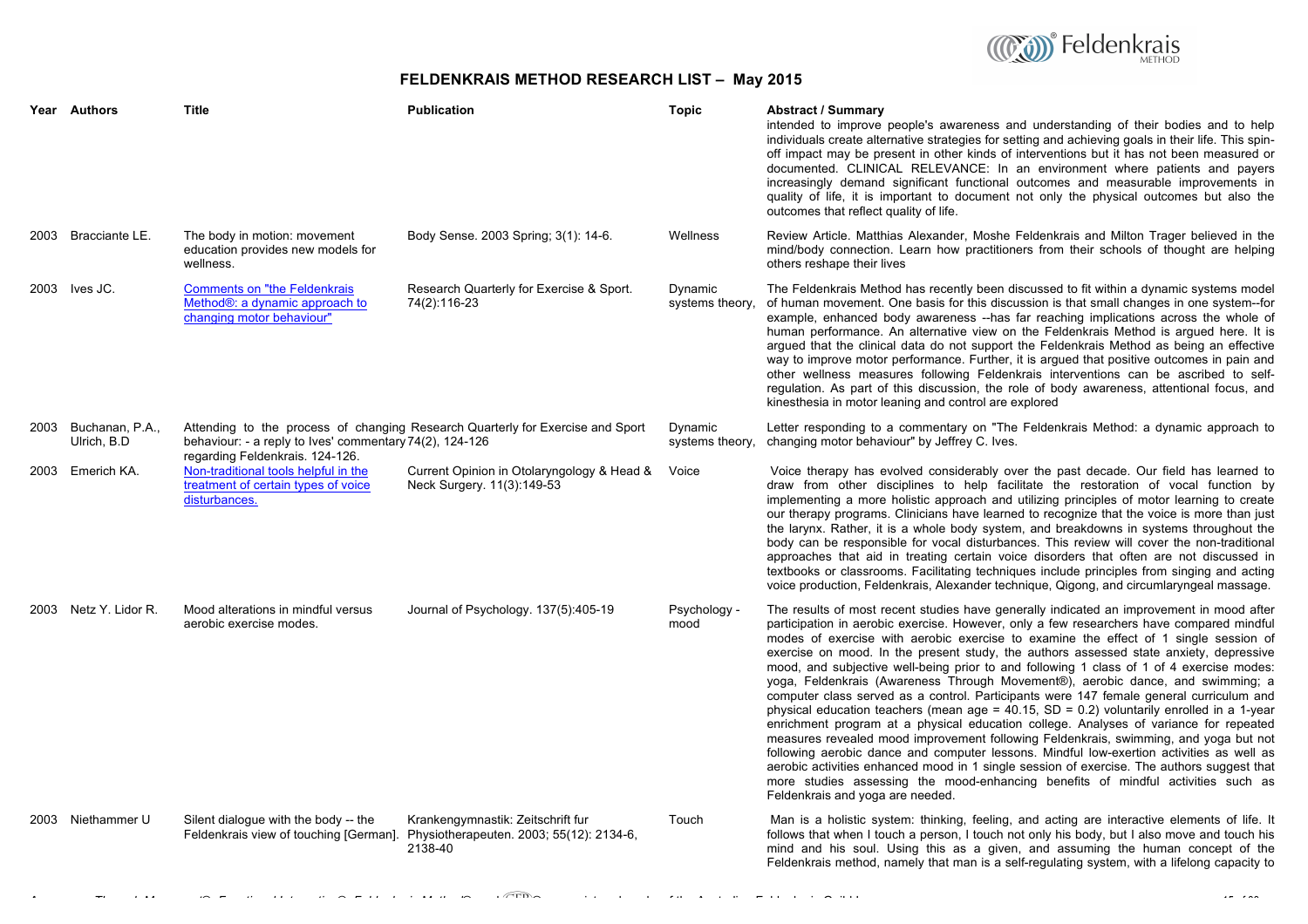

|      | Year Authors                                                                                    | <b>Title</b>                                                                                                                                                                                    | <b>Publication</b>                                                                                                                               | <b>Topic</b>                      | <b>Abstract / Summary</b><br>learn, we describe the essential aspects of touching. What posture should I assume? Where<br>do I begin to make initial contact? What are the elements of having a "silent dialogue"? In<br>concluding, we make clear that this form of touching can only succeed in making the patient<br>feel accepted if extreme care and sensitivity is applied.                                                                                                                                                                                                                                                                                                                                                                                                                                                                                                                                                                                                                                                                                                                                                                                                                                                                                                                                                                                                            |
|------|-------------------------------------------------------------------------------------------------|-------------------------------------------------------------------------------------------------------------------------------------------------------------------------------------------------|--------------------------------------------------------------------------------------------------------------------------------------------------|-----------------------------------|----------------------------------------------------------------------------------------------------------------------------------------------------------------------------------------------------------------------------------------------------------------------------------------------------------------------------------------------------------------------------------------------------------------------------------------------------------------------------------------------------------------------------------------------------------------------------------------------------------------------------------------------------------------------------------------------------------------------------------------------------------------------------------------------------------------------------------------------------------------------------------------------------------------------------------------------------------------------------------------------------------------------------------------------------------------------------------------------------------------------------------------------------------------------------------------------------------------------------------------------------------------------------------------------------------------------------------------------------------------------------------------------|
| 2003 | Κ                                                                                               | Goldman Schuyler, Awareness Through Movement® as a The Feldenkrais Journal, 15, 39-46.<br>catalyst for change.                                                                                  |                                                                                                                                                  |                                   | This is a conversationally written report of the process and impact on Feldenkrais work with<br>a 45-year-old woman with Autism/Cerebral Palsy. It tracks the development of the strategy<br>of the work, the dynamics of the process of change and concludes with some theoretical<br>considerations and practical implications.                                                                                                                                                                                                                                                                                                                                                                                                                                                                                                                                                                                                                                                                                                                                                                                                                                                                                                                                                                                                                                                            |
|      | Kathryn.                                                                                        | Change: Cindy's Story.                                                                                                                                                                          | 2003 Goldman Schuyler, A Systems Approach to Learning and Somatics 14(3): 14-23, Fall/Winter 2003-2004 Dynamic                                   | systems theory,                   |                                                                                                                                                                                                                                                                                                                                                                                                                                                                                                                                                                                                                                                                                                                                                                                                                                                                                                                                                                                                                                                                                                                                                                                                                                                                                                                                                                                              |
|      | 2002 Jackel, B.                                                                                 | Feldenkrais in der Grundschule.<br>(Aspects of psychomotor work in<br>accordance with Feldenkrais in<br>elementary school.) [German].                                                           | Aspekte psychomotorischer Arbeit nach Praxis der Psychomotorik (Dortmund) 27(3),<br>Aug 2002, 161-166.                                           | Self<br>development,<br>Education | Outlines the basic theories of Moshe Feldenkrais, including the concept of "effortless self-<br>organization" and the concept of movement as a medium for self-development, in so far as it<br>influences the sensory, emotional, social, cognitive and linguistic aspects of the person.<br>Describes the process of becoming conscious of self through movement, the path from<br>harmonious movement to perception and feeling, and the importance of breathing as a<br>support to movement. Outlines the application of two aspects of the Feldenkrais Method,<br>ATM (Awareness Through Movement®) and FI (Functional Integration®). Demonstrates<br>how the Feldenkrais method can be applied in an elementary school setting.                                                                                                                                                                                                                                                                                                                                                                                                                                                                                                                                                                                                                                                         |
|      | 2002 Lowe, Bernd;<br>Breining, Katja;<br>Wilke, Stefanie;<br>Zipfel, Stephan;<br>Eich, Wolfgang | Quantitative and qualitative effects of<br>Feldenkrais, progressive muscle<br>relaxation, and standard medical<br>Wellmann, Renate; treatment in patients after acute<br>myocardial infarction. | Psychotherapy Research. Vol 12(2) Sum<br>2002, 179-191.                                                                                          | Cardiac<br>rehabilitation         | Examined the effectiveness of the Feldenkrais Method of functional integration and of<br>progressive muscle relaxation (PMR) compared with the standard medical treatment during<br>the acute phase after myocardial infarction. Three patient groups (20 in each) received 1 of<br>3 treatment options: 2 sessions of Feldenkrais therapy, 2 sessions of PMR, or no<br>intervention. Evaluations using quantitative and qualitative methods were performed an<br>average of 3.7 and 7.8 days after Ss' myocardial infarction, respectively. Significant<br>improvements, independent of the intervention, were found over the evaluation period in the<br>Perception of Body Dynamics body image scale and in the Physical Well-Being and<br>Emotional Well-Being quality-of-life scales. A statistically significant, differential effect of any<br>one intervention with respect to the control group did not arise in any of the quantitative<br>questionnaire variables examined. However, subjective improvements of varying description<br>were noted by 17 of 20 patients after the 1st Feldenkrais therapy and by 13 of 20 patients<br>after the 1st PMR treatment. The qualitative patient statements support using the<br>Feldenkrais method or PMR for particular cases in an acute medical setting and continuing<br>treatment during rehabilitation or on an outpatient basis. |
| 2002 | R                                                                                               | O'Connor M. Webb Learning to rest when in pain.                                                                                                                                                 | European Journal of Palliative Care. 2002 Mar-Pain<br>Apr; 9(2): 68-71.                                                                          |                                   | Margaret O'Connor and Robert Webb report on the usage of a lesser-known approach -- the<br>Feldenkrais Method -- in teaching people to cope with pain on movement.                                                                                                                                                                                                                                                                                                                                                                                                                                                                                                                                                                                                                                                                                                                                                                                                                                                                                                                                                                                                                                                                                                                                                                                                                           |
| 2002 | Polsgrove, M.J.                                                                                 | using the Feldenkrais Method.                                                                                                                                                                   | Changes in height and postural stability [Microform Thesis or Dissertation ] Microform<br>Publications, University of Oregon Eugene,<br>OR, 2002 |                                   | Musculoskeletal 18 women (I8-45 years) served as subjects for either the experimental group or control<br>group. Individuals participated in a series of exercises designed for either the experimental<br>or control group. The experimental group participated in a series of Feldenkrais Method(TM)<br>exercises, while the control group participated in a series of related stretching exercise.<br>Exposure to each condition took place over a four-week period, meeting two times a week<br>for 35 to 45 minutes, for a total of eight sessions. Values of height and postural stability<br>were gained from the sensor information of designated marker sites. A multiple regression<br>analysis was used to assess the effects of group training, pre- and post-participation.<br>Results from this analysis showed that no significant difference in height and postural<br>stability existed between the Feldenkrais Method(TM) group and the stretching group.<br>These results did, however, reveal superiority in the amplitude during medial-lateral sway in<br>subjects who received Feldenkrais Method(TM) over those who underwent stretching<br>exercises. Additionally, the frequency during medial-lateral sway, and for the interaction<br>values for frequency during medial-lateral and anterior-posterior sway, revealed significant                               |

*Awareness Through Movement*®, *Functional Integration*®, *Feldenkrais Method*®, and ® are registered marks of the Australian Feldenkrais Guild Inc. 16 of 33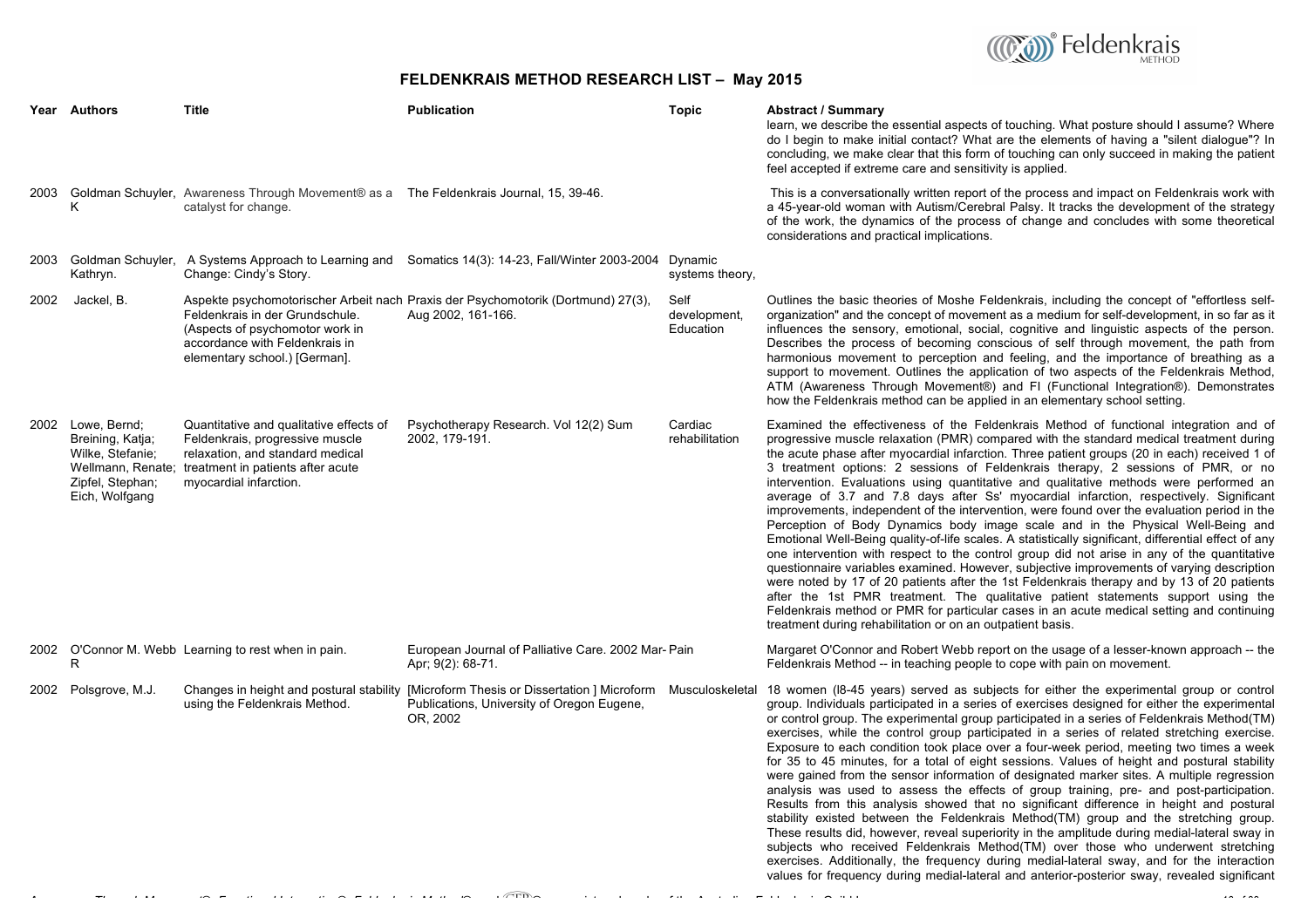

|      | Year Authors     | <b>Title</b>                                                                                                                                                                                        | <b>Publication</b>                                                                                                                                                 | <b>Topic</b>            | <b>Abstract / Summary</b><br>differences for the within group analysis.                                                                                                                                                                                                                                                                                                                                                                                                                                                                                                                                                                                                                                                                                                                                                                                                                                                                                                                                                                                                                                                                                                                                                                                                                                                                                                                                                                                                                                                                                                                                                                                                                    |
|------|------------------|-----------------------------------------------------------------------------------------------------------------------------------------------------------------------------------------------------|--------------------------------------------------------------------------------------------------------------------------------------------------------------------|-------------------------|--------------------------------------------------------------------------------------------------------------------------------------------------------------------------------------------------------------------------------------------------------------------------------------------------------------------------------------------------------------------------------------------------------------------------------------------------------------------------------------------------------------------------------------------------------------------------------------------------------------------------------------------------------------------------------------------------------------------------------------------------------------------------------------------------------------------------------------------------------------------------------------------------------------------------------------------------------------------------------------------------------------------------------------------------------------------------------------------------------------------------------------------------------------------------------------------------------------------------------------------------------------------------------------------------------------------------------------------------------------------------------------------------------------------------------------------------------------------------------------------------------------------------------------------------------------------------------------------------------------------------------------------------------------------------------------------|
|      | I.B              | 2002 Malmgren-Olsson, A comparison between three<br>E.B., & Branholm, physiotherapy approaches with regard<br>to health-related factors in patients with<br>non-specific musculoskeletal disorders. | Disability & Rehabilitation, 24(6), 308-317.                                                                                                                       |                         | Musculoskeletal PURPOSE: The main aim of this study was to compare the effects of Body Awareness<br>Therapy (BAT), the Feldenkrais (FK) method and conventional physiotherapy on changes of<br>health-related quality of life (HRQL), self-efficacy and sense of coherence (SOC) in patients<br>with non-specific musculoskeletal disorders. A second aim was to explore the relationships<br>between SOC, HRQL and self-efficacy and to examine whether SOC could be a predictor of<br>the treatment outcome. METHOD: A total of 78 patients, 64 women and 14 men, were<br>recruited consecutively to the three treatment groups. The instruments used were the<br>Swedish version of SF-36, the 20 items Arthritis Self-efficacy Scale and the 29-item<br>questionnaire by Antonovsky. RESULTS: The results showed that there were significant<br>improvements on all subscales of SF-36 except for one. By using effect-size values it was<br>found that the BAT and FK groups reached larger effect-size than did the conventional<br>therapy group. These two groups also improved in self-efficacy of pain and stayed stable<br>while the third group deteriorated at the one-year follow-up. There were significant<br>correlations between the mental dimensions of SF-36 and SOC indicating that the<br>instruments may measure aspects of the same global construct. CONCLUSIONS: Although<br>few significant differences between the three treatment groups the BAT and FK seemed to<br>improve health-related quality of life and self-efficacy of pain to a somewhat higher degree<br>than the conventional physiotherapy. SOC seemed to be a stable trait measure over time. |
| 2002 | Kerr. G.A<br>G.S | Feldenkrais Awareness Through<br>Kotynia, F., & Kolt, Movement and state anxiety.                                                                                                                   | Journal of Bodywork and Movement<br>Therapies, 6(2), 102-107.                                                                                                      | Psychology -<br>anxiety | The ability of the FELDENKRAIS Method to reduce state anxiety was investigated.<br>Specifically, both a single FELDENKRAIS Awareness Through Movement lesson and a 10-<br>week FELDENKRAIS Awareness Through Movement programme were studied. Participants<br>volunteered to take part in one 1-hour class each week for 10 weeks. Individuals who<br>declined to participate in the 10-week programme were given the opportunity to participate<br>in a single 1-hour lesson during week 5. Participants were divided into two groups: new and<br>returning students, based on previous experience with Awareness Through Movement<br>lessons. Participants were administered the state scale of the State-Trait Anxiety Inventory<br>(Spielberger et al. 1983) prior to the beginning of the first lesson (week 1--T1), immediately<br>before and after the fifth lesson (week 5--T2 and T3), and after the final lesson (week 10--<br>T4). Findings indicated that state anxiety scores decreased significantly over a single lesson<br>(T2 T3) for both new (n=13) and returning (n=42) students. In addition, state anxiety scores<br>were significantly lower after the 10-week programme (T4) when compared with baseline<br>scores (T1) for new (n=3) and returning (n=42) students, with new students experiencing a<br>significantly greater reduction than returning students. These findings can be interpreted as<br>further support for the efficacy of the FELDENKRAIS Method in reducing state anxiety.                                                                                                                                                                    |
|      |                  | 2002 Galeota-Wozny, N. Ouch! Dancers find a path out of pain<br>with the Feldenkrais-Method.                                                                                                        | DANCE MAGAZINE, 76 (11), 36-                                                                                                                                       | Dance                   |                                                                                                                                                                                                                                                                                                                                                                                                                                                                                                                                                                                                                                                                                                                                                                                                                                                                                                                                                                                                                                                                                                                                                                                                                                                                                                                                                                                                                                                                                                                                                                                                                                                                                            |
|      | 2002 Long, W     | perceptions on the integration of the<br>Feldenkrais Method of Somatic<br>Education and contemporary dance<br>technique.                                                                            | Sensing difference: Student and teacher Unpublished master's thesis, University of<br>Otago, Dunedin, New Zealand. IFF Academy<br>Feldenkrais Research Journal, 2. | Dance                   | A somatic approach to contemporary dance technique advocates individual uniqueness and<br>the distinctive sensory experience of each student as a starting point to improve<br>understanding and self-knowledge of movement. Despite the recent increase of somatic<br>education within dance education and academia, there has been little research investigating<br>somatic education and contemporary dance from the perspective of the student. This thesis<br>presents a phenomenological study examining student perceptions of the Feldenkrais<br>Method $\circledR$ of somatic education and contemporary dance technique with a group of pre-<br>professional and professional dancers in New Zealand. A socio-constructivist position<br>informs the researcher's teaching process and the interpretation of students' experiences.<br>Students' voices are examined through thematic analysis while the researcher's teaching<br>practice is investigated through teacher research (Cochran-Smith, 1993; Mitchell, 2000;<br>Russel & Bullock, 1999) and reflective practice (Schon, 1983). Students' perceptions of                                                                                                                                                                                                                                                                                                                                                                                                                                                                                                                                                             |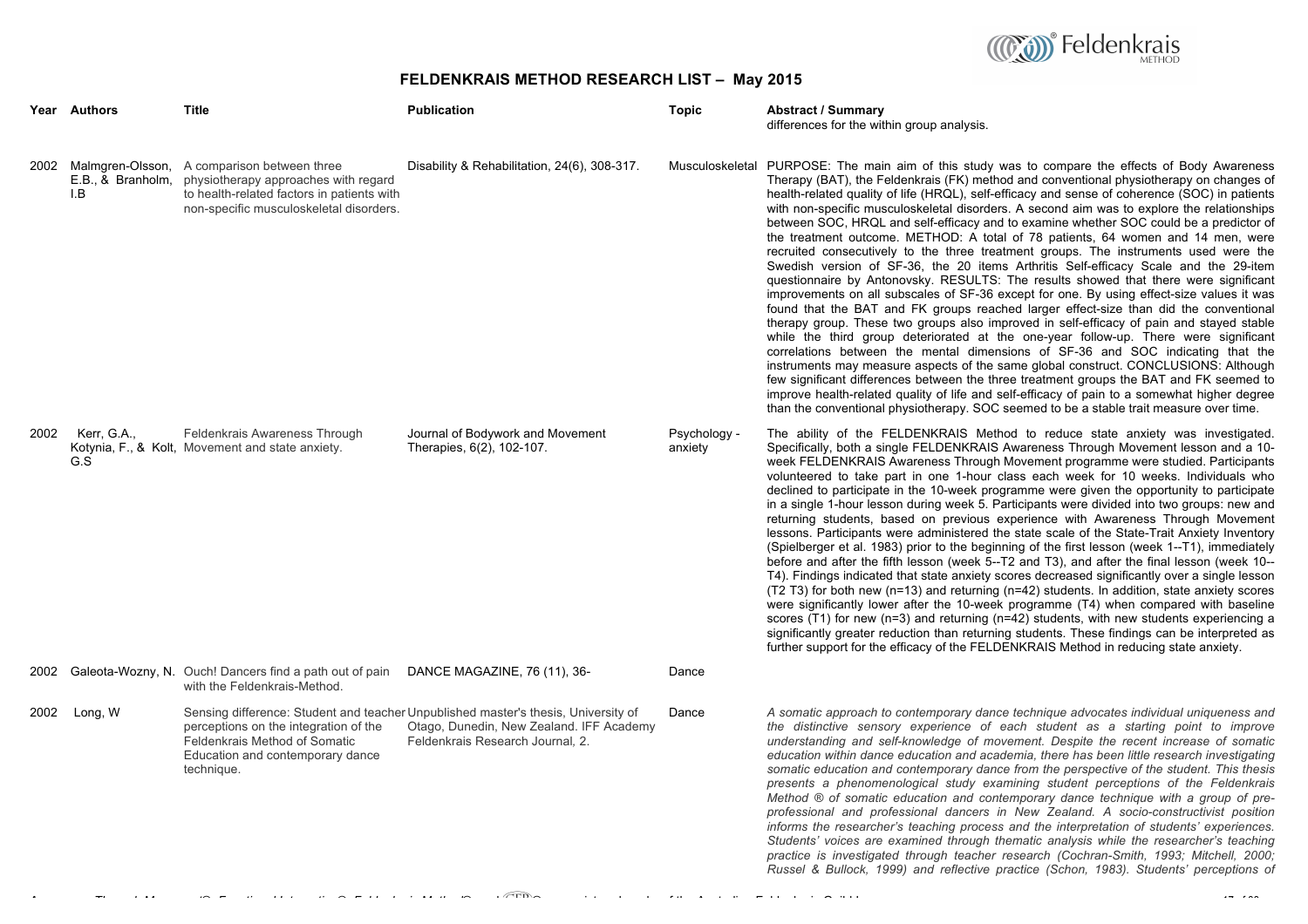

|      | Year Authors                   | <b>Title</b>                                                                                                                                                                | <b>Publication</b>                                                                                                                                            | Topic                      | <b>Abstract / Summary</b><br>experiences over five days of classes are gathered through participant observation, group<br>discussions, journal entries and individual interviews. Results are discussed in relation to<br>socio- constructivist epistemology, students' perceptions of self-authority and sensory<br>awareness in dance. The study has shown that a combination of both teacher and student<br>centred pedagogy was a useful approach for integrating somatic education and<br>contemporary dance technique. The outcomes of this study may contribute to knowledge in<br>a range of areas that include research methodology in dance, research in the Feldenkrais<br>Method ® of somatic education and research in teachers' professional knowledge in dance<br>education.                                                                                                                                                      |
|------|--------------------------------|-----------------------------------------------------------------------------------------------------------------------------------------------------------------------------|---------------------------------------------------------------------------------------------------------------------------------------------------------------|----------------------------|--------------------------------------------------------------------------------------------------------------------------------------------------------------------------------------------------------------------------------------------------------------------------------------------------------------------------------------------------------------------------------------------------------------------------------------------------------------------------------------------------------------------------------------------------------------------------------------------------------------------------------------------------------------------------------------------------------------------------------------------------------------------------------------------------------------------------------------------------------------------------------------------------------------------------------------------------|
|      | & Lord, M.                     | education informs contemporary dance<br>technique classes.                                                                                                                  | 2002 Fortin, S., Long, W., Three voices researching how somatic Research in Dance Education, 3(2), 153-177. Dance                                             |                            | Examined how the Feldenkrais Method of somatic education informed a series of<br>contemporary technique classes in a professional setting in Montreal, Quebec, Canada.<br>Collaborative research findings highlighted three themes: transfer of learning, movement<br>awareness facilitation, and construction of the dancing bodies. This study works toward a<br>shift in the dance culture that embraces self-awareness in dance practice                                                                                                                                                                                                                                                                                                                                                                                                                                                                                                     |
|      | 2001 Buchanan PA,<br>Ulrich BD | The Feldenkrais Method®: A dynamic<br>approach to changing motor behaviour.                                                                                                 | Res Q Exerc Sport 2001 Dec: 72(4): 315-23.                                                                                                                    | Dynamic<br>systems theory. | This tutorial describes the Feldenkrais Method and points to parallels with a dynamic<br>systems theory (DST) approach to motor behaviour. Feldenkrais is an educational system<br>designed to use movement and perception to foster individualized improvement in function.<br>Moshe Feldenkrais, its originator, believed his method enhanced people's ability to discover<br>flexible and adaptable behaviour and that behaviours are self-organized. Similarly, DST<br>explains that a human-environment system is continually adapting to changing conditions<br>and assembling behaviours accordingly. Despite little research, Feldenkrais is being used<br>with people of widely ranging ages and abilities in varied settings. We propose that DST<br>provides an integrated foundation for research on the Feldenkrais Method, suggest research<br>questions, and encourage researchers to test the fundamental tenets of Feldenkrais. |
| 2001 | Hannon JC.                     | The physics of FELDENKRAIS: part 4: Journal of Bodywork and Movement<br>axes, levers, struts and strain.                                                                    | Therapies. 2001 Apr; 5(2): 132-45.                                                                                                                            | Mechanics                  | This instalment, the fourth in a series, presents information useful in harnessing the<br>principles of physics to bodywork and movement therapy. It also provides encouragement<br>towards developing skeletal awareness. This 'felt-sense' may help bind a better resolution of<br>the spatial relationships of the human locomotor frame. In turn, this conception may assist in<br>applying the Principle of Least Effort to good effect. Gravity, an unseen force of constant<br>direction and intensity, may be another ally in our use of the Principle of Least Effort. An<br>abstraction, the centre of gravity, may be useful in refining our sense of self as we orient<br>and move through space. Leverage is the last concept presented; the fulcrum and common<br>forms of leverage in the body are presented along with the idea of axes of rotation and<br>instantaneous axes of rotation.                                       |
|      | 2001 Hannon JC.                | The physics of FELDENKRAIS: part 5: Journal of Bodywork and Movement<br>unstable equilibrium and its application Therapies. 2001 Jul; 5(3): 207-21.<br>to movement therapy. |                                                                                                                                                               | Mechanics                  | This article, fifth in a series, explores the concept of unstable equilibrium as a form of<br>dynamic repose. This presumes that movement best complies with the Principle of Least<br>Effort when the initial posture incorporates maximal potential energy with minimal inertia.<br>Such action, properly controlled, incorporates strength, dexterity and a quickened reaction<br>time. Also introduced is the idea of reversibility; an attribute, described by Feldenkrais,<br>indicating excellence in motor control. Different forms of gait provide a vehicle for<br>discussion. Exercises and a sitting treatment featuring unstable equilibrium are presented.                                                                                                                                                                                                                                                                         |
| 2001 | Κ.                             | upper extremity dysfunction.                                                                                                                                                | Lusky BW. Devlin Alternative therapies in the treatment of Orthopaedic Physical Therapy Clinics of North Musculoskeletal<br>America. 2001 Dec; 10(4): 667-79. |                            | This article describes the use of alternative therapies to treat patients with orthopaedic<br>upper extremity injuries. Numerous alternative therapies might be considered for treatment;<br>this article discusses the approaches most widely used and scientifically documented.<br>including acupuncture, craniosacral therapy, and Feldenkrais, all of which have in common<br>a general philosophy of enhancing the natural healing system to improve function and<br>decrease pain.                                                                                                                                                                                                                                                                                                                                                                                                                                                        |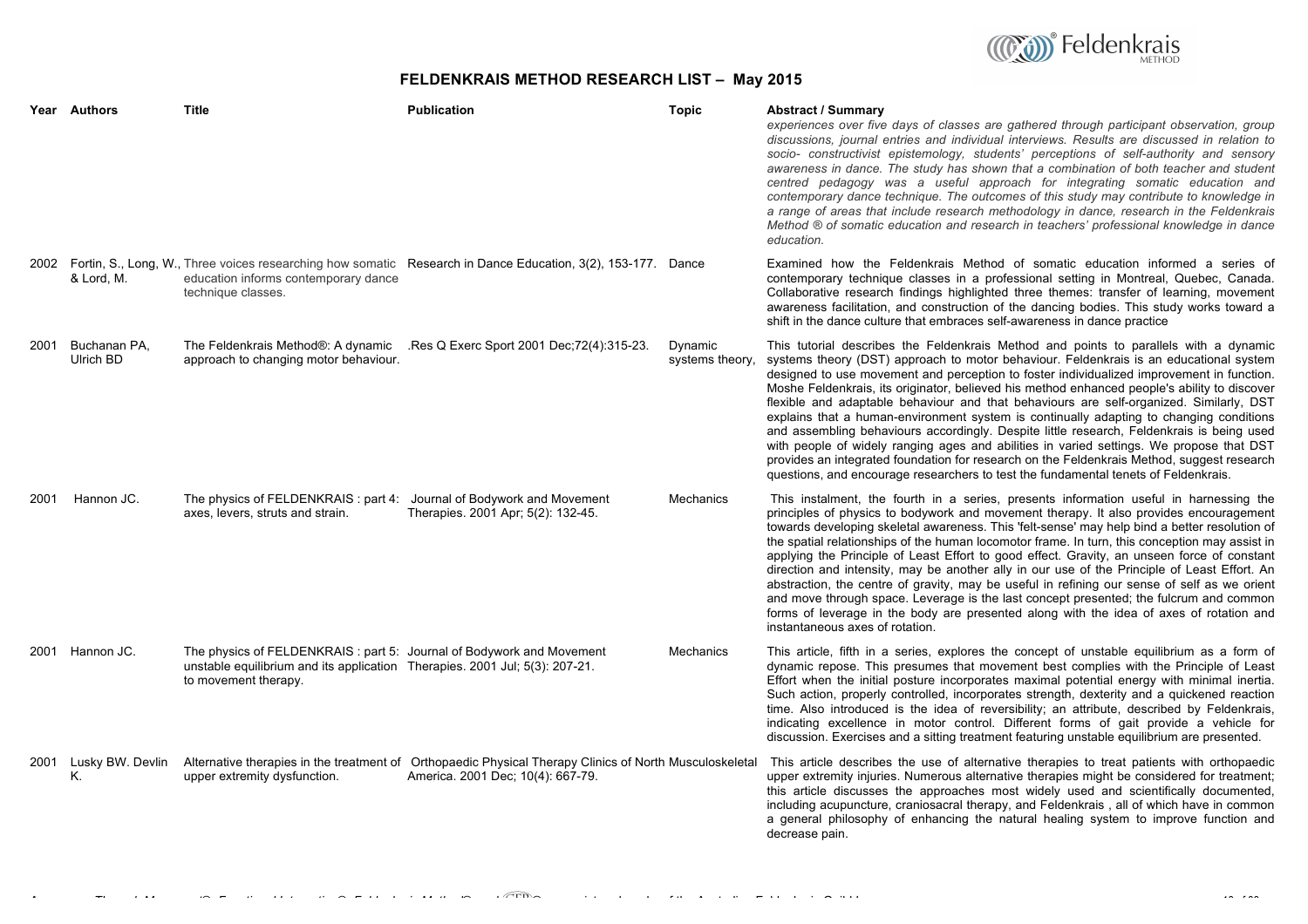

| 2001 | Year Authors<br>Kendall SA.<br>Ekselius L. Gerdle<br>B. Soren B.<br>Bengtsson A.J | <b>Title</b><br>patients: a pilot study.                                                                                                                                                                                            | <b>Publication</b><br>Feldenkrais intervention in Fibromyalgia J Musculoskeletal Pain. 9(4):25-35, 2001.   | <b>Topic</b><br>Musculoskeletal       | <b>Abstract / Summary</b><br>Objectives: To evaluate the effect of the Feldenkrais intervention, in fibromyalgia patients.<br>Methods: Twenty fibromyalgia patients started Feldenkrais intervention done as one<br>individual and two group sessions weekly for 15 weeks. Nineteen started a group-based<br>pain education program followed by a pool program. Test and self-report questionnaires<br>were administered at the start, at six month follow up, and at the end of intervention.,<br>Results: After the Feldenkrais intervention improvement in balance and trends to better<br>lower extremity muscle function were shown, but the improvements were not maintained.<br>Conclusions: No sustained benefit of the Feldenkrais intervention compared to a pool<br>program was seen. Methodological problems are discussed.                                                                                                                                                                                                                                                                                                                                                                                                                                                                                                                                                    |
|------|-----------------------------------------------------------------------------------|-------------------------------------------------------------------------------------------------------------------------------------------------------------------------------------------------------------------------------------|------------------------------------------------------------------------------------------------------------|---------------------------------------|--------------------------------------------------------------------------------------------------------------------------------------------------------------------------------------------------------------------------------------------------------------------------------------------------------------------------------------------------------------------------------------------------------------------------------------------------------------------------------------------------------------------------------------------------------------------------------------------------------------------------------------------------------------------------------------------------------------------------------------------------------------------------------------------------------------------------------------------------------------------------------------------------------------------------------------------------------------------------------------------------------------------------------------------------------------------------------------------------------------------------------------------------------------------------------------------------------------------------------------------------------------------------------------------------------------------------------------------------------------------------------------------|
|      | McConville JC.                                                                    | pain and anxiety in people experiencing Mar; 29(1): 6-14.<br>chronic low back pain                                                                                                                                                  | 2001 Smith AL. Kolt GS. The effect of the Feldenkrais method on New Zealand Journal of Physiotherapy. 2001 | Psychology -<br>anxiety, Pain         | The aim of this pilot investigation was to evaluate the Feldenkrais Method's effect on pain<br>and state anxiety in people experiencing chronic low back pain. Participants ( $N = 26$ ) were<br>aged between 25 and 78 years, and were recruited from a community health centre, a<br>rehabilitation hospital, and from the general community. The sample was divided into two<br>groups: Feldenkrais and control. The Feldenkrais group experienced a 30-minute<br>Awareness Through Movement session whilst the control group listened to a narrative of the<br>same duration. Pain was assessed pre and post intervention using the Short-Form McGill<br>Pain Questionnaire. State anxiety was also measured pre and post intervention using the<br>State Scale of the State-Trait Anxiety Inventory. Multivariate Analyses of Variance showed<br>that the Feldenkrais intervention was effective in reducing the affective dimension of pain (p<br>< 0.05), but not the sensory or evaluative dimensions, nor state anxiety. These findings are<br>discussed in relation to previous research and some of the theoretical concepts assumed to<br>underlie the Feldenkrais Method. The clinical implication of the findings involves the<br>potential for the Feldenkrais Method to complement existing modes of pain management for<br>people experiencing chronic low back problems. |
| 2001 | Malmgren-Olsson<br>E. Armelius B.<br>Armelius K                                   | A comparative outcome study of body<br>awareness therapy, Feldenkrais and<br>conventional physiotherapy for patients<br>with non-specific musculoskeletal<br>disorders: changes in psychological<br>symptoms, pain, and self-image. | Physiotherapy Theory and Practice. 2001 Jun; Musculoskeletal<br>17(2): 77-95.                              |                                       | Patients with non-specific musculoskeletal disorders are often remitted for physiotherapy<br>treatment in primary care. The rehabilitation effects for this patient group are generally poor<br>and many of the treatment methods used have not been scientifically evaluated. The<br>purpose of this study is to compare treatment effects of Body Awareness Therapy,<br>Feldenkrais, and conventional individual treatment with respect to changes in psychological<br>distress, pain, and self-image in patients with non-specific musculoskeletal disorders. A total<br>of 78 patients, 64 females and 14 males, with non-specific musculoskeletal disorders were<br>recruited consecutively to the different treatment groups in a quasi-experimental design. The<br>patients were measured three times during the study period: before the interventions, after<br>six months, and after one year. The results showed significant positive changes over time in<br>all three treatment groups with regard to reduced psychological distress, pain, and improved<br>negative self-image. There were few significant differences among the groups but effect-size<br>analysis indicated that the group treatments using Body Awareness and Feldenkrais might<br>be more effective than conventional treatment.                                                                         |
|      | 2001 Stephens J.<br>DuShuttle D.<br>Hatcher C.<br>Shmunes J.<br>Slaninka C.       | Use of awareness through movement<br>improves balance and balance<br>confidence in people with multiple<br>sclerosis: a randomized controlled<br>study.                                                                             | Neurology Report. 2001 Jun; 25(2): 39-49.                                                                  | Balance and<br>Mobility,<br>Neurology | This study examined the effectiveness of a structured, group motor learning process,<br>Awareness Through Movement (ATM), on balance, balance confidence, and self-efficacy.<br>Twelve people with multiple sclerosis were randomly assigned to either ATM or control<br>groups. The ATM group participated in 8 classes, 2 to 4 hours each while the control group<br>participated in educational sessions, over 10 weeks. Six outcome measures were used: the<br>Basic Balance Master modified Clinical Test of Sensory Interaction in Balance (mCTSIB)<br>and Limits of Stability tests; the Activities-specific Balance Confidence Scale; prospective<br>falls; Equiscale; and the Multiple Sclerosis Self-Efficacy Scale. The ATM group exhibited<br>significantly improved mCTSIB scores indicating an average center of pressure position<br>closer to theoretical center, had significantly fewer abnormal mCTSIB tests, and<br>demonstrated improved balance confidence compared to controls. There was a trend<br>toward improvement in all other measures in the ATM group compared to controls. These<br>results suggest that this type of motor learning intervention can be effective in improving a                                                                                                                                                                         |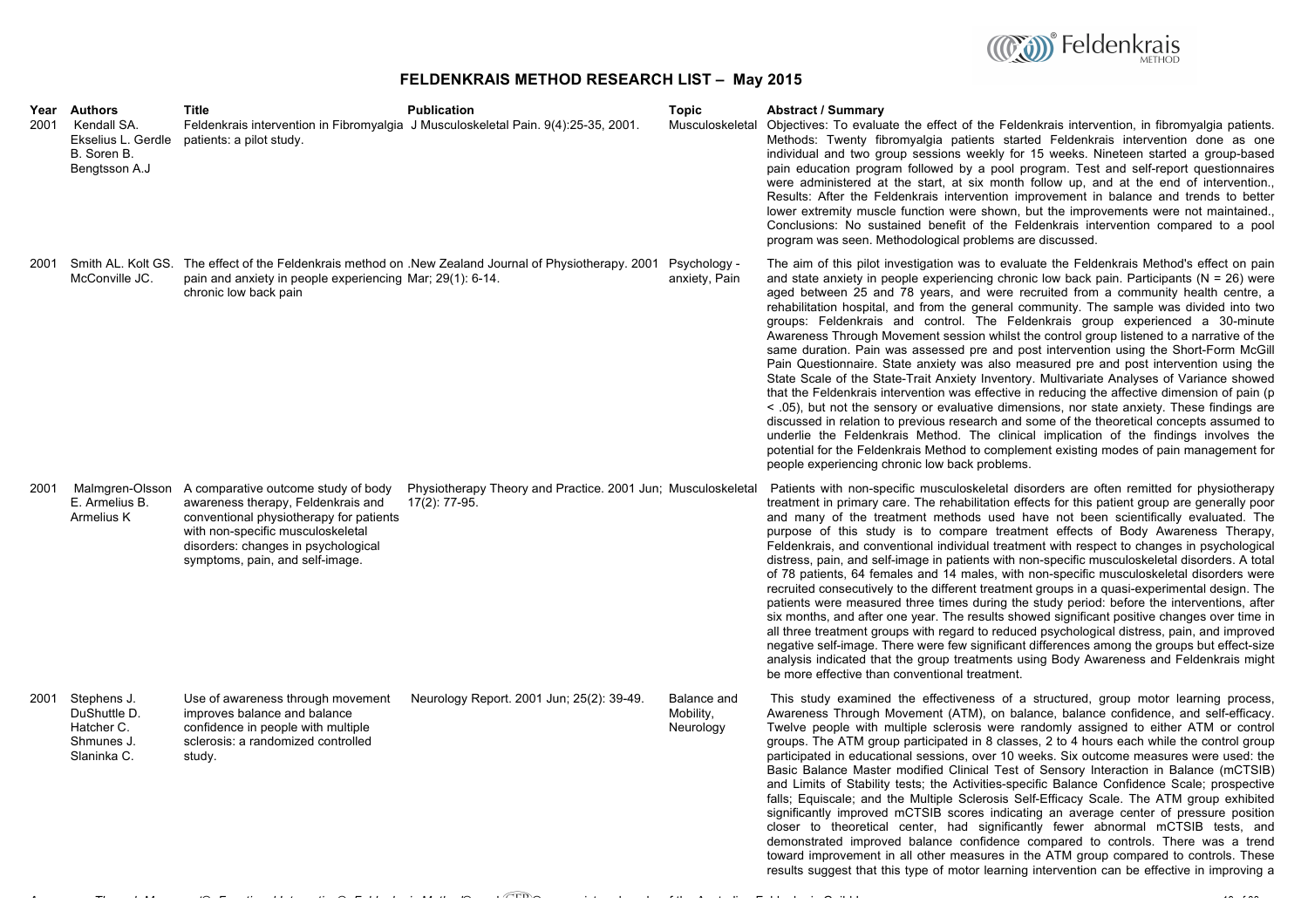

|      | Year Authors                    | <b>Title</b>                                                                                                                                                     | <b>Publication</b>                                                                                                      | <b>Topic</b>                     | <b>Abstract / Summary</b><br>variety of physical and psychological parameters related to balance and postural control.                                                                                                                                                                                                                                                                                                                                                                                                                                                                                                                                                                                                                                                                                                                                                                                                                                                                                                                                                                                                                                                                                                                                                                                                         |
|------|---------------------------------|------------------------------------------------------------------------------------------------------------------------------------------------------------------|-------------------------------------------------------------------------------------------------------------------------|----------------------------------|--------------------------------------------------------------------------------------------------------------------------------------------------------------------------------------------------------------------------------------------------------------------------------------------------------------------------------------------------------------------------------------------------------------------------------------------------------------------------------------------------------------------------------------------------------------------------------------------------------------------------------------------------------------------------------------------------------------------------------------------------------------------------------------------------------------------------------------------------------------------------------------------------------------------------------------------------------------------------------------------------------------------------------------------------------------------------------------------------------------------------------------------------------------------------------------------------------------------------------------------------------------------------------------------------------------------------------|
| 2001 | Güner, Perinisa<br>Rahsan       | Körperbildveränderungen durch die<br>Operationalisierung. Changes of the<br>body image through Feldenkrais<br>Method: Possibilities and<br>Operationalization.   | Unpublished master's thesis, Universität<br>Feldenkrais-Methode: Möglichkeiten der Koblenz-Landau, Abt. Landau, Germany | Body<br>Awareness/<br>Body Image |                                                                                                                                                                                                                                                                                                                                                                                                                                                                                                                                                                                                                                                                                                                                                                                                                                                                                                                                                                                                                                                                                                                                                                                                                                                                                                                                |
| 2001 |                                 | Bober, Jocely Mary The Feldenkrais Method as a Somatic<br>Approach to Learning in Dance: Case<br>Studies Considered in Relation to<br>Theories of Motor Learning | Unpublished master's thesis, Laban/City<br>University, London, UK                                                       | Dance                            |                                                                                                                                                                                                                                                                                                                                                                                                                                                                                                                                                                                                                                                                                                                                                                                                                                                                                                                                                                                                                                                                                                                                                                                                                                                                                                                                |
|      | Romanova, Irene<br>Maya; (1991) | "The effect of Feldenkrais training on<br>perceptuo-motor ability".                                                                                              | Unpublished Thesis Dissertation M.Sc.<br>University of Wollongong                                                       | Musculoskeletal                  |                                                                                                                                                                                                                                                                                                                                                                                                                                                                                                                                                                                                                                                                                                                                                                                                                                                                                                                                                                                                                                                                                                                                                                                                                                                                                                                                |
|      | 2000 Wright, J.                 | Bodies, meanings and movement : a<br>comparison of the language of a<br>physical education lesson and a<br>Feldenkrais movement class.                           | Sport, education and society 5(1), Mar 2000,<br>35-49                                                                   | Education                        | In Western societies since (and probably before) Descartes, the human body has been<br>objectified and alienated from the self, something to be subdued, managed and more<br>recently worked upon as symbol of self-value. Sport and exercise are sites where the<br>objectification of the body has been traditionally promoted. In recent times with the<br>scientisation of elite sport and the commodification of bodies in sport, the objectification of<br>the body has taken new forms and achieved greater prominence. Physical education as the<br>school site for bodywork has been implicated in the process of objectification and alienation.<br>The traditional practices of physical education, including choices in teacher language,<br>position bodies as objects, and movement as an instrumental outcome of practice. Not all<br>movement practices, however, subscribe to this approach. This paper will compare the<br>language practices of teachers in a physical education lesson and a Feldenkrais movement<br>class, as these constitute different forms of embodiment, different selves. Its purpose is to<br>provide further resources for critical reflection on the ways in which pedagogical practices<br>position students and contribute to the shaping of particular forms of subjectivity. |
|      | 2000 Hannon, J.C.               | The physics of Feldenkrais. Part 1                                                                                                                               | Journal of Bodywork and Movement<br>Therapies, 2000, 4(1), 27-30.                                                       | Mechanics                        |                                                                                                                                                                                                                                                                                                                                                                                                                                                                                                                                                                                                                                                                                                                                                                                                                                                                                                                                                                                                                                                                                                                                                                                                                                                                                                                                |
| 2000 | Hannon JC.                      | The physics of FELDENKRAIS. Part 2: Journal of Bodywork and Movement<br>No strain, no gain.                                                                      | Therapies. 2000 Apr; 4(2): 114-22.                                                                                      | Mechanics                        | In the last issue, which was the first of this series, the Principle of Least Effort was<br>introduced. (Use the least effort necessary to achieve the maximum in efficiency). Two<br>sitting self- awareness explorations were presented to help deepen this understanding and<br>to encourage a visceral comprehension of another principle: Control follows awareness.<br>This issue features additional clinical examples and an explanation of several terms of art in<br>bodywork: stress, strain, translation and rotation. These words help to stake out the territory<br>of bodywork. There are only five forms of strain and only two basic movement s in any form<br>of bodywork. We shall see the practical advantages of understanding the concepts these<br>words carry. Clinical results may be enhanced with improved physical safety to both the<br>therapist and client. Secondly, a sure grasp of the technical meanings of these words is<br>essential for delving further into the treatment applications of the Principle of Least Effort.                                                                                                                                                                                                                                                               |
| 2000 | Hannon JC.                      | The physics of FELDENKRAIS. Part 3: Journal of Bodywork and Movement<br>Stability.                                                                               | Therapies. 2000 Oct; 4(4): 261-72.                                                                                      | Mechanics                        | In the last article in this series, we briefly examined the Principle of Least Effort and the five<br>forms of strain. Strain, you may recall, in physics, describes a change in the volume of a<br>material when a force is applied. Our treatments are a blend of rotation and translation<br>movement s of our hands with a changing mix of strains being applied onto the client's<br>tissues. Harnessing and interweaving the various forms of strain with dexterity may aid us in<br>improving our treatment efficacy. In this tissue, we will consider the importance of<br>anchorage and stability in treatment, We will consider a set of 'House Rules' for improving                                                                                                                                                                                                                                                                                                                                                                                                                                                                                                                                                                                                                                                 |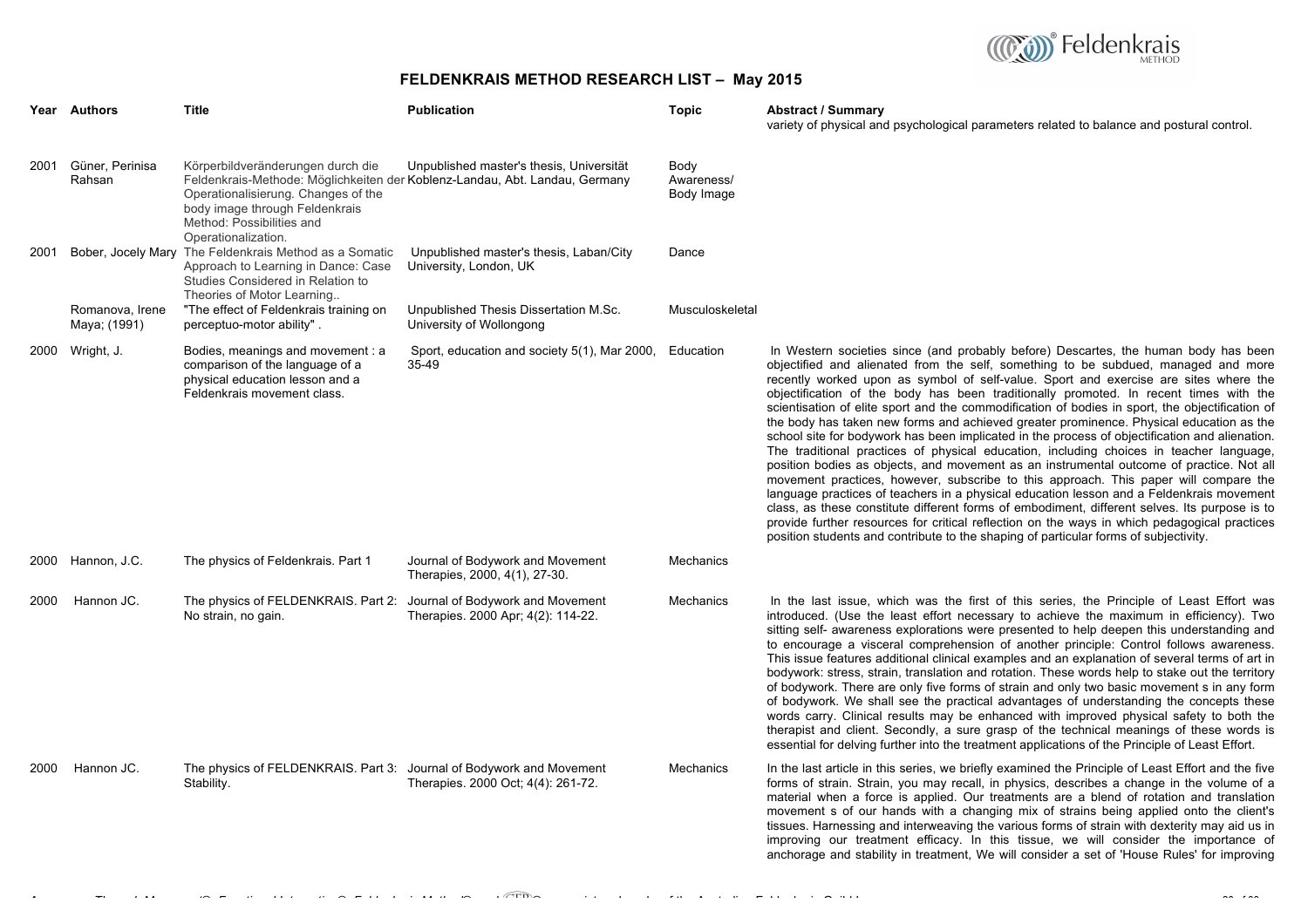

|      | Year Authors                                   | <b>Title</b>                                                                                                                                             | <b>Publication</b>                                                                                                                                                                                 | <b>Topic</b>            | <b>Abstract / Summary</b><br>treatment. In addition, we will explore Bernstein's concept of degrees of freedom.                                                                                                                                                                                                                                                                                                                                                                                                                                                                                                                                                                                                                                                                                                                                                                                                                                                                                                                                                                                                                                                                                                                                                                                                             |
|------|------------------------------------------------|----------------------------------------------------------------------------------------------------------------------------------------------------------|----------------------------------------------------------------------------------------------------------------------------------------------------------------------------------------------------|-------------------------|-----------------------------------------------------------------------------------------------------------------------------------------------------------------------------------------------------------------------------------------------------------------------------------------------------------------------------------------------------------------------------------------------------------------------------------------------------------------------------------------------------------------------------------------------------------------------------------------------------------------------------------------------------------------------------------------------------------------------------------------------------------------------------------------------------------------------------------------------------------------------------------------------------------------------------------------------------------------------------------------------------------------------------------------------------------------------------------------------------------------------------------------------------------------------------------------------------------------------------------------------------------------------------------------------------------------------------|
| 2000 | Dunn PA and<br>Rogers DK.                      | Feldenkrais Sensory Imagery and<br>Forward Reach.                                                                                                        | Perceptual and Motor Skills. 91:755-57, 2000. Musculoskeletal                                                                                                                                      |                         | To investigate the effect of sensory imagery on subsequent movement, a unilateral<br>Feldenkrais lesson of imaging a soft bristle brush passing over one half of the body and in<br>which no movement occurred, was given to 12 naive subjects. Forward flexion for each side<br>of the body was measured at a sit-and-reach box. For 8 and 10 subjects who reported the<br>perception of a side as being longer and lighter following the sensory imagery, there was<br>also a significant increase in the forward flexion range on that side.                                                                                                                                                                                                                                                                                                                                                                                                                                                                                                                                                                                                                                                                                                                                                                             |
|      | 2000 Abenhaim L.<br>J et al.                   | The role of activity in the therapeutic<br>Rossignol M, Vaalat management of back pain: Report of the<br>Paris International Task Force on Back<br>Pain. | Spine. 25(4S Suppl.): 1S-33S, 2000                                                                                                                                                                 |                         | Musculoskeletal This is an excellent review article that mentions Feldenkrais Method as one of 20 or so<br>approaches to working with back pain.                                                                                                                                                                                                                                                                                                                                                                                                                                                                                                                                                                                                                                                                                                                                                                                                                                                                                                                                                                                                                                                                                                                                                                            |
| 2000 | JS.                                            | Gilman J M, Yaruss Stuttering and relaxation: applications<br>for somatic education in stuttering<br>treatment.                                          | Fluency Disorders. 25(1): 59-76, 2000.                                                                                                                                                             | Voice and<br>Speech     |                                                                                                                                                                                                                                                                                                                                                                                                                                                                                                                                                                                                                                                                                                                                                                                                                                                                                                                                                                                                                                                                                                                                                                                                                                                                                                                             |
| 2000 | JC.                                            | Kolt GS. McConville The effects of a FELDENKRAIS<br>Awareness Through Movement<br>program on state anxiety.                                              | Journal of Bodywork and Movement<br>Therapies. 2000 Jul; 4(3): 216-20.                                                                                                                             | Psychology -<br>Anxiety | The effects of a FELDENKRAIS Awareness Through Movement program and relaxation<br>procedures were assessed on a volunteer sample of 54 undergraduate physiotherapy<br>students over a 2-week period. Participants were randomly allocated into a FELDENKRAIS<br>METHOD group, a relaxation group, or a no-treatment (control) group, and state anxiety<br>was measured using the Composed-Anxious scale of the Profile of Mood States-Bipolar<br>Form (Lorr & McNair 1982) on four occasions: prior to the first intervention, prior to the<br>fourth intervention, on completion of the fourth intervention, and one day after the fourth<br>intervention. Analysis of variance showed that anxiety scores for all groups varied<br>significantly over time and, specifically, that participants reported lower scores at the<br>completion of the fourth intervention. Further, compared to the control group, females in the<br>FELDENKRAIS and relaxation groups reported significantly lower anxiety scores on<br>completion of the fourth session (compared to immediately prior to the fourth session), and<br>this reduction was maintained one day later. These findings can be interpreted as<br>preliminary evidence of the efficacy of the FELDENKRAIS METHOD and relaxation<br>procedures in reducing anxiety. |
|      | 2000 Stephens J.                               | Feldenkrais method: background,<br>research, and orthopaedic case studies. America. 2000 Sep; 9(3): 375-94.                                              |                                                                                                                                                                                                    |                         | Orthopaedic Physical Therapy Clinics of North Musculoskeletal Functional Integration® and Awareness Through Movement® are aspects of the<br>Feldenkrais Method that have been used successfully in the rehabilitation of people with<br>orthopaedic problems. These methods include approaches to motor learning that can be<br>used to facilitate change and integration in postural and general musculoskeletal control.<br>This article describes the background and development of the Feldenkrais method,<br>including its philosophic and scientific basis. An outcome survey of the use of the<br>Feldenkrais Method is presented along with four case studies that demonstrate the<br>integration of this method into physical therapy practice. The Feldenkrais method is an<br>excellent approach to use in the rehabilitation of people with orthopaedic physical problems.                                                                                                                                                                                                                                                                                                                                                                                                                                      |
|      | 2000 Wendell LL.                               |                                                                                                                                                          | Some effects of the Feldenkrais Method Unpublished case study by LL Wendell client Neurology<br>on Parkinson's symptoms and function. and Marilyn Johnson, Feldenkrais Practitioner.<br>June 2000. |                         | This is a brief, interesting, single case study documenting observations on changes in<br>function before and after a year of Feldenkrais lessons.                                                                                                                                                                                                                                                                                                                                                                                                                                                                                                                                                                                                                                                                                                                                                                                                                                                                                                                                                                                                                                                                                                                                                                          |
|      | 2000 Wildman F,<br>In Novey DW (ed). Medicine. | Clinicians Complete Reference to<br>Stephens J, Aum L. Complementary and Alternative                                                                     | 2000.                                                                                                                                                                                              | and Reviews             | Mosby Publishers, St. Louis, MO. pp.393-406, Research Theory This is a good summary article about the method with a review of research literature<br>through 1998                                                                                                                                                                                                                                                                                                                                                                                                                                                                                                                                                                                                                                                                                                                                                                                                                                                                                                                                                                                                                                                                                                                                                           |
|      | 2000 Ives, J.C., &<br>Sosnoff, J.              | Beyond the mind-body exercise hype.                                                                                                                      | The Physician and Sportsmedicine, 2000, 28,<br>3.                                                                                                                                                  | and Reviews             | Research Theory Mind-body exercise methods are spreading rapidly throughout the health, fitness, and<br>rehabilitation fields. Many of the claimed benefits for these activities are not supported by<br>clinical evidence, and, as alternative therapies, they carry legal and professional<br>ramifications. Understanding the nature of mind-body exercise and knowing the scientific<br>evidence behind claims for its benefits can help clinicians make appropriate                                                                                                                                                                                                                                                                                                                                                                                                                                                                                                                                                                                                                                                                                                                                                                                                                                                    |
|      |                                                |                                                                                                                                                          | . $\widehat{\mathcal{C}}$ td $\widehat{\mathcal{C}}$                                                                                                                                               |                         | $\sim$ $\sim$                                                                                                                                                                                                                                                                                                                                                                                                                                                                                                                                                                                                                                                                                                                                                                                                                                                                                                                                                                                                                                                                                                                                                                                                                                                                                                               |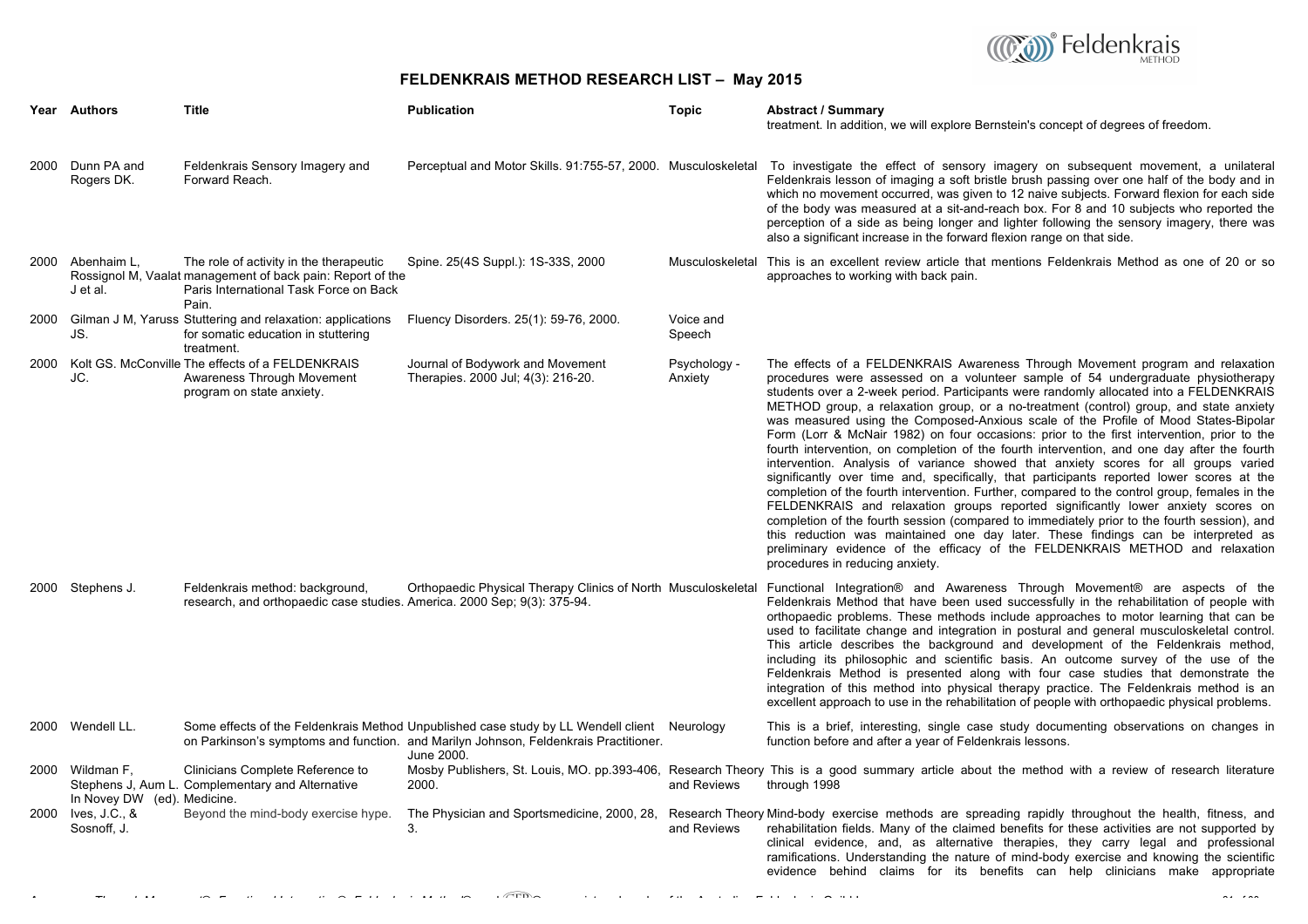

|      | Year Authors                             | <b>Title</b>                                                                                                                                                                                                                                                   | <b>Publication</b>                                                                                                                                                                   | <b>Topic</b>                    | <b>Abstract / Summary</b><br>recommendations to patients. For example, yoga and tai chi can reduce stress, decrease<br>hypertension, and exert cardiorespiratory benefits, and tai chi can improve balance in<br>seniors. However, there is not enough evidence to support replacing conventional medical<br>treatments with somatic methods.                                                                                                                                                                                                                                                                                                                                                                                                                                                                                                                                                                                                                                                                                                                                                                                                                                                                                                             |
|------|------------------------------------------|----------------------------------------------------------------------------------------------------------------------------------------------------------------------------------------------------------------------------------------------------------------|--------------------------------------------------------------------------------------------------------------------------------------------------------------------------------------|---------------------------------|-----------------------------------------------------------------------------------------------------------------------------------------------------------------------------------------------------------------------------------------------------------------------------------------------------------------------------------------------------------------------------------------------------------------------------------------------------------------------------------------------------------------------------------------------------------------------------------------------------------------------------------------------------------------------------------------------------------------------------------------------------------------------------------------------------------------------------------------------------------------------------------------------------------------------------------------------------------------------------------------------------------------------------------------------------------------------------------------------------------------------------------------------------------------------------------------------------------------------------------------------------------|
| 2000 |                                          | Ohry, A., & Tsafrir, David Ben-Gurion, Moshe Feldenkrais<br>and Raymond Arthur Dart.                                                                                                                                                                           | ISRAEL MEDICAL ASSOCIATION JOURNAL, Pain<br>2000, 2(1), 66-67.                                                                                                                       |                                 | Author Keywords: low back pain; posture; Feldenkrais Method; Raymond Dart; David Ben-<br>Gurion; history                                                                                                                                                                                                                                                                                                                                                                                                                                                                                                                                                                                                                                                                                                                                                                                                                                                                                                                                                                                                                                                                                                                                                  |
|      | 2000 Buchanan, P.A., &<br>Vardaxis, V.G. | <b>Effects of Feldenkrais Awareness</b><br>Through Movement on balance during<br>standing.                                                                                                                                                                     | Journal of Athletic Training, 2000, 35, S-81.                                                                                                                                        | <b>Balance</b>                  |                                                                                                                                                                                                                                                                                                                                                                                                                                                                                                                                                                                                                                                                                                                                                                                                                                                                                                                                                                                                                                                                                                                                                                                                                                                           |
|      | 2000 Shusterman,<br>Richard              | Performing live: aesthetic alternatives<br>for the ends of art.                                                                                                                                                                                                | Ithaka: Cornell University Press.                                                                                                                                                    | Performance                     | A philosophical study that includes a chapter comparing the methodologies and background<br>principles of the Feldenkrais Method with Alexander Technique and Bioenergetics, and that<br>also includes chapters on the soma-media relationship and on non-discursive understanding<br>in terms of the concept of somaesthetics.                                                                                                                                                                                                                                                                                                                                                                                                                                                                                                                                                                                                                                                                                                                                                                                                                                                                                                                           |
| 2000 | Schell, Klaus                            | Psychologische Aspekte der<br>Feldenkrais Methode. Analyse von<br>Wirkfaktoren und Auswirkungen auf das<br>Selbstkonzept. (Psychological Aspects<br>of the Feldenkrais Method. Analysis of<br>Factors of Effects and Consequences<br>for the Concept of Self). | Unpublished master's thesis, Carl-von-<br>Ossietzky Universität Oldenburg, Germany.                                                                                                  | Psychology -<br>concept of self |                                                                                                                                                                                                                                                                                                                                                                                                                                                                                                                                                                                                                                                                                                                                                                                                                                                                                                                                                                                                                                                                                                                                                                                                                                                           |
|      | 2000 Wong, Lester                        | Phenomenology, philosophy, and the<br>Feldenkrais Method: Moving towards<br>understanding the meaning of<br>movement.                                                                                                                                          | Unpublished master's thesis, Auckland<br>University, Department of Health Science, New<br>Zealand.                                                                                   | Philosophy                      |                                                                                                                                                                                                                                                                                                                                                                                                                                                                                                                                                                                                                                                                                                                                                                                                                                                                                                                                                                                                                                                                                                                                                                                                                                                           |
| 2000 |                                          | verhaltenstherapeutischen<br>Rehabilitationsbehandlung.<br>(Therapeutic effects of the Feldenkrais<br>Method in the context of behaviour<br>therapeutical rehabilitation treatment).                                                                           | Diegelmann, Bernd Therapeutische Effekte der Feldenkrais- Unpublished master's thesis, Universität<br>Methode im Rahmen einer stationären Koblenz-Landau, Abteilung Landau, Germany. |                                 |                                                                                                                                                                                                                                                                                                                                                                                                                                                                                                                                                                                                                                                                                                                                                                                                                                                                                                                                                                                                                                                                                                                                                                                                                                                           |
|      | 2000 Wendhut, Marcus                     | Zur Inanspruchnahme der Feldenkrais-<br>Methode in der stationären<br>Rehabilitation. (The Feldenkrais Method<br>in stationary rehabilitation).                                                                                                                | Unpublished master's thesis, Universität<br>Koblenz-Landau, Abtlg. Landau, Germany                                                                                                   |                                 |                                                                                                                                                                                                                                                                                                                                                                                                                                                                                                                                                                                                                                                                                                                                                                                                                                                                                                                                                                                                                                                                                                                                                                                                                                                           |
|      | 2000 Wright, Jan                         | <b>Bodies, Meanings, and Movement</b>                                                                                                                                                                                                                          | Sport, Education and Society, Vol. 5 No. 1,<br>2000, Univ. of Wollongong, Australia                                                                                                  | Philosophy                      |                                                                                                                                                                                                                                                                                                                                                                                                                                                                                                                                                                                                                                                                                                                                                                                                                                                                                                                                                                                                                                                                                                                                                                                                                                                           |
| 1999 | Gerdle B.                                | Lundblad I. Elert J. Randomized controlled trial of<br>physiotherapy and Feldenkrais<br>interventions in female workers with<br>neck-shoulder complaints.                                                                                                      | Journal of Occupational Rehabilitation. 1999<br>Sep; 9(3): 179-94.                                                                                                                   |                                 | Musculoskeletal The present study aimed to investigate whether physiotherapy or Feldenkrais interventions<br>resulted in a reduction of complaints from the neck and shoulders (prevalence, pain<br>intensity, sick leave, and disability in leisure and work roles) in 97 female industrial workers<br>(not on long-term sick leave). Range of motion of neck and shoulders, VO2, endurance<br>score (i.e., summation of pain intensity ratings during a static shoulder flexion), cortical<br>control according to the Feldenkrais methodology, and physiological capacity according to a<br>dynamic endurance test of the shoulder flexors with simultaneous surface EMG were also<br>recorded. The workers were randomized to: (1) physiotherapy group (PT-group; treatment<br>according to the ergonomic program of the PTs of the occupational health care service), (2)<br>Feldenkrais group (F-group; education according to the Feldenkrais methodology), or (3)<br>control group (C-group; no intervention). Pre- and post-tests were made at one-year<br>intervals. The two interventions lasted 16 weeks during paid working time. The F-group<br>showed significant decreases in complaints from neck and shoulders and in disability during |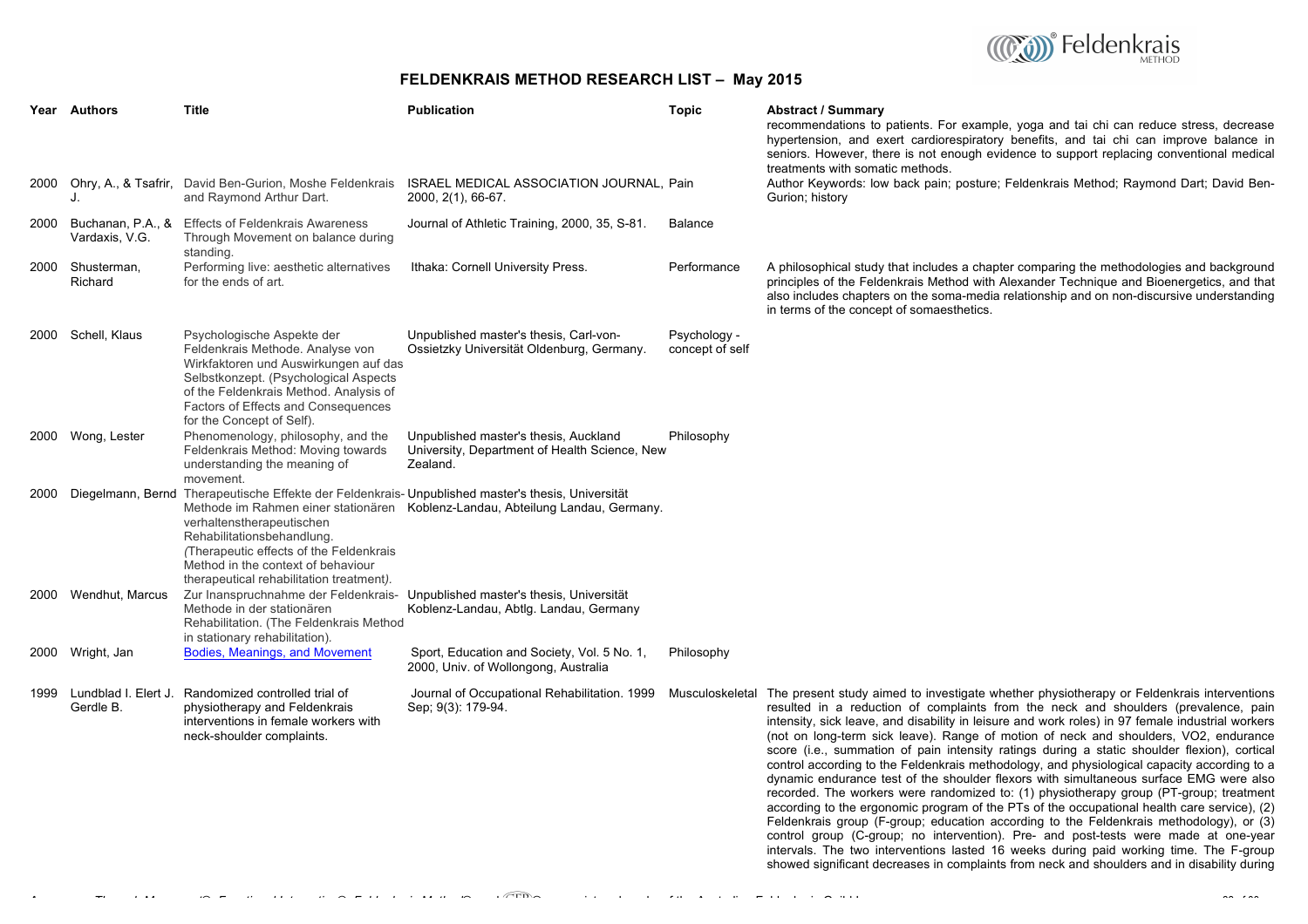

|      | Year Authors                                            | <b>Title</b>                                                                                                                            | <b>Publication</b>                                                                                                                                                                                                          | <b>Topic</b>   | <b>Abstract / Summary</b><br>leisure time. The two other groups showed no change (PT-group) or worsening of<br>complaints (C-group). The present study showed significant positive changes in complaints<br>after the Feldenkrais intervention but not after the physiotherapy intervention. Possible<br>mechanisms behind the effects in the F-group are discussed.                                                                                                                                                                                                                                                                                                                                                                                                                                                                                                                                                                                                                                                                                                                                                                                                                                                                                                                                                                                                                                                          |
|------|---------------------------------------------------------|-----------------------------------------------------------------------------------------------------------------------------------------|-----------------------------------------------------------------------------------------------------------------------------------------------------------------------------------------------------------------------------|----------------|-------------------------------------------------------------------------------------------------------------------------------------------------------------------------------------------------------------------------------------------------------------------------------------------------------------------------------------------------------------------------------------------------------------------------------------------------------------------------------------------------------------------------------------------------------------------------------------------------------------------------------------------------------------------------------------------------------------------------------------------------------------------------------------------------------------------------------------------------------------------------------------------------------------------------------------------------------------------------------------------------------------------------------------------------------------------------------------------------------------------------------------------------------------------------------------------------------------------------------------------------------------------------------------------------------------------------------------------------------------------------------------------------------------------------------|
| 1999 | Bearman D,<br>Shafarman S                               | Chronic Pain: A Study of Efficacy and<br>Cost Effectiveness.                                                                            | Feldenkrais Method in the Treatment of Am. J. Pain Management. 9 (1): 22-27, 1999. Pain                                                                                                                                     |                | A preliminary study was undertaken to determine both the efficacy and cost effectiveness of<br>the Feldenkrais Method for treatment of Medicaid recipients with chronic pain at the Santa<br>Barbara Regional Health Authority (SBRHA). SBRHA staff wished to offer treatment for<br>chronic pain patients beyond what is provided for in the Medicaid scope of benefits.<br>Conventional intensive chronic pain treatment programs costs range from \$7,000 to \$30,000<br>and are not covered by regular Medicaid benefits. Patients with chronic headaches and/or<br>musculoskeletal problems were enrolled in the study. Seven patients began the program; all<br>completed it. Patient satisfaction, function, and perception of pain were evaluated by using<br>the National Pain Data Batik (NPDB) protocol of the American Academy of Pain<br>Management. Participants reported more mobility and decreased perception of pain, both<br>immediately after the program and in a one-year follow-up questionnaire. Results compared<br>quite favourable with NPDB comparison groups. Cost effectiveness calculations were based<br>on Medicaid costs for one-year periods pre- and post-intervention. Patient costs dropped<br>from an average of \$141 per month to \$82 per month. This represents a 40% savings                                                                                                      |
| 1999 | Johnson SK,<br>Frederick J.<br>Kaufman M,<br>Mountjoy B | multiple sclerosis.                                                                                                                     | A controlled investigation of bodywork in The Journal of Alternative and Complementary Neurology<br>Medicine 5(3): 237-43, 1999.                                                                                            |                | Results show lower perceived stress after Feldenkrais sessions compared to a sham<br>intervention control group.                                                                                                                                                                                                                                                                                                                                                                                                                                                                                                                                                                                                                                                                                                                                                                                                                                                                                                                                                                                                                                                                                                                                                                                                                                                                                                              |
| 1999 | Tapper J, Yin R,<br>Cosgrove A, Hu Yu-<br>Li.           | Ring A, Bladen C, exercise on balance in older women.                                                                                   | Hall, SE, Criddle A, Study of the effects of various forms of Unpublished Manuscript Healthway Starter<br>Grant, File #7672, Dept of Rehabilitation, Sir<br>Charles Gardner Hospital, Nedlands, Western<br>Australia, 1999. | <b>Balance</b> | Randomised controlled trial that shows improvements in balance and function from Tai Chi<br>and Feldenkrais compared to a control group.                                                                                                                                                                                                                                                                                                                                                                                                                                                                                                                                                                                                                                                                                                                                                                                                                                                                                                                                                                                                                                                                                                                                                                                                                                                                                      |
| 1999 | McConville JC                                           | Hopper C, Kolt GS, The effects of Feldenkrais Awareness<br>Through Movement on hamstring<br>length, flexibility and perceived exertion. | J Bodywork Movement Therapies 3(4): 238-<br>247, 1999.                                                                                                                                                                      |                | Musculoskeletal Although the Feldenkrais Method is rapidly gaining popularity among health professionals,<br>only a small body of empirical research has documented its efficacy. The aim of the current<br>study was to investigate the effects of the Feldenkrais Method on flexibility, perceived<br>exertion and hamstring length. In Study 1, 79 healthy participants undertook measurements<br>of flexibility (sit and reach test), perceived exertion (Borg's Rating of Perceived Exertion 6-<br>20) and hamstring length (active knee extension test) prior to being randomly allocated into<br>a Feldenkrais or control group. The same measurements were taken after the group<br>intervention (a Feldenkrais Awareness Through Movement lesson, or control procedure).<br>Although the Feldenkrais participants improved significantly more in sit and reach<br>measurements than their control counterparts, no differences between the groups were<br>found for measures of perceived exertion or hamstring length. In Study 2, a sub sample of<br>39 participants took part in a further three intervention sessions with the three measures<br>being taken again prior to and after the fourth (final) intervention. No group differences were<br>found for any of the outcome indicators across time. These findings are discussed in terms<br>of implications for further research and health care practice. |
|      | 1999 Ginsburg C. J                                      | Body-Image, Movement and<br>Consciousness: Examples from a<br>Somatic Practice in the Feldenkrais<br>Method.                            | Consciousness Studies. 6(2-3): 79-91, 1999.                                                                                                                                                                                 | Philosophy     | We think of consciousness as a thing. Observation of our experience indicates that we are<br>actually consciousing, and that experiencing is closely related to movement and the<br>muscular sense. The position of this paper is that mind and body are not two entities related<br>to each other but an inseparable whole while functioning. From concrete examples from the<br>Feldenkrais Method, it is shown that changes in the organization of movement and<br>functioning are intimately related and that one cannot change without conscious experience.<br>Implications for the resolution of controversies in the field of consciousness studies and the<br>neurosciences are suggested.                                                                                                                                                                                                                                                                                                                                                                                                                                                                                                                                                                                                                                                                                                                           |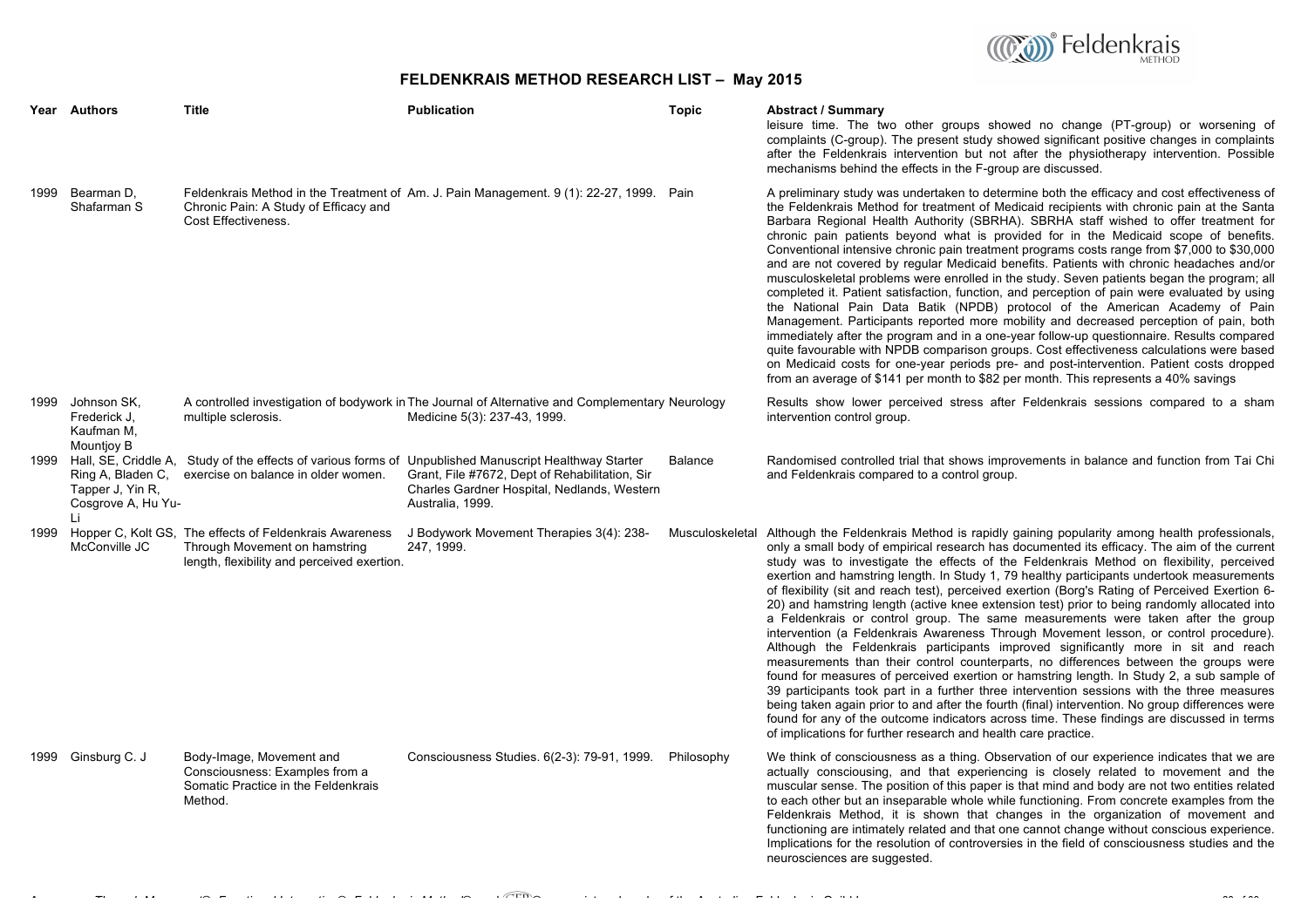

| 1999 | Year Authors<br>Seegert EM.<br>Shapiro R | Title<br>Effects of alternative exercise on<br>posture.                                                                                                                                                       | <b>Publication</b><br>Clinical Kinesiology: Journal of the American<br>Kinesiotherapy Association. 1999 Summer;<br>$53(2)$ : 41-7.                         | Topic<br>Posture              | <b>Abstract / Summary</b><br>This investigation examined the effects of neuromuscular re-education exercises on the<br>standing posture of 25 colleague students. The Portland State University Posture Analysis<br>Form (PSU PAF), a force platform, and a tape measure were used to measure postural<br>alignment, postural sway, and height before and after treatment sessions. Subjects<br>completed a subjective questionnaire. Controls rested in supine posture during the<br>treatment session, while the exercise group performed selected Feldenkrais and<br>psychophysical re-education exercises. Dependent t-tests were used to determine<br>differences between the pre tests and post tests. Both groups showed decreases in all sway<br>variables, for both eyes open (EO) and eyes closed (EC) conditions, improved alignment of<br>body parts, and increased height. Only the exercise groups showed statistically significant<br>sways. Only exercise group subjects reported feeling more efficient after the treatment<br>session. Both groups reported increased tightness and discomfort of various body parts<br>after treatment. The data suggest that the supine positioning is responsible for some<br>changes. The postural sway results and the rate of height increase suggest that the<br>exercises may also have independent effects.                                                                                                                                                                                                                                       |
|------|------------------------------------------|---------------------------------------------------------------------------------------------------------------------------------------------------------------------------------------------------------------|------------------------------------------------------------------------------------------------------------------------------------------------------------|-------------------------------|--------------------------------------------------------------------------------------------------------------------------------------------------------------------------------------------------------------------------------------------------------------------------------------------------------------------------------------------------------------------------------------------------------------------------------------------------------------------------------------------------------------------------------------------------------------------------------------------------------------------------------------------------------------------------------------------------------------------------------------------------------------------------------------------------------------------------------------------------------------------------------------------------------------------------------------------------------------------------------------------------------------------------------------------------------------------------------------------------------------------------------------------------------------------------------------------------------------------------------------------------------------------------------------------------------------------------------------------------------------------------------------------------------------------------------------------------------------------------------------------------------------------------------------------------------------------------------------------------------------|
| 1999 |                                          | Stephens J. Call S. Responses to ten Feldenkrais<br>Evans K. Glass M. awareness through movement lessons 2(2): 58-69.<br>Gould C. Lowe J. by four women with multiple sclerosis:<br>improved quality of life. | Physical Therapy Case Reports. 1999 Mar;                                                                                                                   | Neurology,<br>Quality of Life | Four women with multiple sclerosis who were ambulatory and worked full-time participated<br>in 10 Awareness Through Movement classes over 10 weeks. Assessment before and after<br>the series of classes included the Incapacity Status and the Environmental Status Scales of<br>the Minimal Record of Disability, the Fatigue Severity Scale, and the Index of Well-Being.<br>Before each class and at the final data collection, each person was asked several questions<br>about her medical and functional status. Analyses of walking and supine-to-stand were done<br>using the PEAK Motus video motion analysis system. A follow-up interview was done with<br>two women one year after the classes ended. Three of the four participants experienced an<br>increase in symptoms at some time during the 10 weeks; nonetheless, all made<br>improvements. Outcomes show that two broad areas of improvement were ease and<br>steadiness of daily movement s, and sense of well-being. These Outcomes suggest that<br>Awareness Through Movement is beneficial for some people with multiple sclerosis,<br>although in different ways for each person.                                                                                                                                                                                                                                                                                                                                                                                                                                                |
| 1999 | Chava                                    | Shelhav-Silberbush, Bewegung und Lernen. Die Feldenkrais Dortmund: Verlag Modernes Lernen.<br>Methode als ein Lernmodell. (Movement<br>and learning: The Feldenkrais Method<br>as a learning model).          |                                                                                                                                                            | Education                     |                                                                                                                                                                                                                                                                                                                                                                                                                                                                                                                                                                                                                                                                                                                                                                                                                                                                                                                                                                                                                                                                                                                                                                                                                                                                                                                                                                                                                                                                                                                                                                                                              |
| 1999 | Inglis, A.                               | Cause and effect (The Feldenkrais<br>Method, injured musicians learn<br>movement awareness).                                                                                                                  | STRAD, 110 (1308), 350-                                                                                                                                    | Musicians                     |                                                                                                                                                                                                                                                                                                                                                                                                                                                                                                                                                                                                                                                                                                                                                                                                                                                                                                                                                                                                                                                                                                                                                                                                                                                                                                                                                                                                                                                                                                                                                                                                              |
| 1999 | Elgelid, H.S.                            | Feldenkrais and body image.                                                                                                                                                                                   | Unpublished master's thesis, University of<br>Central Arkansas, Conway, AK, USA. The<br>Feldenkrais Journal 9: 32-45.<br>http://www.iffresearchjournal.org | / Body Image                  | Body Awareness This study compared four subjects' body image scores, as measured by a semantic<br>differentiation scale, before and after a series of Awareness Through Movement lessons.<br>Four subjects were chosen to participate in this study based on their initial score on a<br>semantic differentiation scale. The four subjects met with the researcher twice a week for 45<br>minutes each time to receive either tutoring or Awareness Through Movement lessons.<br>Subject one received Awareness Through Movement lessons during the whole six weeks<br>session. Subject two received Awareness Through Movement lessons for the first three<br>weeks and one-on-one tutoring during the last three weeks. Subject three received one-on-<br>one tutoring the first three weeks and Awareness Through Movement lessons during the<br>last three weeks. Subject four received one-on-one tutoring during the whole six weeks<br>session. The subjects completed a semantic differentiation scale before the study began,<br>after three weeks, and at the end of the study. The results indicated that a person who<br>received Awareness Through Movement lessons scored higher on a semantic differentiation<br>scale designed to measure body image, than a person who received one-on-one tutoring.<br>The results also indicated that although the score on the semantic differentiation scale<br>decreased slightly three weeks after the person stopped the Awareness Through Movement<br>lessons, the score did not revert back to the initial level. This study suggests improvements |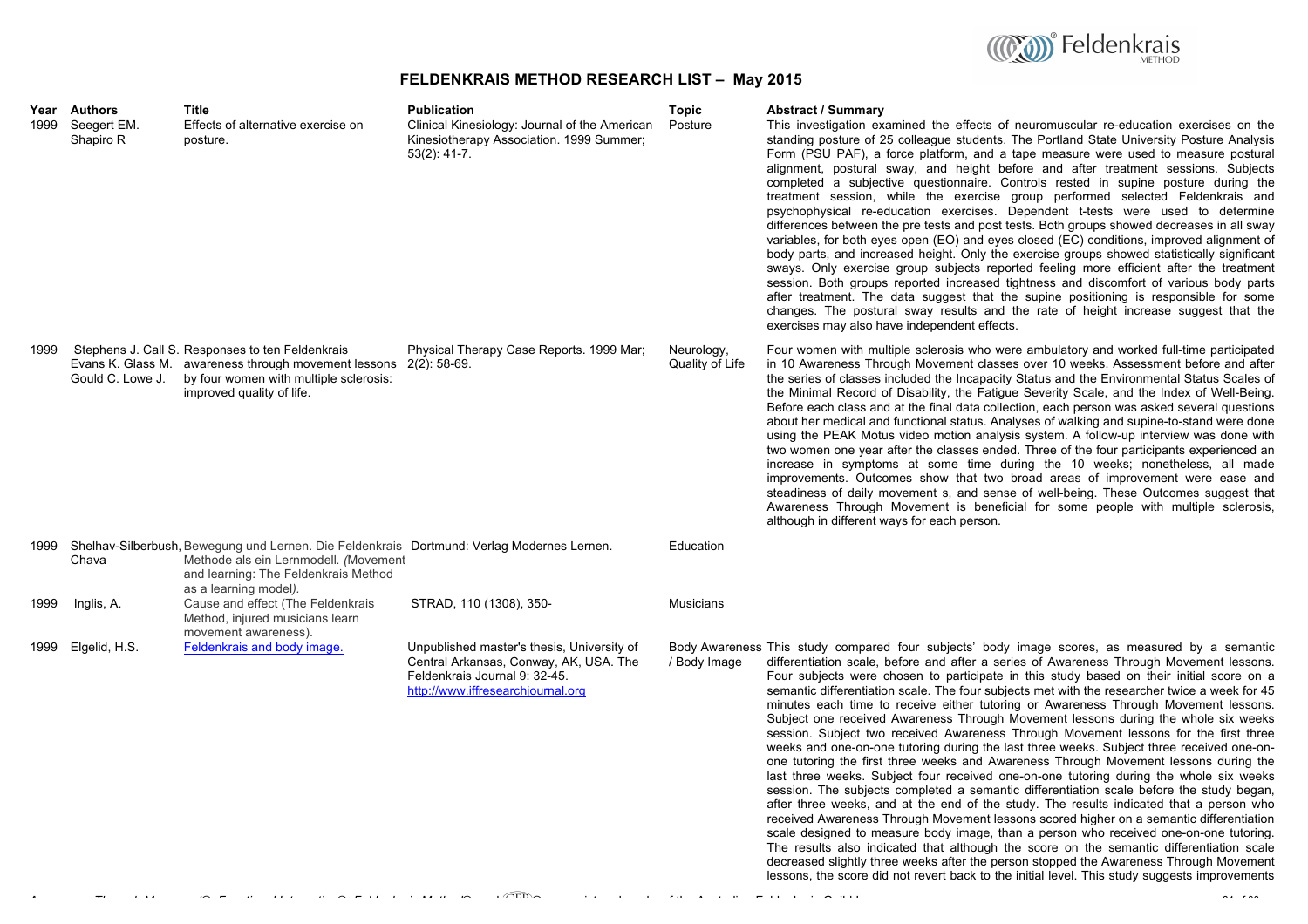

|      | Year Authors                                                       | Title                                                                                                                                                                                                            | <b>Publication</b>                                                                                                              | <b>Topic</b>            | <b>Abstract / Summary</b><br>in body image as measured on the semantic differentiation scale, following ATM lessons,<br>compared to controls receiving tutoring. Four subjects, crossover design.                                                                                                                                                                                                                                                                                                                                                                                                                                                                                                                                                                                                                                                                                                                                                                                                                                                                                                                                                                                                                                                                                                                                                                                                                                                                                                                                 |
|------|--------------------------------------------------------------------|------------------------------------------------------------------------------------------------------------------------------------------------------------------------------------------------------------------|---------------------------------------------------------------------------------------------------------------------------------|-------------------------|-----------------------------------------------------------------------------------------------------------------------------------------------------------------------------------------------------------------------------------------------------------------------------------------------------------------------------------------------------------------------------------------------------------------------------------------------------------------------------------------------------------------------------------------------------------------------------------------------------------------------------------------------------------------------------------------------------------------------------------------------------------------------------------------------------------------------------------------------------------------------------------------------------------------------------------------------------------------------------------------------------------------------------------------------------------------------------------------------------------------------------------------------------------------------------------------------------------------------------------------------------------------------------------------------------------------------------------------------------------------------------------------------------------------------------------------------------------------------------------------------------------------------------------|
| 1999 | Shusterman,<br>Richard                                             |                                                                                                                                                                                                                  | Somaesthetics: A Disciplinary Proposal Journal of Aesthetics and Art Criticism, 57<br>(1999)                                    |                         |                                                                                                                                                                                                                                                                                                                                                                                                                                                                                                                                                                                                                                                                                                                                                                                                                                                                                                                                                                                                                                                                                                                                                                                                                                                                                                                                                                                                                                                                                                                                   |
| 1998 | Chava                                                              | Shelhav-Silberbush, Movement and Learning: The<br>Feldenkrais Method® as a Learning<br>Model.                                                                                                                    | PhD Dissertation, Faculty of Sociology and<br>Behavioral Science. Heidelberg University,<br>Germany. 1998. Published in German. | Education               | Controlled study with a group of learning disabled children in Germany.                                                                                                                                                                                                                                                                                                                                                                                                                                                                                                                                                                                                                                                                                                                                                                                                                                                                                                                                                                                                                                                                                                                                                                                                                                                                                                                                                                                                                                                           |
| 1998 | Call S, Evans K,<br>Glass M, Gould C,<br>Lowe J, and<br>Stephens J | Awareness Through Movement as a<br>Method of Improving Coordination,<br>Efficiency of Movement and Gait,<br>Fatigue and Quality of Life in Individuals<br>with Multiple Sclerosis.                               | Master's Thesis at Widener University, Institute Balance and<br>for Physical Therapy Education, May 1998.                       | Mobility,<br>Neurology  |                                                                                                                                                                                                                                                                                                                                                                                                                                                                                                                                                                                                                                                                                                                                                                                                                                                                                                                                                                                                                                                                                                                                                                                                                                                                                                                                                                                                                                                                                                                                   |
| 1998 | LS, Morley JD,                                                     | Irani SF, Lebonette Awareness Through Movement: An<br>Intervention Strategy for Improving<br>Pankowski KM, Pell Coordination and Economy of<br>KL, and Stephens J Movement in a Group of Well Elderly<br>People. | Unpublished Master's Thesis at Widener<br>University, Institute for Physical Therapy<br>Education, May 1998                     | Balance and<br>Mobility |                                                                                                                                                                                                                                                                                                                                                                                                                                                                                                                                                                                                                                                                                                                                                                                                                                                                                                                                                                                                                                                                                                                                                                                                                                                                                                                                                                                                                                                                                                                                   |
| 1998 | Sarantakis CP                                                      | Bennett JL, Brown Effects of a Feldenkrais Based Mobility Abstract in Issues on Aging 21(1):27<br>BJ, Finney SA, and Program on Function of a Healthy<br>Elderly Sample.                                         |                                                                                                                                 | Balance and<br>Mobility |                                                                                                                                                                                                                                                                                                                                                                                                                                                                                                                                                                                                                                                                                                                                                                                                                                                                                                                                                                                                                                                                                                                                                                                                                                                                                                                                                                                                                                                                                                                                   |
| 1998 | HopperC,<br>McConville JC,<br>Bate P                               | James ML, Kolt GS, The effects of a Feldenkrais program<br>and relaxation procedures on hamstring<br>length.                                                                                                     | Australian J Physiother 44: 49-54, 1998.                                                                                        |                         | Musculoskeletal Despite the growing popularity of the Feldenkrais method in Australia (Wildman 1990b), little<br>research is available investigating its efficacy. The current study investigated the effects of<br>the Feldenkrais method on hamstring length. Forty-eight healthy undergraduate participants<br>were randomly allocated into Feldenkrais, relaxation, or control groups. All subjects had<br>their right hamstring measured using a modified active knee extension test prior to the first<br>session, prior to the fourth (final) session, and after the final session of intervention. Two-<br>way analysis of variance with time of measurement repeated revealed no significant<br>differences between the groups. The findings are discussed in relation to apparent<br>ineffectiveness of the Feldenkrais awareness through movement lessons used on hamstring<br>length, exposure time to the technique, and attitudes towards the Feldenkrais method.                                                                                                                                                                                                                                                                                                                                                                                                                                                                                                                                                   |
| 1998 | Ives JC, Shelley<br>GA.                                            | The Feldenkrais Method in<br>Rehabilitation: a review.                                                                                                                                                           | and Rehabilitation. 11: 75-90. 1998.                                                                                            | and Reviews             | WORK: A Journal of Prevention, Assessment Research Theory This article contains a listing of many unpublished pieces of research, which are not listed in<br>other places. Peer Reviewed. Musculoskeletal disorders are often suggested to be caused,<br>in part, by poor postural behaviours that are associated with occupational demands. The<br>inefficacy of conventional strategies to elicit postural correction has prompted many to seek<br>alternative techniques such as the Feldenkrais Method®. The rapidly growing use of the<br>Feldenkrais Method® by laypersons and professionals has been fuelled by extravagant<br>claims and data published in non-peer-reviewed sources, for the effectiveness of this<br>technique has been poorly documented in peer-reviewed publications. Therefore the<br>purpose of this review was to critically assess the literature on the Feldenkrais Method® in<br>both juried and non-juried sources. The results have generally indicated some improvement<br>with Feldenkrais® interventions; however, these improvements are not nearly as large as<br>suggested by the anecdotal claims. Unfortunately, most of the juried and non-juried findings<br>and conclusions are questionable due to inadequately controlled studies and other serious<br>methodological problems. As such, determination of the effectiveness of the Feldenkrais<br>Method® based on the literature is difficult at best, and the only justifiable conclusion is that<br>more study is warranted. |
| 1998 | Green Birkel, Dee<br>Ann                                           | of Body and Mind                                                                                                                                                                                                 | Activities for the Older Adult: Integration Journal of Physical Education, Recreation &<br>Dance; Nov/Dec 1998; 69, 9           | Dance                   |                                                                                                                                                                                                                                                                                                                                                                                                                                                                                                                                                                                                                                                                                                                                                                                                                                                                                                                                                                                                                                                                                                                                                                                                                                                                                                                                                                                                                                                                                                                                   |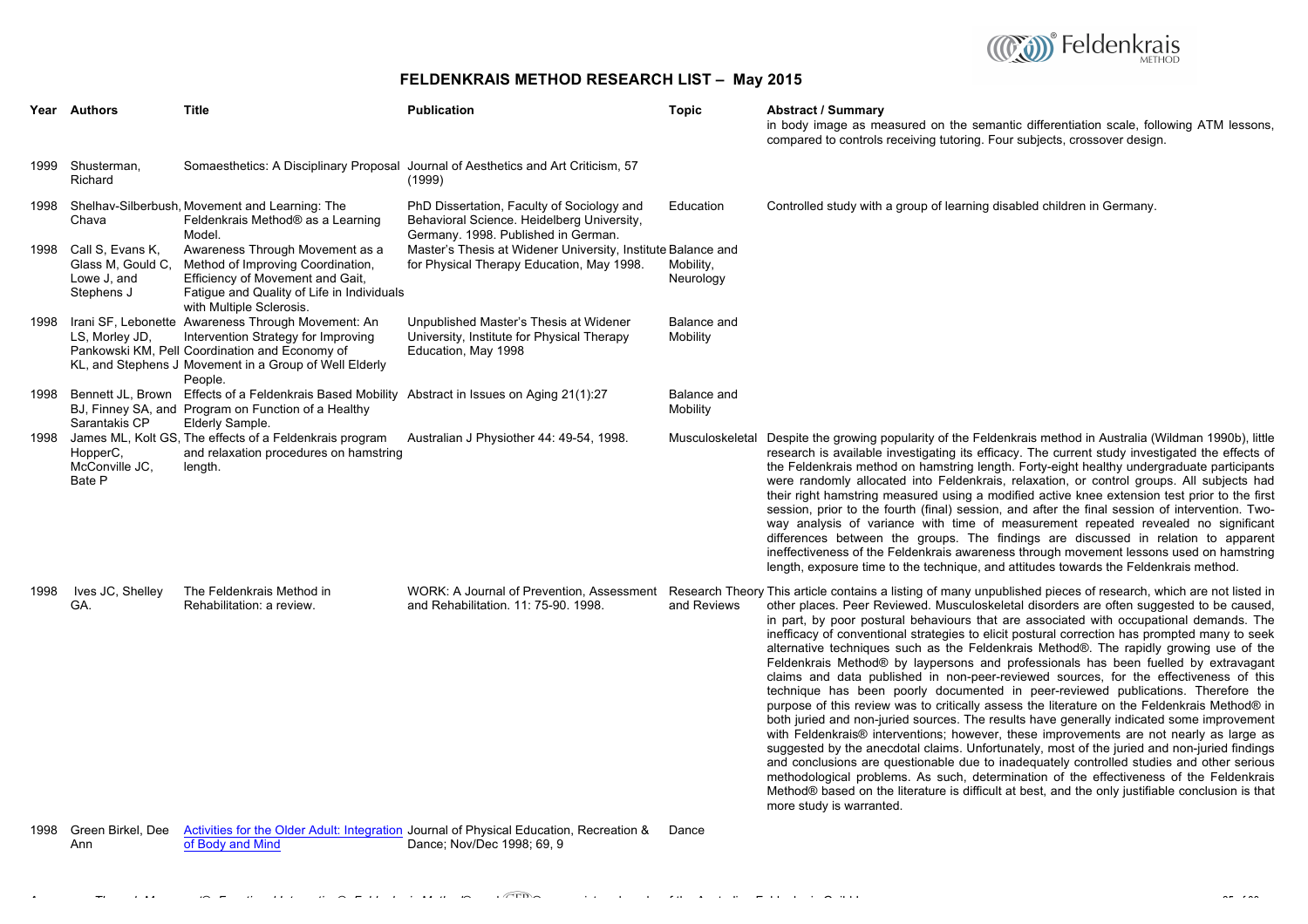

| 1997 | Year Authors<br>Lundy-Ekman L<br>(advisor), Maebori<br>$D$ (CFP).    | <b>Title</b><br>Powell R (advisor), of Movement Re-Education in Chronic<br>Pain Management.                                                                                                                                                             | <b>Publication</b><br>Phipps A, Lopez R, A Functional Outcome Study on the Use Master's Thesis at Pacific University, School of Pain<br>Physical Therapy, Forest Grove, Oregon, May<br>1997 | <b>Topic</b>        | <b>Abstract / Summary</b>                                                                                                                                                                                                                                                                                                                                                                                                                                                                                                                                                                                                                                                                                                                                                                                                                                                                                                                                                                                                                                                                                                                                                                                                                                                                                                                                                                                                                                                                                                                                                                                                                                                                                                                                                                                                                                                                          |
|------|----------------------------------------------------------------------|---------------------------------------------------------------------------------------------------------------------------------------------------------------------------------------------------------------------------------------------------------|---------------------------------------------------------------------------------------------------------------------------------------------------------------------------------------------|---------------------|----------------------------------------------------------------------------------------------------------------------------------------------------------------------------------------------------------------------------------------------------------------------------------------------------------------------------------------------------------------------------------------------------------------------------------------------------------------------------------------------------------------------------------------------------------------------------------------------------------------------------------------------------------------------------------------------------------------------------------------------------------------------------------------------------------------------------------------------------------------------------------------------------------------------------------------------------------------------------------------------------------------------------------------------------------------------------------------------------------------------------------------------------------------------------------------------------------------------------------------------------------------------------------------------------------------------------------------------------------------------------------------------------------------------------------------------------------------------------------------------------------------------------------------------------------------------------------------------------------------------------------------------------------------------------------------------------------------------------------------------------------------------------------------------------------------------------------------------------------------------------------------------------|
|      | 1997 Gilman, Marina.                                                 | Reduction of Tension in Stuttering<br>through Somatic Re-Education.                                                                                                                                                                                     | Master's thesis at Northwestern University,<br>Department of Communication Sciences and<br>Disorders, Evanston, IL. 1997                                                                    | Voice and<br>Speech | This paper reviews the history of relaxation techniques in stuttering therapy and proposes a<br>means for viewing relaxation not as a passive process (eg a feeling of calmness), but rather<br>as an active, dynamic process involving coordinated movement of the entire Neuro<br>musculoskeletal system. This balance is central to the theories of somatic education, such<br>as those developed by Alexander, Rolf, and Feldenkrais. Accordingly, this paper argues that<br>the use of somatic education in stuttering treatment may promote the perception of<br>relaxation and facilitate the habituation of new behaviour patterns, thereby leading to<br>improved generalization of relaxation outside the treatment setting.                                                                                                                                                                                                                                                                                                                                                                                                                                                                                                                                                                                                                                                                                                                                                                                                                                                                                                                                                                                                                                                                                                                                                             |
|      | 1997 Pendergast C,<br>Roller BA,<br>Weiskittel RS and<br>Stephens J. | Awareness through Movement as a<br>Economy of Movement in Older Adults.                                                                                                                                                                                 | Masters' Thesis at Widener University, Institute Musculoskeletal<br>Strategy for Improving Coordination and for Physical Therapy Education, May 1997                                        |                     |                                                                                                                                                                                                                                                                                                                                                                                                                                                                                                                                                                                                                                                                                                                                                                                                                                                                                                                                                                                                                                                                                                                                                                                                                                                                                                                                                                                                                                                                                                                                                                                                                                                                                                                                                                                                                                                                                                    |
|      | 1997 Laumer U, Bauer                                                 | <b>Effects of Feldenkrais Method</b><br>M, Fichter M, Milz H Awareness Through Movement in<br>Patients with Eating Disorders.                                                                                                                           | Therapeutic Psychother Psychosom Med<br>Psychol 47(5): 170-180, 1997                                                                                                                        |                     | Eating Disorders English abstract only (Published in German) Based on the movement-pedagogical concept<br>of Feldenkrais and the findings-of disturbed body perception by eating disordered patients<br>this research aimed at studying the therapeutical effects of the Feldenkrais Method<br>"Awareness through Movement" with eating disorder patients, 15 eating disordered patients<br>treated at the Roseneck hospital for behavioural medicine rated-by means of a<br>questionnaire consisting of scales of the Body Cathexis Scale (BCS), the Body Parts<br>Satisfaction Scale (BPSS), the questionnaire for body perception (Fragebogen zum<br>Korpererleben; FKE), the Emotion inventory (Emotionalitatsinventar; EMI-B), the Anorexia-<br>Nervosa-Inventory for Selfrating (ANIS) and the Eating Disorder Inventory-2 (EDI)-various<br>aspects of their eating disorder before and after participating in a nine hour course of the<br>Feldenkrais Method. The data of these patients were compared to those of the members of<br>a control group, also consisting of 15 eating disordered patients who did not participate in a<br>Feldenkrais course. The participants of the Feldenkrais-course showed increasing<br>contentment with regard to problematic zones of their body and their own health as well as<br>concerning acceptance and familiarity with their own body. Other results were a more<br>spontaneous, open and self-confident behaviour, the decrease of feelings of helplessness<br>and decrease of the wish to return to the security of the early childhood, which indicates the<br>development of felt sense of self, self-confidence and a general process of maturation of the<br>whole personality. The outcome points to the therapeutical effectiveness of the Feldenkrais<br>Method with eating-disorder patients within a multimodal treatment program. |
|      | 1997 Lyttle TSK.                                                     | practice and principles.                                                                                                                                                                                                                                | The Feldenkrais Method®: application, J Bodywork Movement Ther. 1(5):262-9, 1997 Theory                                                                                                     |                     |                                                                                                                                                                                                                                                                                                                                                                                                                                                                                                                                                                                                                                                                                                                                                                                                                                                                                                                                                                                                                                                                                                                                                                                                                                                                                                                                                                                                                                                                                                                                                                                                                                                                                                                                                                                                                                                                                                    |
|      | 1997 Hermens, K                                                      | Die Feldenkrais-Methode,<br>Bildung und Erziehung. (The<br>Feldenkrais Method. An examination of<br>its importance in education).                                                                                                                       | Unpublished master's thesis, Institut für<br>Untersuchungen zu ihrer Bedeutung für Pädagogik, Ludwig-Maximilians-Universität,<br>München, Germany.                                          | Education           |                                                                                                                                                                                                                                                                                                                                                                                                                                                                                                                                                                                                                                                                                                                                                                                                                                                                                                                                                                                                                                                                                                                                                                                                                                                                                                                                                                                                                                                                                                                                                                                                                                                                                                                                                                                                                                                                                                    |
|      | 1997 Krafft, T                                                       | Die Feldenkrais Methode Funktionale<br>Integration innerhalb pädagogischer<br>Beziehungen zu Menschen mit<br>schwersten Behinderungen. (The<br>Feldenkrais Method - Functional<br>Integration and its pedagogic<br>importance in the work with severely | Unpublished honor's thesis, Heilpädagogische Neurology<br>Fakultät, Universität Köln, Germany                                                                                               |                     |                                                                                                                                                                                                                                                                                                                                                                                                                                                                                                                                                                                                                                                                                                                                                                                                                                                                                                                                                                                                                                                                                                                                                                                                                                                                                                                                                                                                                                                                                                                                                                                                                                                                                                                                                                                                                                                                                                    |

*Awareness Through Movement*®, *Functional Integration*®, *Feldenkrais Method*®, and ® are registered marks of the Australian Feldenkrais Guild Inc. 26 of 33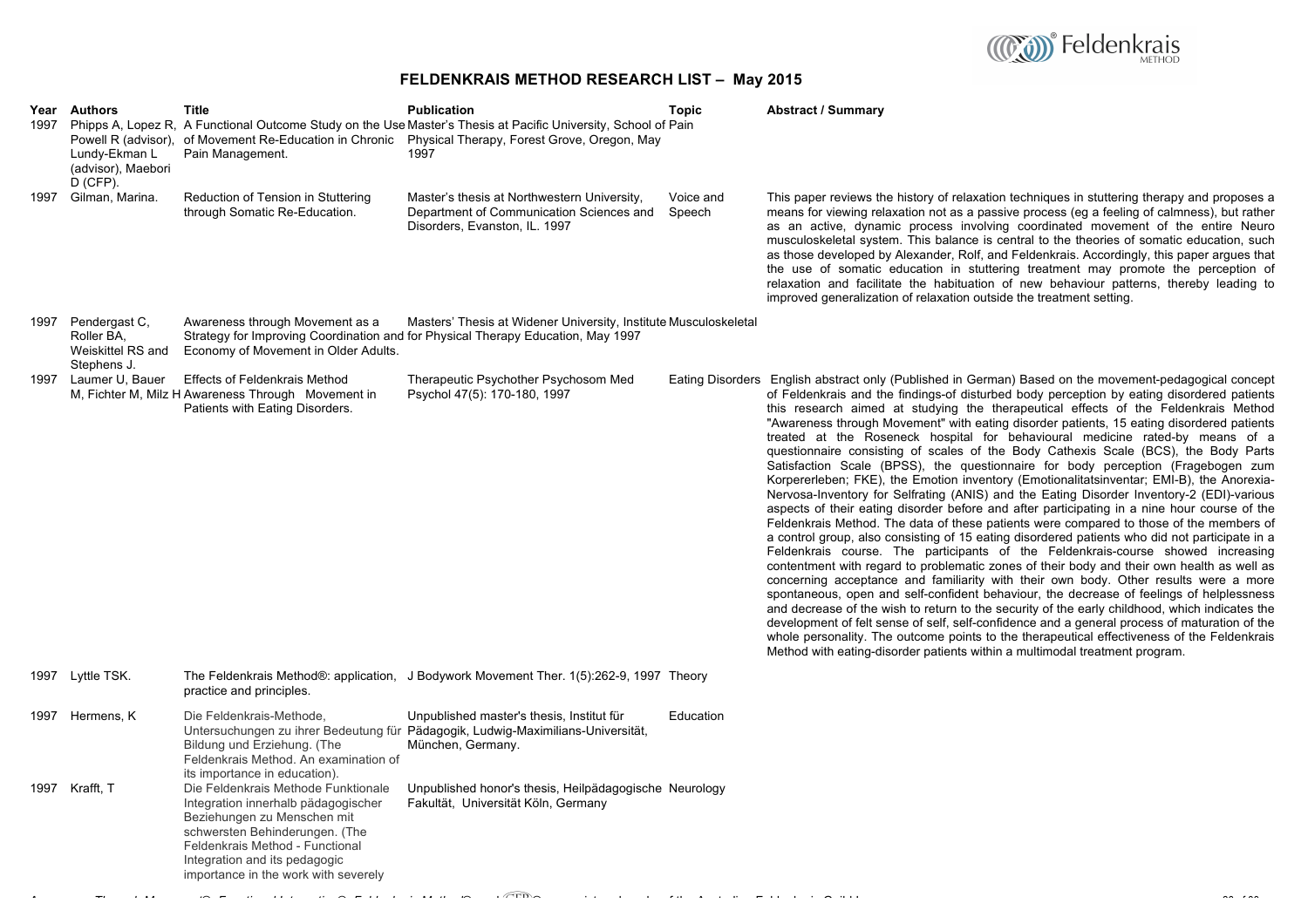

|      | Year Authors            | <b>Title</b><br>disabled people)                                                                                                                                                                                                                                                                                                                                                         | <b>Publication</b>                                                                                                            | <b>Topic</b> | <b>Abstract / Summary</b>                                                                                                                                                                                                                                                                                                                                                                                                                                                                                                                                           |
|------|-------------------------|------------------------------------------------------------------------------------------------------------------------------------------------------------------------------------------------------------------------------------------------------------------------------------------------------------------------------------------------------------------------------------------|-------------------------------------------------------------------------------------------------------------------------------|--------------|---------------------------------------------------------------------------------------------------------------------------------------------------------------------------------------------------------------------------------------------------------------------------------------------------------------------------------------------------------------------------------------------------------------------------------------------------------------------------------------------------------------------------------------------------------------------|
| 1997 | Sorg, Cornelia          | zu tun? Bewußtheit durch Bewegung<br>als Präventions- und Hilfsmöglichkeit im Germany.<br>Rahmen Sozialer Arbeit unter dem<br>Erklärungsansatz des Life Models.<br>What has Feldenkrais to do with social<br>work? Awareness through movement as<br>prevention and rehabilitation strategy<br>within the context of social work. An<br>interpretation through the Life Model<br>concept. | Was hat Feldenkrais mit sozialer Arbeit Unpublished master's thesis, Katholische<br>Stiftungsfachhochschule München, München, | Social Work  |                                                                                                                                                                                                                                                                                                                                                                                                                                                                                                                                                                     |
| 1996 | Klinkenberg,<br>Norbert | Die Feldenkrais-Methode als Modell<br>einer kognitiv-behavioralen<br>Körpertherapie. (The Feldenkrais<br>Method as a model of cognitive-<br>behavioral body therapy).                                                                                                                                                                                                                    | Verhaltenstherapie und psychosoziale Praxis, Psychology<br>28 (2), 191-202                                                    |              |                                                                                                                                                                                                                                                                                                                                                                                                                                                                                                                                                                     |
| 1996 | Haas, J.D               | The relationship of somatic awareness<br>to creative process: An experimental<br>phenomenological study.                                                                                                                                                                                                                                                                                 | Unpublished doctoral dissertation. Dissertation Creativity<br>Abstracts International, 1996: 57-07A:2937.                     |              | These included (an<br>Movement, Body-Min<br>to chakras, and the<br>participants to becor<br>utilized data from p<br>essays regarding ci<br>presented via individ<br>around these questic<br>How do they experier<br>connection, if any, do<br>Does being a memb<br>affect one's creative<br>concerning their exp<br>somatics to creative<br>power, energy, rece<br>prevalent, dynamic<br>related. The researd<br>enhancing and foster<br>value creativity and<br>curricula as well as in<br>how, if at all, particip<br>relationship between<br>the value and effed |

(among others) conscious breathing, walking meditations, Authentic ly-Mind Centering, Feldenkrais Awareness through Movement, yoga related of theatre improvisational games. Concurrently, the course encouraged become consciously aware of their creative processes. The researcher om pre and post questionnaires, written responses regarding exercises, ng creativity, autobiographical essays, and exit interviews. Data were ndividual profiles of the participants, mostly in their own words, structured uestions: (1) How do students understand their own creative process? (2) perience creative blocks? (3) What were the effects of this course? (4) What  $\alpha$ , do participants perceive between body awareness and creativity? and (5) nember of a group that comes together to focus on somatics and creativity ative life? The researcher found participants shared many common themes ir experiences of (a) creativity, (b) somatics, and (c) the relationship of ative process. Themes of self-knowledge, movement from inside to outside, receptivity, heightened states of awareness, and change were the most amic ways in which participants experienced the three categories to be esearcher concluded that somatic awareness seemed to be a means of fostering creativity for the participants of this study, and that courses which and kinaesthetic "ways of knowing" would be valuable in general college as in arts curricula. The purpose of this study was twofold: (1) to investigate articipants, in a specially designed course, experience and understand the ween somatic awareness and their creative processes, and (2) to ascertain effectiveness of this course, which emphasizes creative and somatic awareness processes and seeks to provide an atmosphere conducive to enhancing and fostering creativity. The researcher/teacher designed and implemented, at a university, a semester-long course and research project, in which seven women participated. The women, ages 20-51, were encouraged to do a daily practice of exercises designed to increase conscious awareness of sensations in their bodies. increase conscious awareness http://scholarworks.umass.edu/dissertations/AAI9638966/

1995 Dennenberg N and Changes in health locus of control and Master's thesis for Program in Physical Reeves GD. activities of daily living in a Physical Therapy Clinic using the Feldenkrais Method® of sensory motor education.

Therapy, Oakland University, Rochester, Michigan. 1995.

Quality of Life Notes several changes in Health locus of control in the Feldenkrais group. No control group.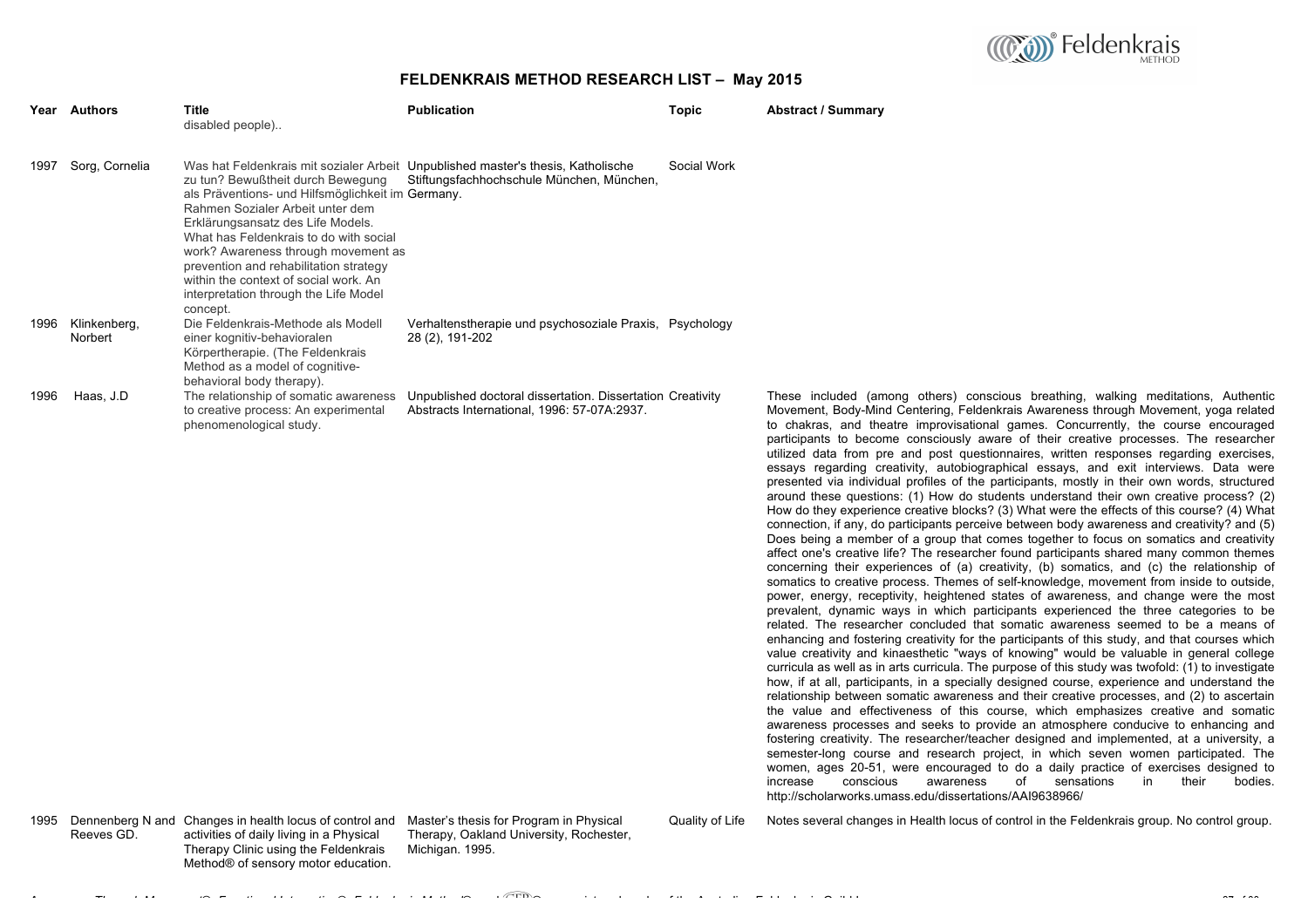

| Year<br>1995 | Authors<br>Ideberg G and<br>Werner M.             | Title<br>Motion Analysis in Subjects with<br>Chronic Low Back Pain Treated<br>According to Feldenkrais Principles. An                                                                                                                                                     | <b>Publication</b><br>Gait Assessment by Three Dimensional Unpublished Manuscript, Lund University,<br>Department of Physical Therapy, Lund,<br>Sweden, 1995                          | Topic<br>Balance and<br>Mobility, Pain | <b>Abstract / Summary</b>                                                                                                           |
|--------------|---------------------------------------------------|---------------------------------------------------------------------------------------------------------------------------------------------------------------------------------------------------------------------------------------------------------------------------|---------------------------------------------------------------------------------------------------------------------------------------------------------------------------------------|----------------------------------------|-------------------------------------------------------------------------------------------------------------------------------------|
|              | 1995 Ernst, K.                                    | exploratory study.<br>Der Einsatz der Feldenkrais Methode<br>Bewußtheit durch Bewegung zur<br>Bildschirmarbeit. Application of the<br>Feldenkrais Method in order to avoid<br>pain in screen work.                                                                        | Unpublished master's thesis, Universität<br>Eichstätt, Philosophisch-Pädagogische<br>Vermeidung körperlicher Schmerzen bei Fakultät, Lehrstuhl für Psychologie, Eichstätt,<br>Germany | Pain                                   |                                                                                                                                     |
|              | 1995 Ross, D.L.                                   | Feldenkrais: A comparison of theories<br>of learning and motor control.                                                                                                                                                                                                   | Unpublished master's thesis, Samuel Merrit<br>College, Oakland, CA/USA.                                                                                                               | Theory                                 |                                                                                                                                     |
| 1995         | Joly, Yvan                                        | The experience of being embodied -<br>qualitative research and somatic<br>education: a perspective based on the<br>Feldenkrais Method." La recherche et la Journal, 1.<br>pratique du corps vecu un point de vue<br>par la Methode Feldenkrais®<br>d'education somatique. | Revue de l'Association pour la recherche<br>qualitative, 12, 87-99. Republished: Joly, Y.<br>(2004). IFF Academy Feldenkrais Research                                                 | <b>Body Awareness</b><br>/ Body Image  |                                                                                                                                     |
|              | 1995 Sieben, I.                                   | new standard work for Feldenkrais<br>Method by Ruthy Alon.                                                                                                                                                                                                                | The nature of human movement + The BALLETT INTERNATIONAL, 7, 54-55.                                                                                                                   | Dance                                  |                                                                                                                                     |
|              | 1995 yes, K.                                      | The effects of a Feldenkrais Awareness Unpublished honor's thesis, La Trobe<br>Through Movement program and<br>relaxation training on cognitive mood<br>states.                                                                                                           | University, Melbourne, Australia                                                                                                                                                      | Psychology -<br>mood                   |                                                                                                                                     |
|              | 1995 dman, F.                                     | Using available energy. Movement for<br>the elderly.                                                                                                                                                                                                                      | Advanced Physical Therapists, 6(9), 7-20                                                                                                                                              | Older Adults                           |                                                                                                                                     |
|              | 1995 Goldfarb, L.                                 | Understanding Standing.                                                                                                                                                                                                                                                   | PhD Thesis Kinesiology department. Urbana,<br>University of Illinois. Dissertation in<br>Kinesiology, (1994)                                                                          | Balance and<br>Mobility                |                                                                                                                                     |
| 1994         | Chinn J. Trujillo D.<br>Kegerreis S,<br>Worrell T | Effect of a Feldenkrais Intervention on<br>Symptomatic Subjects Performing a<br><b>Functional Reach.</b>                                                                                                                                                                  | Isokinetics and Exercise Science. 1994, 4(4):<br>131-136.                                                                                                                             | Balance and<br>Mobility                |                                                                                                                                     |
| 1994         | Deig, Denise.                                     | Self Image in Relationship to<br>Feldenkrais Awareness Through<br>Movement Classes.                                                                                                                                                                                       | Independent Study Project. University of<br>Indianapolis, Krannert Graduate School of<br>Physical Therapy, Indianapolis, Indiana. 1994.                                               | /Self Image                            | Body Awareness Demonstrates changes in self image assessed by clay images, after Awareness through<br>Movement training Qualitative |
|              | 1994 Ofir, R.D.                                   | A heuristic investigation of the process<br>of motor learning using the Feldenkrais Institute, NY.<br>method in physical rehabilitation of two<br>young women with traumatic brain<br>injury.                                                                             | Unpublished doctoral dissertation, Union                                                                                                                                              | Neurology                              | Documents improvements Feldenkrais Intervention. Videotape supports text.                                                           |
| 1994         | Shusterman,<br>Richard                            | Die Sorge um den Körper in der<br>heutigen Kultur. In: Kuhlmann, The<br>concern about the physical body in<br>today's culture.                                                                                                                                            | Andreas (Hg.): Philosophische Ansichten der<br>Kultur der Moderne, p. 241-277. Fischer:<br>Frankfurt. Germany. Philosophical views of the<br>culture of modern times.                 | / Body Image                           | Body Awareness Philosophical views of the culture of modern times.                                                                  |
|              | 1994 Hoffmann, S.                                 | Die Feldenkrais Methode im<br>Blockfötenunterricht.                                                                                                                                                                                                                       | Unpublished research study, Conservatorium<br>Maastricht, Netherlands                                                                                                                 |                                        |                                                                                                                                     |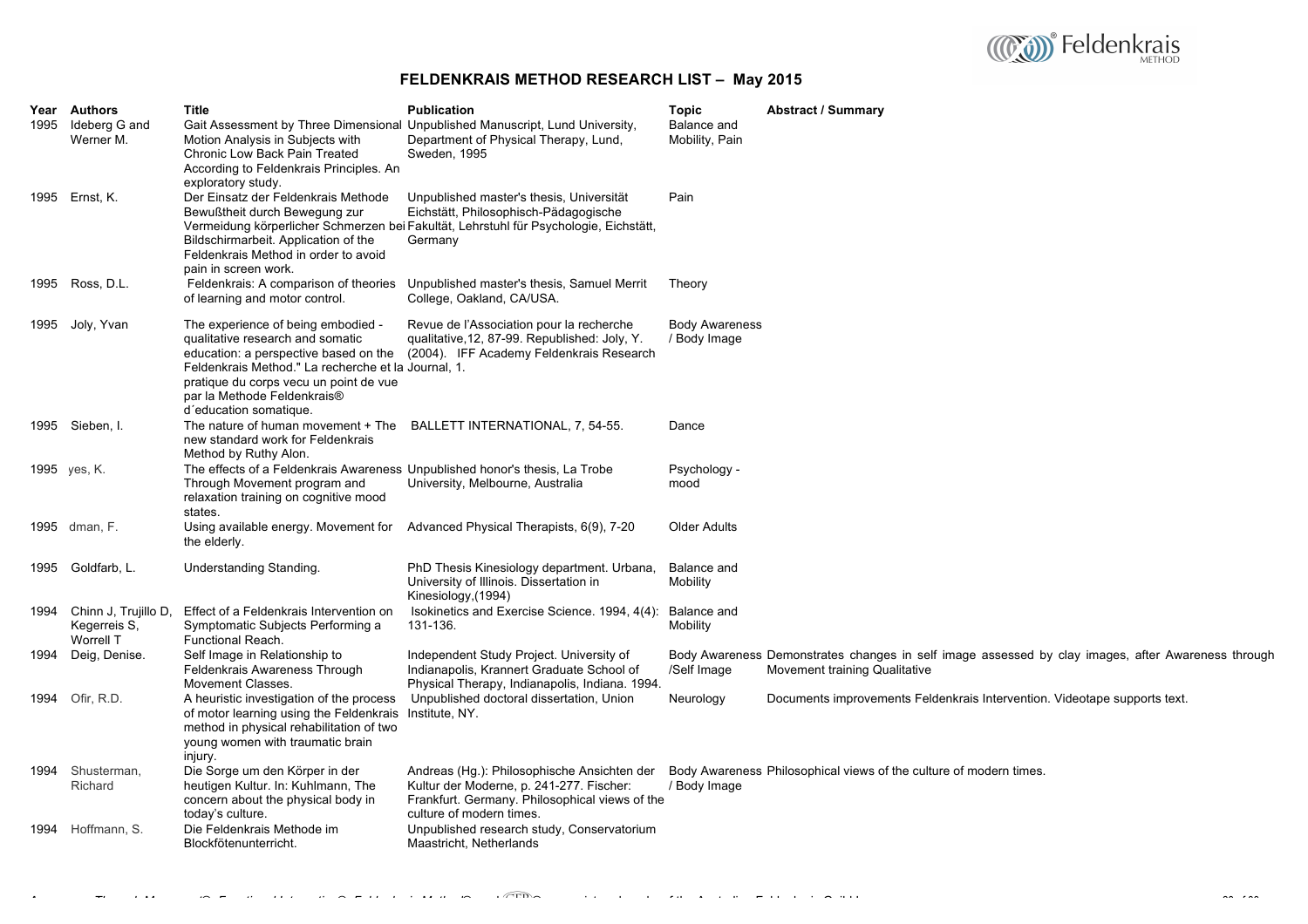

| Year | Authors                                             | Title                                                                                                                                                                                                                                                 | <b>Publication</b>                                                                                                                                                                                 | <b>Topic</b>             | <b>Abstract / Summary</b>                                            |
|------|-----------------------------------------------------|-------------------------------------------------------------------------------------------------------------------------------------------------------------------------------------------------------------------------------------------------------|----------------------------------------------------------------------------------------------------------------------------------------------------------------------------------------------------|--------------------------|----------------------------------------------------------------------|
| 1994 | Lamontanaro, C.                                     | offers new ways of thinking about<br>movement and limitation.                                                                                                                                                                                         | Flexible minds: The Feldenkrais Method PT: Magazine of Physical Therapy, July 3, 4-6.<br>22.                                                                                                       |                          |                                                                      |
| 1994 | Reynolds, J.P.                                      | Profiles in alternatives. Not a hamster<br>on a wheel: The Feldenkrais Method.                                                                                                                                                                        | Magazine of Physical Therapy, 2(9), 58-59.                                                                                                                                                         |                          |                                                                      |
| 1993 | Czetczok, H.-E.                                     | Die Feldenkrais-Methode.                                                                                                                                                                                                                              | In M. Bühring & F.H. Kernper (Hrsg.),<br>Naturheilverfahren und unkonventionelle<br>medizinische Richtungen. Grundlagen /<br>Methoden/Nachweissituation. Berlin-<br>Heidelberg-New York: Springer. |                          |                                                                      |
| 1993 | Narula, Meena.                                      | MS, Effect of the Six Week Awareness<br>Through Movement Lessons (The<br>Feldenkrais Method) on Selected<br><b>Functional Movement Parameters in</b><br>Individuals with Rheumatoid Arthritis                                                         | Master's Thesis Oakland University,<br>Rochester, MI. 1993.                                                                                                                                        |                          | Musculoskeletal Pilot study using a single subject case study design |
| 1993 |                                                     | Steisel, Stephan G. The Clients Experience of the<br>Psychological Elements in Functional<br>Integration.                                                                                                                                             | Massachusetts School of Professional<br>Psychology. University Microfilms, Ann Arbor,<br>MI 1993.                                                                                                  | Psychology               | Qualitative                                                          |
| 1993 | Bober J.                                            | Perceived influences of Feldenkrais<br>somatic practices on motor learning and University, London, UK.<br>control, and creativity in dance.                                                                                                           | Unpublished Dissertation, Laban/City                                                                                                                                                               | Dance                    |                                                                      |
| 1993 | Sturm, Ramona                                       | Sensibilisierung des Bewusstseins für<br>psychophysische Prozesse bezogen auf Hochschule<br>das Violinspiel. (Sensibilizing<br>consciousness for psycho-physical<br>processes in reference to playing the<br>violin).                                 | Diplomarbeit, Studiengang Musikpädagogik,                                                                                                                                                          | Musicians                |                                                                      |
| 1993 | Batson, G.                                          | medicine and rehabilitation.                                                                                                                                                                                                                          | The role of somatic education in dance North Carolina Medical Journal, 54,74-78.                                                                                                                   | Dance                    |                                                                      |
| 1993 | McCrea, B.                                          | The Feldenkrais Method.                                                                                                                                                                                                                               | Physiotherapy Sport, 18(3), 18.                                                                                                                                                                    | Musculoskeletal          |                                                                      |
| 1993 | Laumer. U.                                          | Wirkungen der Feldenkrais-Methode<br>"Bewußtheit durch Bewegung" bei<br>stationären Therapie. (Effects of the<br>Feldenkrais-Method -Awareness<br>through movement on patients with<br>eating disorders within the context of<br>stationary therapy). | Diplomarbeit, Universität Regensburg,<br>Regensburg, Germany.<br>eßgestörten Patienten im Rahmen einer http://www.iffresearchjournal.org/laumergerm.h<br>tm                                        | <b>Eating Disorders</b>  |                                                                      |
| 1992 | Jackson-Wyatt O,<br>Gula D, Kireta A,<br>Steeves M. | <b>Effects of Feldenkrais Practitioner</b><br>Training Program on Motor Ability: a<br>video-analysis.                                                                                                                                                 | Physical Therapy 72: (suppl.) S86, 1992.                                                                                                                                                           | Motor<br>Performance     |                                                                      |
|      | 1992 Narula M, Jackson<br>O, Kulig K.               | The Effects of Six Week Feldenkrais<br>Method on Selected Functional<br>Parameters in a Subject with<br>Rheumatoid Arthritis.                                                                                                                         | Physical Therapy 72: (suppl.) S86,1992                                                                                                                                                             | Musculoskeletal          |                                                                      |
| 1992 | De Rosa, C.,<br>Porterfield J.                      | A Physical Therapy Model for the<br>Treatment of Low Back Pain.                                                                                                                                                                                       | Physical Therapy. 72(4): 261-272, 1992                                                                                                                                                             | Pain,<br>Musculoskeletal | Mentions Feldenkrais Method as treatment option.                     |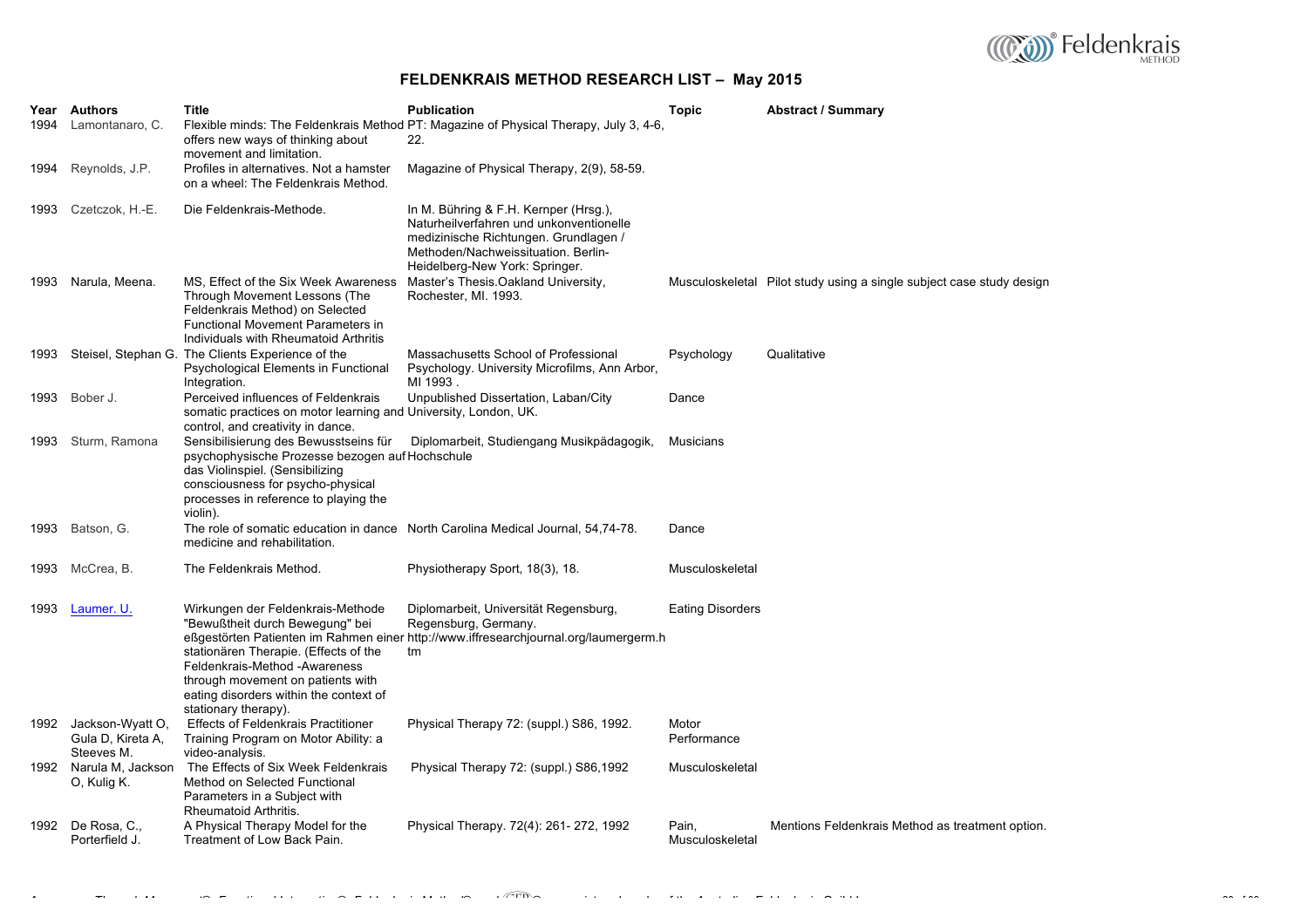

| 1992 | Year Authors                | Title<br>Panarello-Black D. PT's Own Back Pain Leads Her to Start PT Bulletin. April 8, 1992, pp 9<br>Feldenkrais Training.                                                                                                                                                                                        | <b>Publication</b>                                                                                                                                | Topic<br>Pain                            | <b>Abstract / Summary</b>                                                               |
|------|-----------------------------|--------------------------------------------------------------------------------------------------------------------------------------------------------------------------------------------------------------------------------------------------------------------------------------------------------------------|---------------------------------------------------------------------------------------------------------------------------------------------------|------------------------------------------|-----------------------------------------------------------------------------------------|
| 1992 | Ruth S, Kegerreis<br>S.     | Facilitating Cervical Flexion Using a<br>Feldenkrais Method: Awareness<br>Through Movement.                                                                                                                                                                                                                        | J Sports Phys Ther. 16(1): 25-29, 1992                                                                                                            | Motor<br>Performance                     |                                                                                         |
|      | 1992 Eikmeier, C.           | teaching the cello. Anwendung der<br>Feldenkrais Methode im Cellounterricht.                                                                                                                                                                                                                                       | Application of the Feldenkrais Method in Unpublished master's thesis, Universität<br>Hannover, Germany.                                           | Musicians                                |                                                                                         |
|      | 1992 Schindler, I.          | Individuation und beweglicher<br>Organismus. Fallstudie zur Integration<br>der Feldenkrais-Methode in das<br>Konzept einer therapeutischen<br>Lebensgemeinschaft. (Individuation and<br>flexible organism. Case study on<br>integrating the Feldenkrais Method in<br>the concept of a therapeutical<br>community). | Unpublished master's thesis, Diplomarbeit<br>Sozialpädagogik, Berufsakademie - staatlichen<br>Studienakademie Villingen-Schwenningen,<br>Germany. | Philosophy                               |                                                                                         |
|      | 1992 Lake, Bernard          | Photoanalysis of standing posture in<br>controls and low back pain: Effects of<br>kinesthetic processing (Feldenkrais<br>Method).                                                                                                                                                                                  | In M. Woollocott & F. Horak (Eds.), Posture<br>and Gait: Control Mechanisms VII. (pp. 400-<br>403). University of Oregon Press.                   | Balance and<br>Mobility, Pain            |                                                                                         |
|      | 1992 Winslow, Liz           | Making Moving Effortless: The<br>Feldenkrais Method®                                                                                                                                                                                                                                                               | Dance Teacher Now, May/June 1991                                                                                                                  | Dance                                    |                                                                                         |
| 1991 | Jackson, O.                 | The Feldenkrais Method®: A<br>personalized learning model.<br>Contemporary Management of Motor<br>Control Problems.                                                                                                                                                                                                | Proceedings of the II Step Conference (ed.<br>Marilyn Lister-APTA), Foundation for Physical Performance<br>Therapy, p131-135. 1991.               | Motor                                    |                                                                                         |
| 1991 | Brown, E and<br>Kegerris S. | Electromyographic Activity of Trunk<br>Musculature During a Feldenkrais<br>Awareness through Movement Lesson.                                                                                                                                                                                                      | Isokinetics and Exercise Science. 1(4): 216-<br>221, 1991                                                                                         | Motor<br>Performance                     |                                                                                         |
| 1991 | Tayss, S. T.                | The current status of the Feldenkrais<br>method in physical therapy.                                                                                                                                                                                                                                               | Unpublished master's thesis, Touro College.<br>New York                                                                                           |                                          |                                                                                         |
| 1990 | Wm                          | to a Theory for Feldenkrais.                                                                                                                                                                                                                                                                                       | Goldfarb, Lawrence Articulating Changes: Preliminary Notes Feldenkrais Resources, Berkeley, CA. 1990.                                             | Feldenkrais<br>Method - theory may work. | Excellent basic explanation of how Feldenkrais Methods (ATM and Functional Integration) |
| 1990 | Ophir, Yael                 | Die Sprache der Bewegung.<br>Erfahrungen mit der Gruppentherapie<br>autistischer Kinder. Language of<br>movement. Group experiences with<br>autistic children.                                                                                                                                                     | Beschäftigungstherapie und Rehabilitation, 29 Education<br>$(5)$ , 340-343.                                                                       |                                          |                                                                                         |
|      | 1990 Batson, G.             | the role of the body therapies in dance Dance, $61(9)$ , 28-31<br>training.                                                                                                                                                                                                                                        | Dancing fully, safely, and expressively – Journal of Physical Education, Recreation and Dance                                                     |                                          |                                                                                         |
| 1990 | Wildman, F                  | Learning: The missing link in physical<br>therapy. A radical view of the<br>Feldenkrais Method.                                                                                                                                                                                                                    | New Zealand Journal of Physiotherapy, 18(2),<br>$6 - 7$                                                                                           | Education and<br>Learning                |                                                                                         |
|      | 1990 Wildman, F             | The Feldenkrais Method: Clinical<br>applications.                                                                                                                                                                                                                                                                  | The New Zealand Journal of Physiotherapy,<br>$18(2), 9-10$                                                                                        |                                          |                                                                                         |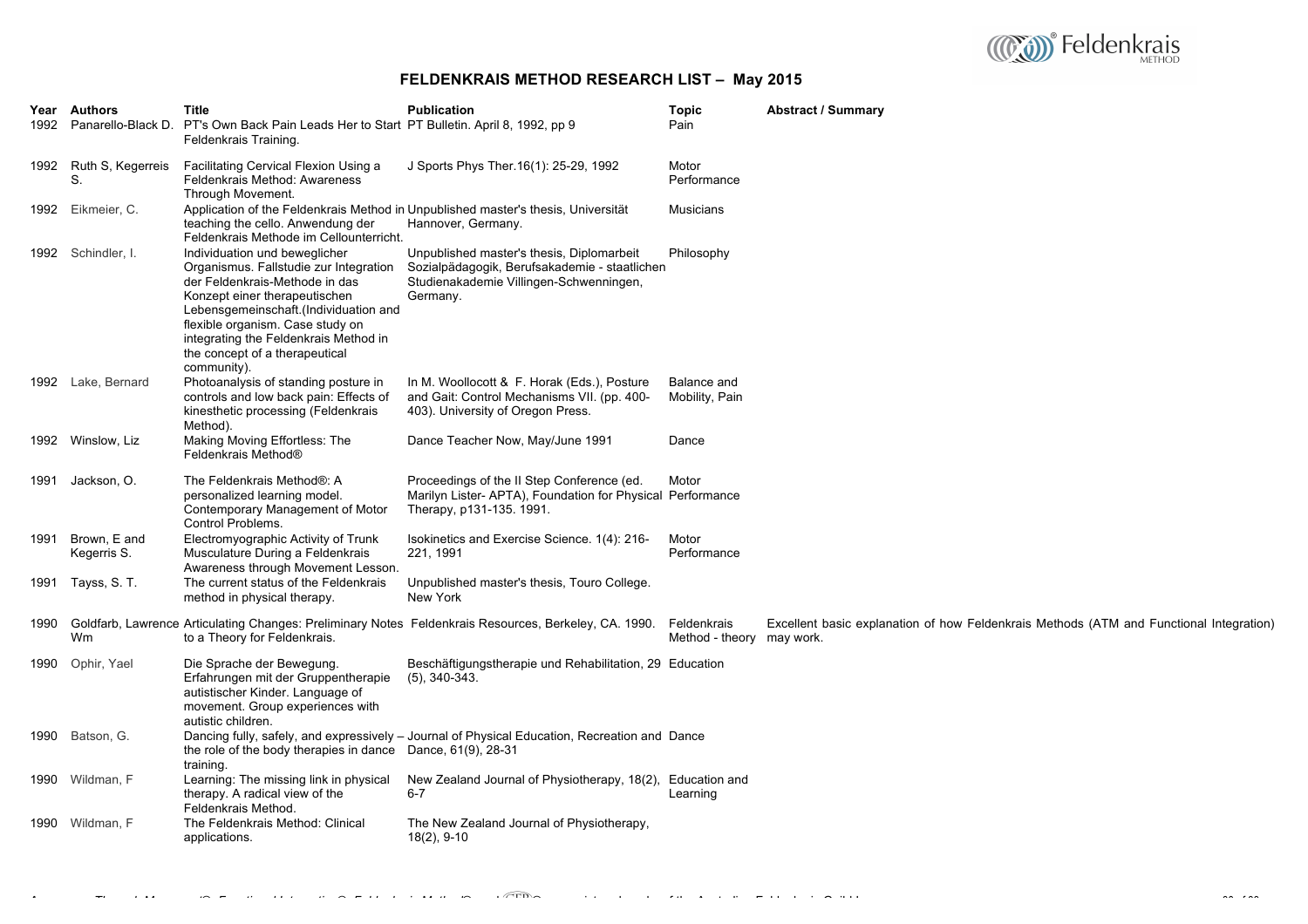

| 1990 | Year Authors<br>Doman, P.                             | <b>Title</b><br>Useful adjunct for therapists?                                                                                                                                                                                                                                                                                                                                                                                                                             | <b>Publication</b><br>Sport Health 8(3),                                                                                                             | <b>Topic</b><br>Musculoskeletal | <b>Abstract / Summary</b>                              |
|------|-------------------------------------------------------|----------------------------------------------------------------------------------------------------------------------------------------------------------------------------------------------------------------------------------------------------------------------------------------------------------------------------------------------------------------------------------------------------------------------------------------------------------------------------|------------------------------------------------------------------------------------------------------------------------------------------------------|---------------------------------|--------------------------------------------------------|
| 1989 | Shenkman M,<br>Butler R.                              | A Model for Multisystem Evaluation,<br>Interpretation, and Treatment of<br>Individuals with Neurologic Dysfunction.                                                                                                                                                                                                                                                                                                                                                        | Physical Therapy. 69(7) 538-547, 1989                                                                                                                | Neurology                       | Mentions Feldenkrais Method as a good treatment option |
|      | 1989 Shenkman M.<br>J, Kluss M,<br>Stebbins P, Butler | Management of Individuals with<br>Donovan J, Tsubota Parkinson's Disease: Rationale and<br>Case Studies. R                                                                                                                                                                                                                                                                                                                                                                 | Physical Therapy 69: 944-955, 1989                                                                                                                   | Neurology                       | Mentions Feldenkrais Method as treatment option        |
| 1989 | Henze, Martin                                         | Bewußtheit durch Bewegung - eine<br>Auseinandersetzung mit Moshe<br>Feldenkrais. (Awareness through<br>movement - a discussion of Moshé<br>Feldenkrais).                                                                                                                                                                                                                                                                                                                   | Unpublished honor's thesis,<br>Gesamthochschule Kassel, Kassel, Germany.                                                                             |                                 |                                                        |
| 1989 | Saraswati, S.                                         | Investigation of human postural<br>muscles and respiratory movements.                                                                                                                                                                                                                                                                                                                                                                                                      | M.Sc, University of New South Wales, AUS                                                                                                             | Motor<br>Performance            |                                                        |
| 1989 | Nelson, S.H.                                          | Playing with the entire self - the<br>Feldenkrais Method and musicians.                                                                                                                                                                                                                                                                                                                                                                                                    | Seminars in Neurology, 9 (2), 97-104.                                                                                                                | Musicians                       |                                                        |
| 1989 | Hayashi, E.K.                                         | The effects of Feldenkrais awareness<br>through movement techniques on<br>vertical jumping in normal subjects.                                                                                                                                                                                                                                                                                                                                                             | Unpublished master's thesis, University of<br>Indianapolis, Indianapolis, IN/USA.                                                                    | Motor<br>Performance            |                                                        |
|      | 1988 Haller, Jeffrey<br>Scott.                        | Sensorimotor Education and<br>of the Feldenkrais Method, Aikido, and<br>Neurolinguistic programming with the<br>St.Joseph's University Basketball Team.                                                                                                                                                                                                                                                                                                                    | PhD. Inst. of Transpersonal Psychology, Menlo Psychology,<br>Transpersonal Psychology: Applications Park, CA, Published doctoral dissertation        | Sports, Motor<br>Performance    |                                                        |
| 1988 | Chava                                                 | Shelhav-Silberbush, The Feldenkrais Method for Children<br>with Cerebral Palsy.                                                                                                                                                                                                                                                                                                                                                                                            | MS Thesis. Boston University School of<br>Education                                                                                                  | Cerebral palsy                  |                                                        |
| 1988 | Newton, P.                                            | Psychophysiological considerations in<br>presenting the Feldenkrais Method: A<br>teaching model presenting<br>psychophysiolocical techniques and<br>theory to the general public.                                                                                                                                                                                                                                                                                          | Unpublished master's thesis, Antioch<br>University, Seattle, WA/USA                                                                                  | Education                       |                                                        |
|      | 1988 Sale, J.C.L.                                     | The acute effects of Feldenkrais<br>awareness through movement<br>exercises on the awareness of gross<br>spinal flexion.                                                                                                                                                                                                                                                                                                                                                   | Unpublished master's thesis, University of<br>Indianapolis, Indianapolis, IN/USA                                                                     | Motor<br>Performance            |                                                        |
| 1987 | Czetczok, H.-E.                                       | Bewegungserziehung mit der<br>Feldenkrais Methode. Historische<br>Aspekte/Theorie und Praxis - mit einer<br>experimentellen Untersuchung zum<br>Einfluß dieser Methode auf die<br>kinästethische Diskriminationsleistung<br>im Funktionsbereich Schultergürtel-<br>Arme. (Movement Education through<br>the Feldenkrais Method. Historical<br>Aspects/Theory and Practise. Research<br>on the influence of that method on the<br>kinaesthetic discrimination capacity with | Unpublished master's thesis, Fakultät für<br>Psychologie und Sportwissenschaft -Abteilung Performance<br>Psychologie- Universität Bielefeld, Germany | Motor                           |                                                        |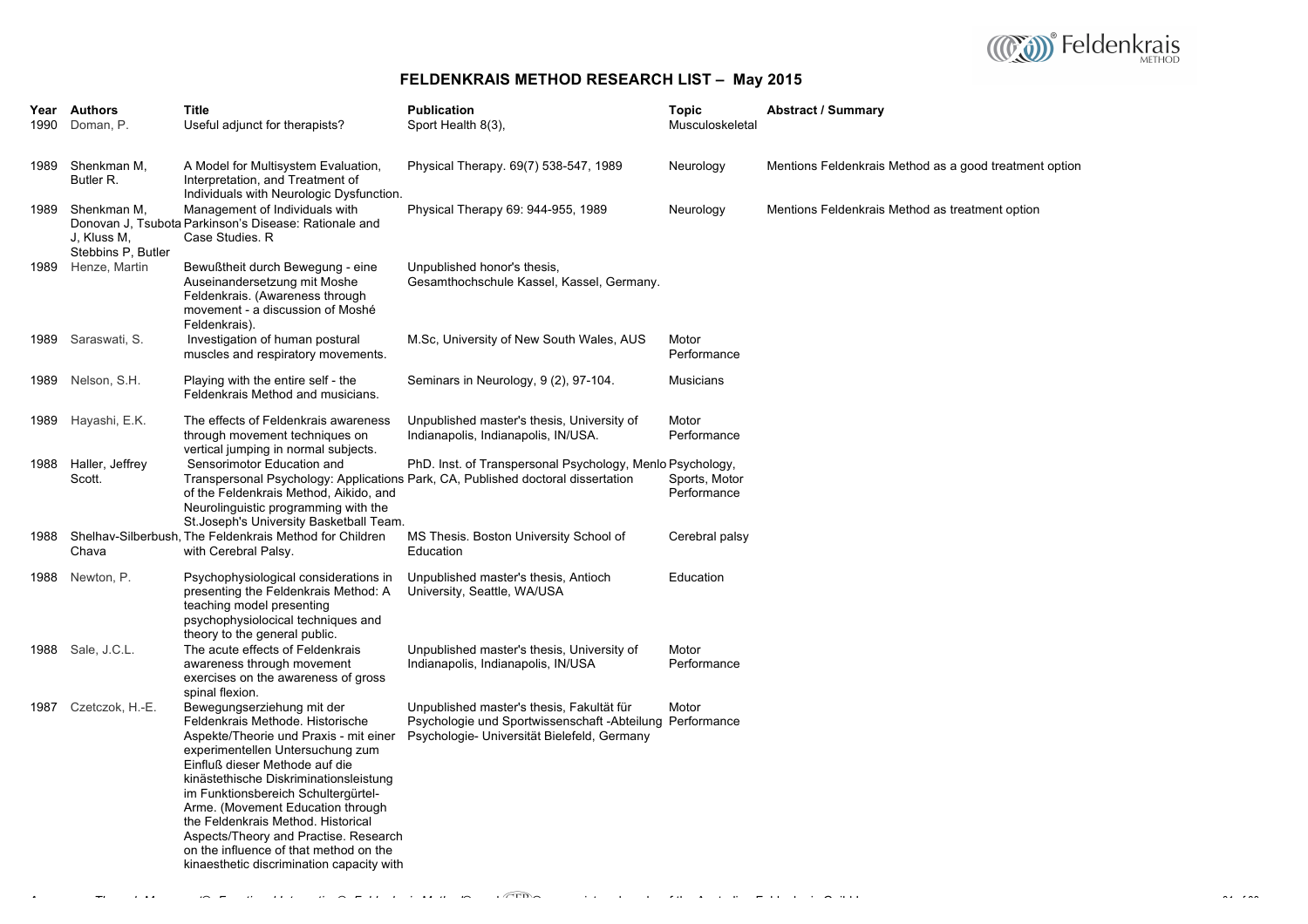

|      | Year Authors                      | Title<br>in the shoulder/arm area).                                                                                                                                                                                                                                | <b>Publication</b>                                                                                                                                                                                                                                                             | <b>Topic</b>    | <b>Abstract / Summary</b>                                                                                                                                                                                                                                                                                                                                                                                                                                                                                                                                                                                                                                                                                                                                                                                                                                                                                                                                                                                                                                                                                                                                                                                                                                                                                                                     |
|------|-----------------------------------|--------------------------------------------------------------------------------------------------------------------------------------------------------------------------------------------------------------------------------------------------------------------|--------------------------------------------------------------------------------------------------------------------------------------------------------------------------------------------------------------------------------------------------------------------------------|-----------------|-----------------------------------------------------------------------------------------------------------------------------------------------------------------------------------------------------------------------------------------------------------------------------------------------------------------------------------------------------------------------------------------------------------------------------------------------------------------------------------------------------------------------------------------------------------------------------------------------------------------------------------------------------------------------------------------------------------------------------------------------------------------------------------------------------------------------------------------------------------------------------------------------------------------------------------------------------------------------------------------------------------------------------------------------------------------------------------------------------------------------------------------------------------------------------------------------------------------------------------------------------------------------------------------------------------------------------------------------|
| 1987 |                                   | Schneider, Claudia Körperbild und Selbstkonzept. Eine<br>vergleichende Untersuchung an<br>Bodybuilding und der Moshé<br>Feldenkrais-Methode Bewußtheit durch<br>Bewegung. (Body image and self<br>concept. A comparative study of<br>bodybuilding and the FM/ATM). | Unpublished doctoral dissertation, Grund- und Body Awareness<br>Integralwissenschaftliche Fakultät, Universität / Self Image<br>Wien. Austria                                                                                                                                  |                 |                                                                                                                                                                                                                                                                                                                                                                                                                                                                                                                                                                                                                                                                                                                                                                                                                                                                                                                                                                                                                                                                                                                                                                                                                                                                                                                                               |
|      | 1987 Lake, Bernard                | The role of dynamic and kinaesthetic<br>fitness programs in the over 6O's.                                                                                                                                                                                         | Proceedings of the 22nd Annual Conference of Motor<br>the Australian Association for Gerontology, pp Performance<br>50-54, Australia                                                                                                                                           |                 |                                                                                                                                                                                                                                                                                                                                                                                                                                                                                                                                                                                                                                                                                                                                                                                                                                                                                                                                                                                                                                                                                                                                                                                                                                                                                                                                               |
|      | 1986 Ginsburg C.                  | The Shake-a-Leg Body Awareness<br>Training Program: Dealing with Spinal<br>Injury and Recovery in a New Setting.                                                                                                                                                   | Somatics. Spring/Summer, 1986 pp31-42.                                                                                                                                                                                                                                         | Neurology       |                                                                                                                                                                                                                                                                                                                                                                                                                                                                                                                                                                                                                                                                                                                                                                                                                                                                                                                                                                                                                                                                                                                                                                                                                                                                                                                                               |
|      | 1986 Marcus, J.                   | An exploration: some women's' use of<br>the Feldenkrais method on their<br>journeys of change.                                                                                                                                                                     | Unpublished master's thesis. Antioch<br>University, Seattle, WA/US                                                                                                                                                                                                             | Psychology      |                                                                                                                                                                                                                                                                                                                                                                                                                                                                                                                                                                                                                                                                                                                                                                                                                                                                                                                                                                                                                                                                                                                                                                                                                                                                                                                                               |
| 1985 | G.                                | Hutchinson, Marcia Transforming Body Image. Learning to<br>Love the Body You Have.                                                                                                                                                                                 | The Crossing Press. Freedom CA 95019, 1985 Body Awareness<br>Developed from doctoral dissertation: "The<br>effect of a treatment based on the use of<br>guided visuo-kinesthetic imagery on the<br>alteration of negative body cathexis in women".<br>Boston University, 1981. | / Self Image    |                                                                                                                                                                                                                                                                                                                                                                                                                                                                                                                                                                                                                                                                                                                                                                                                                                                                                                                                                                                                                                                                                                                                                                                                                                                                                                                                               |
|      | 1985 Lake, Bernard                | Acute back pain-treatment by<br>application of Feldenkrais principles.                                                                                                                                                                                             | Australian Family Physician, 14(11), 1175-<br>1178                                                                                                                                                                                                                             | Musculoskeletal |                                                                                                                                                                                                                                                                                                                                                                                                                                                                                                                                                                                                                                                                                                                                                                                                                                                                                                                                                                                                                                                                                                                                                                                                                                                                                                                                               |
|      | 1985 Wilczek, Ruth                | Bewußtheit durch Bewegung - die<br>Feldenkrais-Methode aus<br>sportpädagogischer Sicht. (Awareness<br>through movement - the Feldenkrais<br>Method in the light of sport pedagogy).                                                                                | Unpublished honor's thesis, Technische<br>Universität München, Germany                                                                                                                                                                                                         | Musculoskeletal |                                                                                                                                                                                                                                                                                                                                                                                                                                                                                                                                                                                                                                                                                                                                                                                                                                                                                                                                                                                                                                                                                                                                                                                                                                                                                                                                               |
| 1984 | Strauch, R                        | Training the whole person.                                                                                                                                                                                                                                         | 86.                                                                                                                                                                                                                                                                            | / Self Image    | Training and Development Journal 38(11), 82- Body Awareness Advocates a holistic approach to employee training programs that makes the object of<br>attention the complete activity rather than an isolated piece. The core assumption<br>underlying this approach is that competent performance requires the involvement of the<br>whole person in the whole task. Conventional instruction teaches pieces of a task but may<br>fail to integrate those pieces into an overall pattern. With the holistic approach the student<br>works with patterns of activity that take him/her closer to the activity being trained.<br>Applications of this approach to the training of operators, salesmen, and technicians are<br>considered, and a revolutionary system of psychophysical education developed by M.<br>Feldenkrais (1972, 1982) is described that posits that all human actions involve the entire<br>brain-body system and depend on an internal mental model of self-image. Poor<br>performance results from an incomplete or incorrect self-image. Holistic methods of training<br>encourage greater attention to the process of performing an activity than to the end goal.<br>Paradoxically, as the process is performed more efficiently the goal is achieved more easily-<br>-even as it receives less conscious attention. |
|      | 1982 Frydman, M. &<br>Frydman, P. | Répercussions psychologiques et<br>physiologiques d'un entrainement a la<br>prise du conscience du corps.                                                                                                                                                          | Revue de psychologie appliqué, 32, 89-93.                                                                                                                                                                                                                                      | / Self Image    | Body Awareness This study shows that a group of students that underwent daily Feldenkrais lessons was<br>more successful in learning a foreign language than a control group without ATM lessons.<br>During a period of research that was carried out from 1976 to 1979, the authors tested the<br>effects of body-awareness training on perception, memory and skin temperature. In all<br>cases, the experimental groups proved significantly superior to the control groups. Data                                                                                                                                                                                                                                                                                                                                                                                                                                                                                                                                                                                                                                                                                                                                                                                                                                                          |